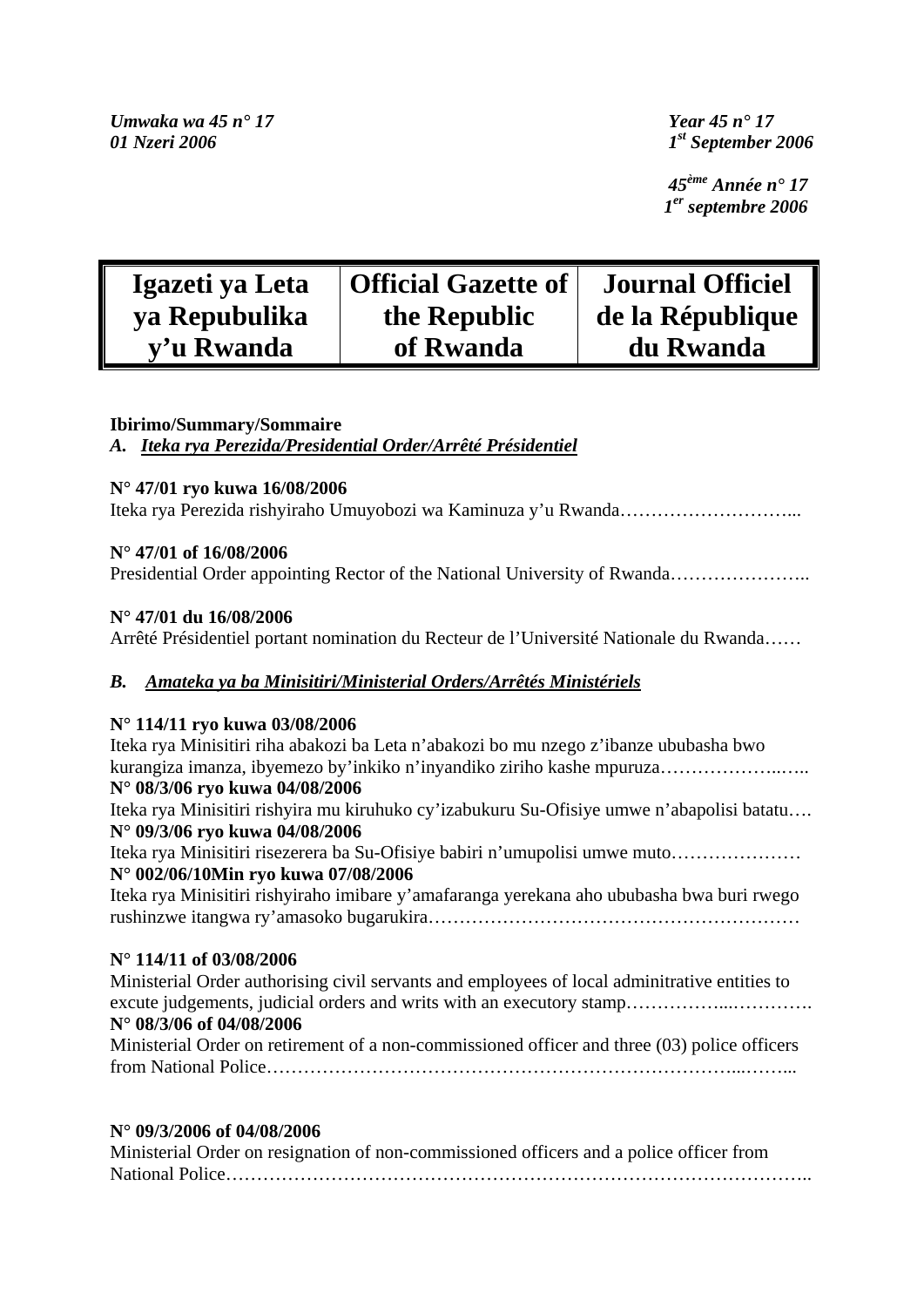# **N° 002/06/10Min of 07/08/2006**

Ministerial Order fixing the threshold for public procurement entities……………………………

# **N° 114/11 du 03/08/2006**

Arrêté Ministériel habilitant les agents de l'Etat et les agents de l'administration locale à exécuter les jugements, les ordonnances et les actes revêtus de la formule exécutoire………… **N° 08/3/06 du 04/08/2006**  Arrêté Ministériel portant la mise à la retraite d'un Sous Officier et trois (03) agents de Police. **N° 09/3/06 du 04/08/2006**  Arrêté Ministériel portant demission de deux sous-officiers et un agent de Police…………... **N° 002/06/10Min du 07/08/2006**  Arrêté Ministériel portant seuils de compétence pour les entités de passation des marchés publics…………………………………………………………………………………………...

# *C. Société commerciale*

**MILLENIUM TECHNOLOGIES S.A.R.L.:** Statuts…………………………………………...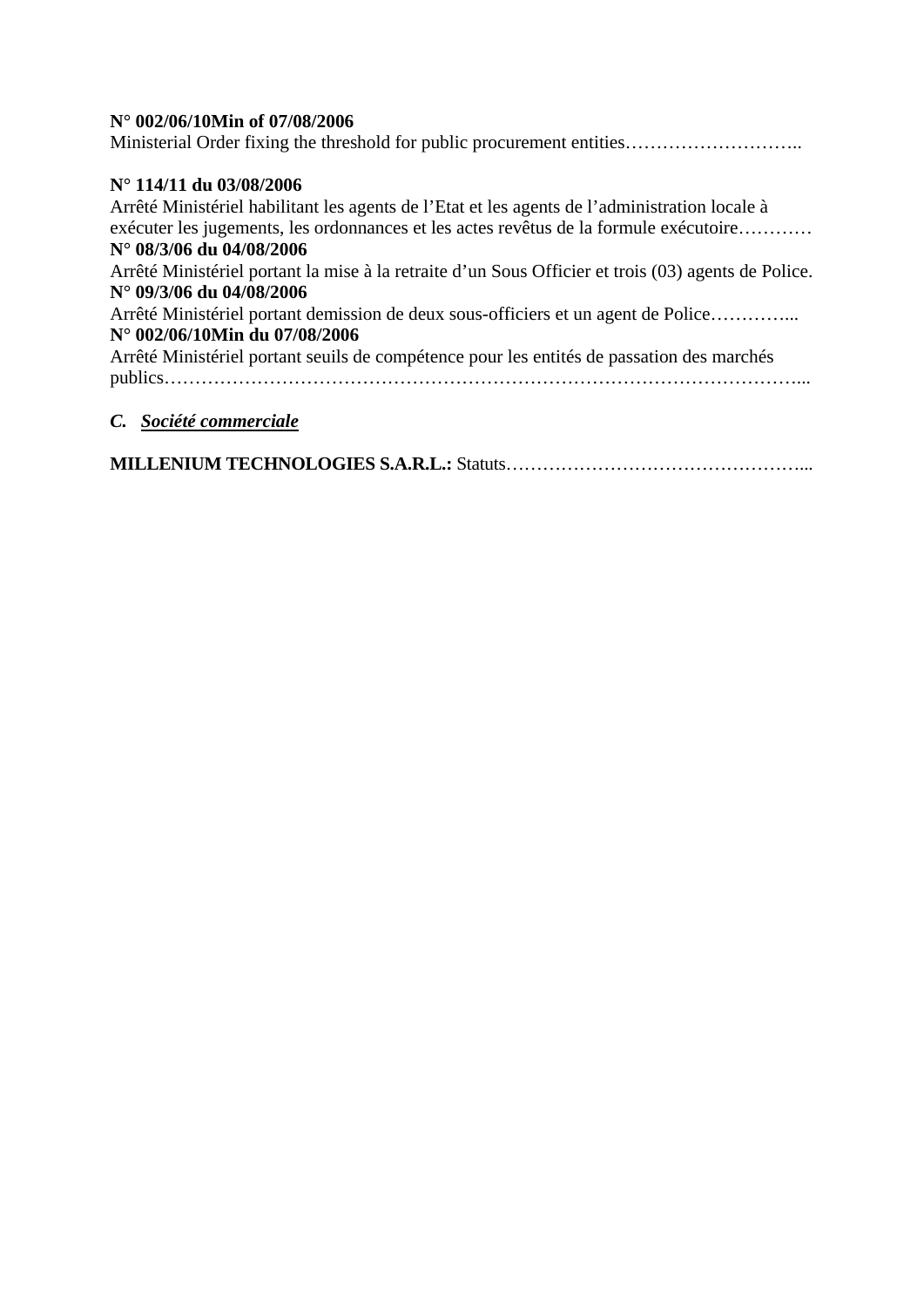### **ITEKA RYA PEREZIDA N° 47/01 RYO KUWA 16/08/2006 RISHYIRAHO UMUYOBOZI WA KAMINUZA Y'U RWANDA**

# **Twebwe, KAGAME Paul,**

Perezida wa Repubulika ;

Dushingiye ku Itegeko Nshinga rya Repubulika y'u Rwanda ryo kuwa 04 Kamena 2003, nk'uko ryavuguruwe kugeza ubu, cyane cyane mu ngingo zaryo iya 88 igika cya 2-2°, iya 89 igika cya 2, iya 112, iya 113-6°-f), iya 121 igika cya mbere n'iya 201 igika cya mbere;

Dushingiye ku Itegeko n°22/2002 ryo kuwa 09 Nyakanga 2002 rishyiraho Sitati Rusange igenga Abakozi ba Leta n'inzego z'imirimo ya Leta, cyane cyane mu ngingo zaryo, iya 24 n'iya 35;

Dushingiye ku Itegeko n°20/2005 ryo kuwa 20/10/2005 rishyiraho imiterere, imitunganyirize n'imikorere y'Amashuri Makuru, cyane cyane mu ngingo yaryo ya 65;

Bisabwe na Minisitiri w'Uburezi;

Inama y'Abaminisitiri yateranye kuwa 28/06/2006, imaze kubisuzuma no kubyemeza;

Bimaze kwemezwa na Sena mu Nama y'Inteko Rusange yayo yo kuwa 17/07/2006;

### **TWATEGETSE KANDI DUTEGETSE:**

#### **Ingingo ya mbere:**

Prof. LWAKABAMBA Stanislas Bernard agizwe Umuyobozi wa Kaminuza y'u Rwanda.

### **Ingingo ya 2:**

Minisitiri w'Intebe, Minisitiri w'Uburezi na Minisitiri w'Abakozi ba Leta n'Umurimo basabwe kubahiriza iri teka.

### **Ingingo ya 3:**

Ingingo z'amateka abanziriza iri kandi zinyuranyije na ryo zivanyweho.

### **Ingingo ya 4:**

Iri teka ritangira kubahirizwa umunsi ryashyiriweho umukono. Agaciro karyo gahera kuwa 28/06/2006.

Kigali, kuwa 16/08/2006

Perezida wa Repubulika **KAGAME Paul**   $(s<sub>ef</sub>)$ Minisitiri w'Intebe **MAKUZA Bernard**  (sé) Minisitiri w'Uburezi **Dr. MUJAWAMARIYA Jeanne d'Arc**   $(s<sub>e</sub>)$ Minisitiri w'Abakozi ba Leta n'Umurimo **Prof. NSHUTI Manasseh**   $(sé)$ **Bibonywe kandi bishyizweho Ikirango cya Repubulika**: Minisitiri w'Ubutabera **MUKABAGWIZA Edda** 

(sé)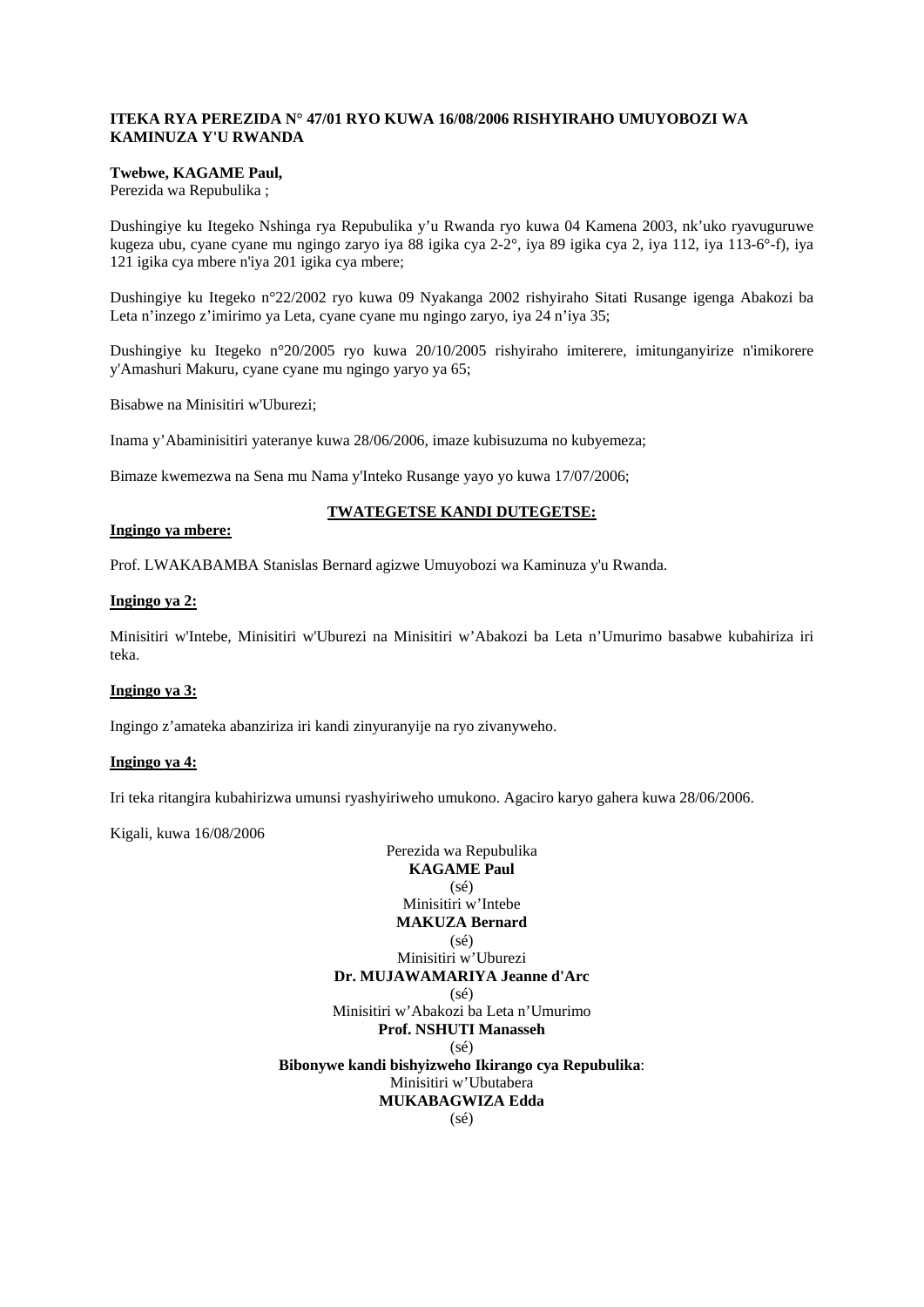# **PRESIDENTIAL ORDER N° 47/01 OF 16/08/2006 APPOINTING RECTOR OF NATIONAL UNIVERSITY OF RWANDA**

#### **We, KAGAME Paul,**

President of the Republic ;

Given the Constitution of the Republic of Rwanda of 04 June 2003, as amended to date, especially in its Articles 88 paragraph 2-2°, 89 paragraph 2, 112, 113-6°f), 121 paragraph one and 201 paragraph one;

Given Law n° 22/2002 on General Statutes for Rwanda Public Service, especially in its Articles 24 and 35;

Given Law n°20/2005 of 20/10/2005 governing the organisation and functioning of Higher Education, especially in its Article 65;

On proposal by the Minister of Education;

After consideration and approval by Cabinet meeting in its session of 28/06/2006;

After approval by the Senate in its plenary session of 17/07/2006;

#### **HAVE ORDERED AND HEREBY ORDERS:**

#### **Article One:**

Prof. LWAKABAMBA Stanislas Bernard is appointed Rector of the National University of Rwanda.

### **Article 2:**

The Prime Minister, the Minister of Education and the Minister of Public Service and Labour are entrusted with implementing this Order.

# **Article 3:**

All prior provisions contrary to this Order are hereby repealed.

### **Article 4:**

This Order shall come into force on the day of its signature. It takes effect as of 28/06/2006

Kigali, on 16/08/2006

The President of the Republic **KAGAME Paul**  (sé) The Prime Minister **MAKUZA Bernard**   $(s<sub>e</sub>)$ The Minister of Education **Dr. MUJAWAMARIYA Jeanne d'Arc**  (sé) The Minister of Public Service and Labour **Prof. NSHUTI Manasseh**  (sé) **Seen and sealed with the Seal of the Republic:**  The Minister of Justice **MUKABAGWIZA Edda**  (sé)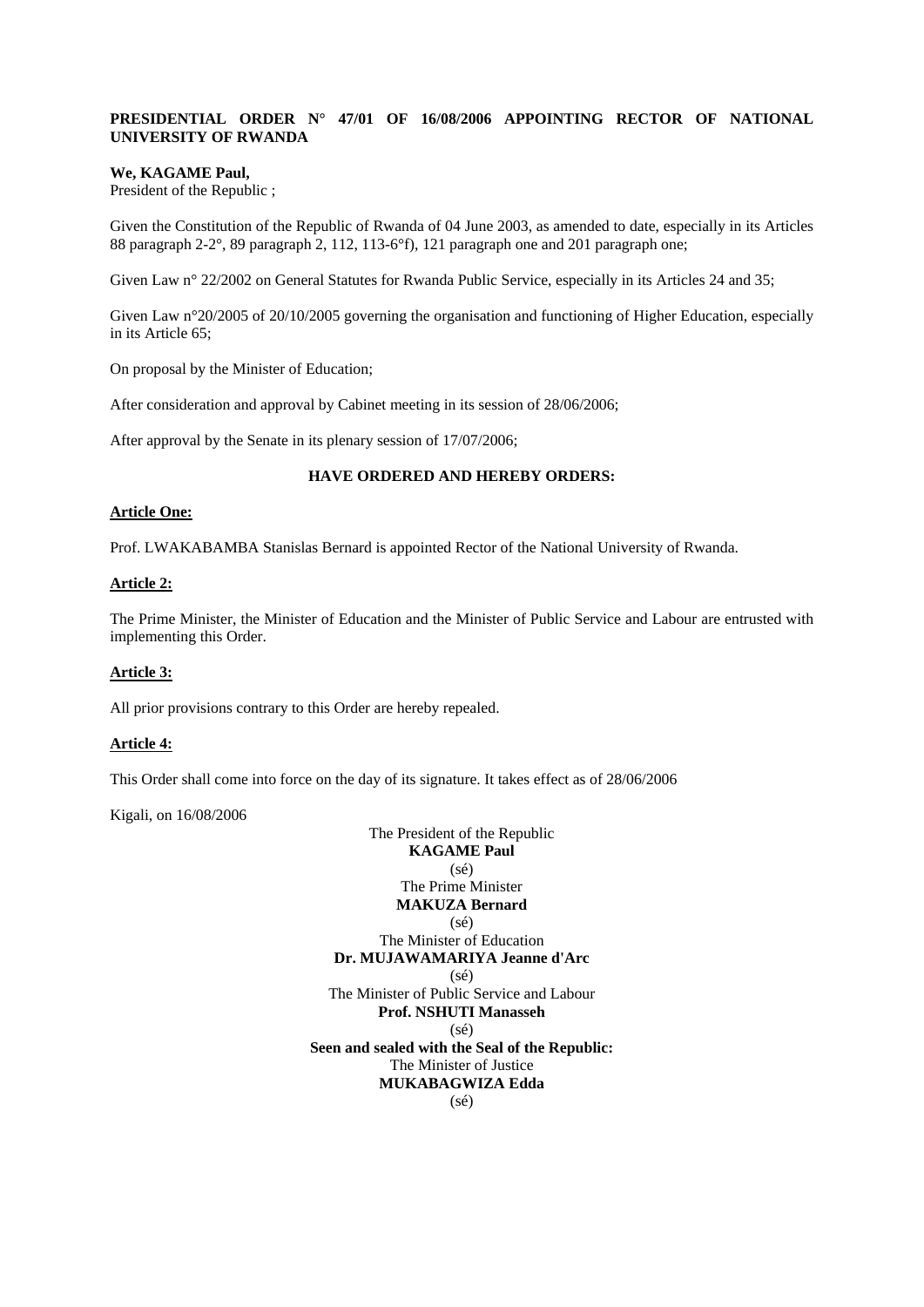### **ARRETE PRESIDENTIEL N° 47/01 DU 16/08/2006 PORTANT NOMINATION DU RECTEUR DE L'UNIVERSITE NATIONALE DU RWANDA**

### **Nous, KAGAME Paul,**

Président de la République;

Vu la Constitution de la République du Rwanda du 04 juin 2003, telle que révisée à ce jour, spécialement en ces articles 88 alinéa 2-2, 89 alinéa 2, 112, 113-6-f), 121 alinéa premier et 201 alinéa premier;

Vu la Loi n°22/2002 du 09/07/2002 portant Statut Général de la Fonction Publique Rwandaise, spécialement en ses articles 24 et 35;

Vu la Loi n°20/2005 du 20/10/2005 portant organisation et fonctionnement de l'Enseignement Supérieur, spécialement en son article 65;

Sur proposition du Ministre de l'Education;

Après examen et adoption par le Conseil des Ministres en sa séance du 28/06/2006;

Après adoption par le Sénat en sa séance plénière du 17/07/2006;

# **AVONS ARRETE ET ARRETONS:**

#### **Article premier:**

Prof. LWAKABAMBA Stanislas Bernard est nommé Recteur de l'Université Nationale du Rwanda.

### **Article 2:**

Le Premier Ministre, le Ministre de l'Education et le Ministre de la Fonction Publique et du Travail sont chargés de l'exécution du présent arrêté.

# **Article 3:**

Toutes les dispositions antérieures contraires au présent arrêté sont abrogées.

### **Article 4:**

Le présent arrêté entre en vigueur le jour de sa signature. Il sort ses effets à partir du 28/06/2006.

Kigali, le 16/08/2006

Le Président de la République **KAGAME Paul**  (sé) Le Premier Ministre **MAKUZA Bernard**   $(s<sub>e</sub>)$ Le Ministre de l'Education **Dr. MUJAWAMARIYA Jeanne d'Arc**   $(s<sub>e</sub>)$ Le Ministre de la Fonction Publique et du Travail **Prof. NSHUTI Manasseh**   $(sé)$ **Vu et scellé du Sceau de la République:**  Le Ministre de la Justice **MUKABAGWIZA Edda**   $(s<sub>ef</sub>)$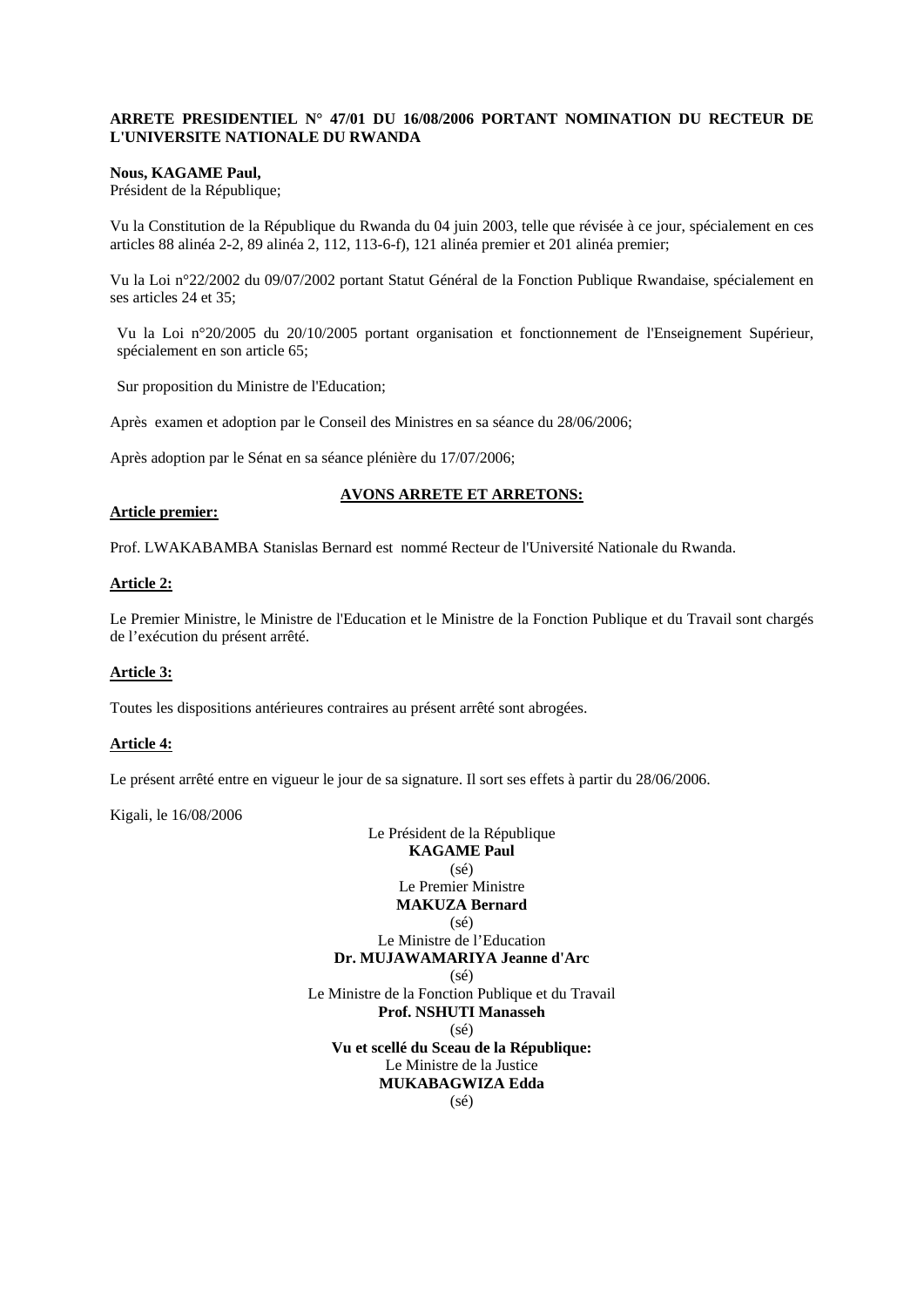#### **ITEKA RYA MINISITIRI N° 114/11 RYO KUWA 03/08/2006 RIHA ABAKOZI BA LETA N'ABAKOZI BO MU NZEGO Z'IBANZE UBUBASHA BWO KURANGIZA IMANZA, IBYEMEZO BY'INKIKO N'INYANDIKO ZIRIHO KASHE MPURUZA**

#### **Minisitiri w'Ubutabera,**

Ashingiye ku Itegeko Nshinga rya Repubulika y'u Rwanda ryo kuwa 04/06/2003, nk'uko ryavuguruwe kugeza ubu, cyane cyane mu ngingo zaryo iya 120, iya 121 n'iya 201;

Ashingiye ku Itegeko n°09/2006 ryo kuwa 02/03/2006 rihindura kandi ryuzuza Itegeko n°18/2004 ryo kuwa 20/06/2004 ryerekeye imiburanishirize y'imanza z'imbonezamubano, iz'ubucuruzi, iz'umurimo n'iz'ubutegetsi, cyane cyane ingingo ya 8 n'iya 14;

Ashingiye ku Itegeko n°20/2006 ryo kuwa 22/04/2006 rihindura kandi ryuzuza Itegeko n°13/2004 ryo kuwa 17/05/2004 ryerekeye imanza z'inshinjabyaha, cyane cyane ingingo yaryo ya 28;

Inama y'Abaminisitiri yateranye kuwa 26 Nyakanga 2006 imaze kubisuzuma no kubyemeza;

### **ATEGETSE:**

### **Ingingo ya mbere**:

Iri Teka riha abakozi ba Leta n'abakozi bo mu nzego z'ibanze ububasha bwo kurangiza imanza, ibyemezo by'inkiko n'inyandiko ziriho kashe mpuruza.

#### **Ingingo ya 2**:

Abakozi ba Leta bahawe ububasha bwo kurangiza imanza, ibyemezo by'inkiko n'inyandiko ziriho kashe mpuruza mu gihugu hose ni aba bakurikira:

- 1. Umukozi ushinzwe ibyerekeranye n'irangiza ry'imanza muri Minisiteri ifite ubutabera mu nshingano ze;
- 2. Umukozi mu Rwego rushinzwe kuburana imanza za Leta ugenwa na Minisitiri ufite ubutabera mu nshingano ze.

#### **Ingingo ya 3**:

Abakozi bo mu nzego z'ibanze bahwe ububasha bwokurangiza imanza, ibyemezo by'inkiko n'inyandiko ziriho kashe mpuruza, buri wese mu rwego rw'ibanze akoreramo, ni aba bakurikira:

- 1. Umukozi ushinzwe amategeko mu Karere; yaba adahari bigakorwa n'Umunyamabanga nshingwabikorwa w'Akarere;
- 2. Umukozi ushinzwe amategeko mu Murenge; yaba adahari bigakorwa n'Umunyamabanga Nshingwabikorwa w'Umurenge;
- 3. Umunyamabanga Nshingwabikorwa w'Akagari.

Umuburanyi afite uburenganzira busesuye bwo kwihitiramo umurangiriza urubanza.

# **Ingingo ya 4**:

Mbere yo gutangira imirimo yabo abakozi ba Leta n'abakozi bo mu nzego z'ibanze bavugwa muri iti teka bagomba kurahira imbere ya Minisitiri ufite ubutabera mu nshingano ze cyangwa imbere y'undi muntu yabihereye ububasha.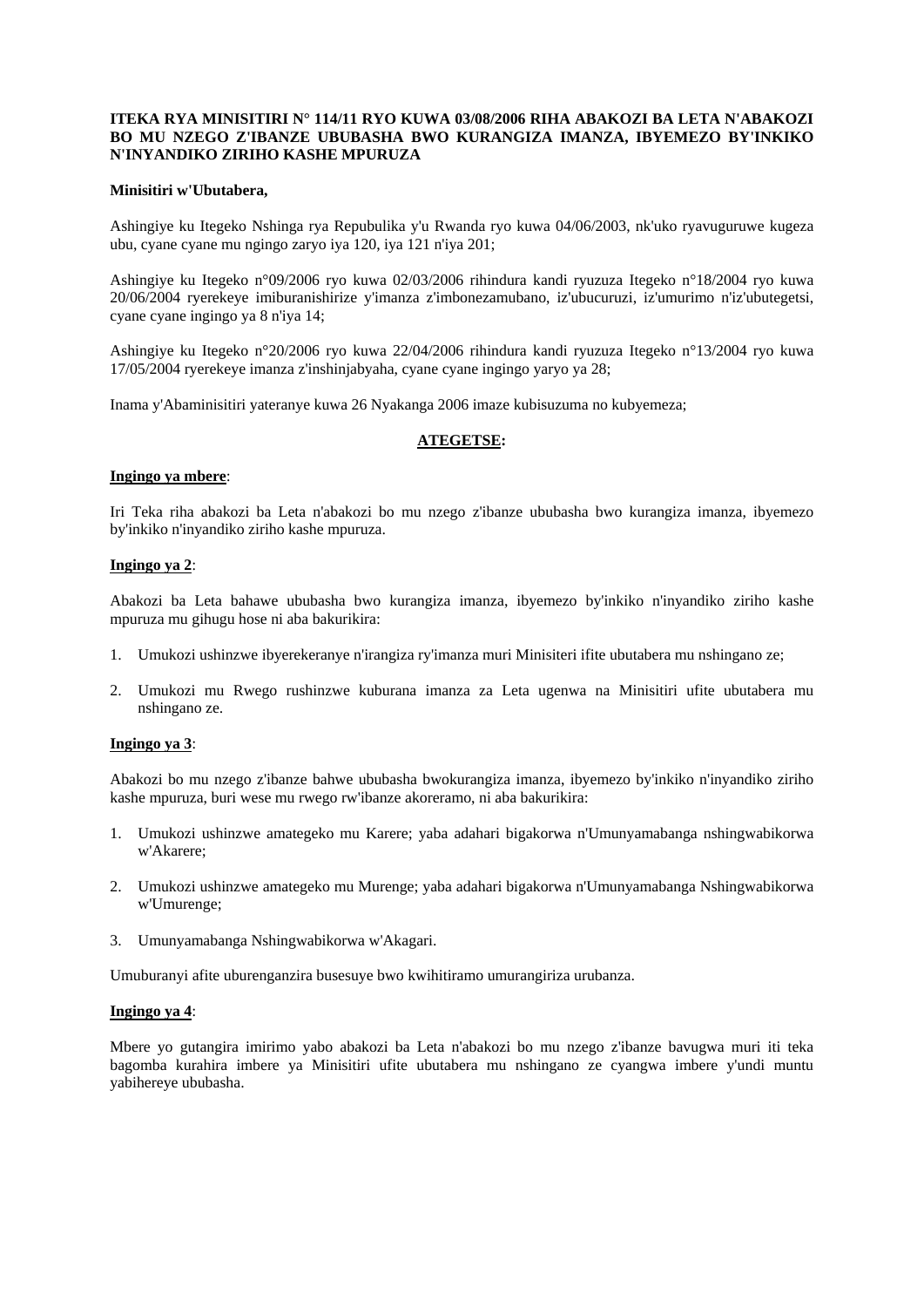# **Ingingo ya 5**:

Amateka yabanjirije iri kandi anyuranye naryo avanyweho.

# **Ingingo ya 6**:

Iri teka ritangira gukurikizwa umunsi ritangarijweho mu Igazeti ya Leta ya Repubulika y'u Rwanda.

Kigali, kuwa 03/08/2006

# Minisitiri w'Ubutabera **MUKABAGWIZA Edda**  (sé)

**Bibonywe kandi bishyizweho Ikirango cya Repubulika**:

Minisitiri w'Ubutabera **MUKABAGWIZA Edda**  (sé)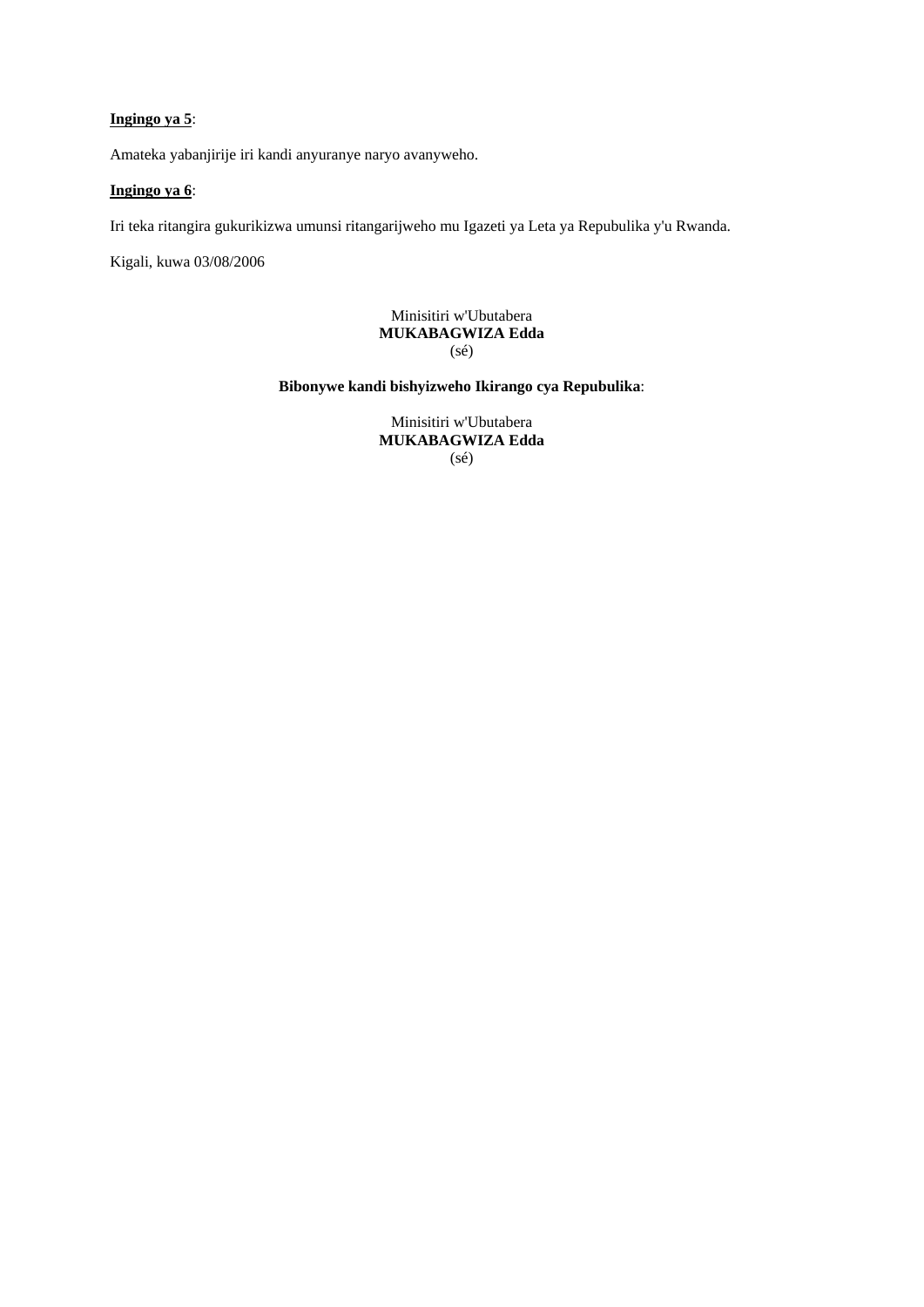#### **MINISTERIAL ORDER N° 114/11 OF 03/08/2006 AUTHORISING CIVIL SERVANTS AND EMPLOYEES OF LOCAL ADMINISTRATIVE ENTITIES TO EXECUTE JUDGEMENTS, JUDICIAL ORDERS AND WRITS WITH AN EXECUTORY STAMP**

#### **The Minister of Justice,**

Given the Constitution of the Republic of Rwanda of 04/06/2003, as amended to date especially in its articles 120, 121 and 201;

Given the law n°09/2006 of 02/03/2006 modifying and completing the law n°18/2004 of 20/06/2004 relating to civil, commercial, labour and administrative procedure, especially its articles 8 and 14;

Given the law n°20/2006 of 22/04/2006 modifying and completing the law n°13/2004 of 17/05/2004 relating to the code criminal procedure, especially its article 28;

After consideration and approval by the Cabinet, meeting in its session of 26/07/2006;

# **ORDERS:**

#### **Article one**:

This order authorises civil servants and employees of local administrative entities to execute judgements, judicial orders and writs with an executory stamp.

### **Article 2**:

The authorised civil servants in charge of execution of judgements, judicial orders and writs with an executory stamp and having the national competence are:

- 1. the person in charge of executing judgments in the Ministry having justice in its attributions;
- 2. a person in the Service in charge of the judicial representation of the State having the competence give by the Minister having justice in his or her attributions or his authorised representative.

### **Article 3**:

The authorised employees of local administration in charge of execution judgements, orders and writs with an executory stamp in their respective local administrative entities are:

- 1. a person in charge of legal affairs in the District; in his/her absence District Executive Secretary is hereby;
- 2. a person in charge of legal affairs in the Sector, in his/her absence the Executive Secretary of the Sector is hereby authorised;
- 3. the Executive Secretary of the Cell.

#### **Article 4**:

Before taking up their duty the persons mentioned in this order have to take oath before the Minister having justice in his or her attributions or any other person appointed by the Minister.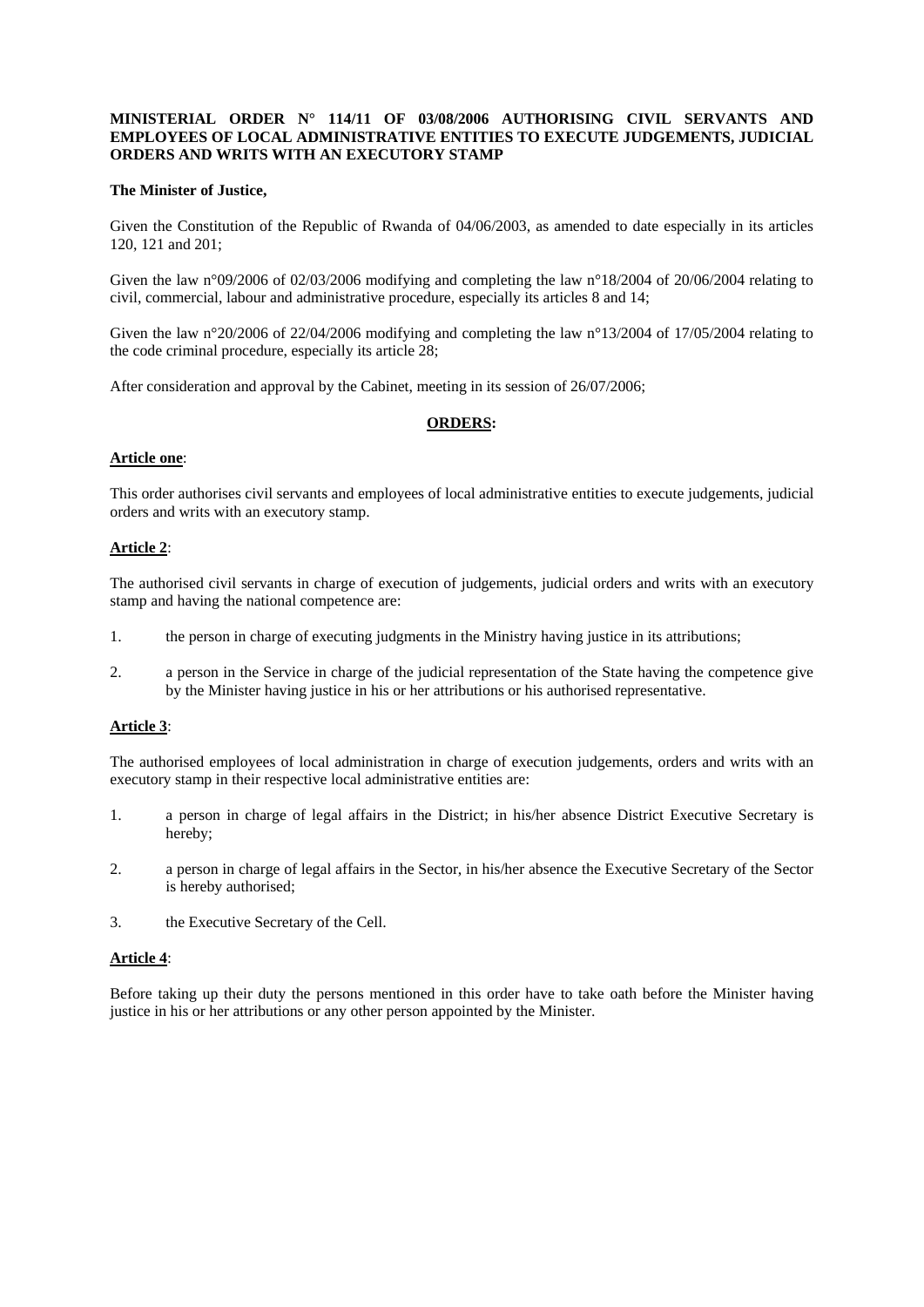# **Article 5**:

All previous legal provisions contrary to this order are hereby abrogated.

# **Article 6**:

This order shall comes into force on the date of its publication in the Official Gazette of the Republic of Rwanda.

Kigali, on 03/08/2006

The Minister of Justice **MUKABAGWIZA Edda**  (sé)

**Seen and sealed with the Seal of the Republic**:

The Minister of Justice **MUKABAGWIZA Edda**  (sé)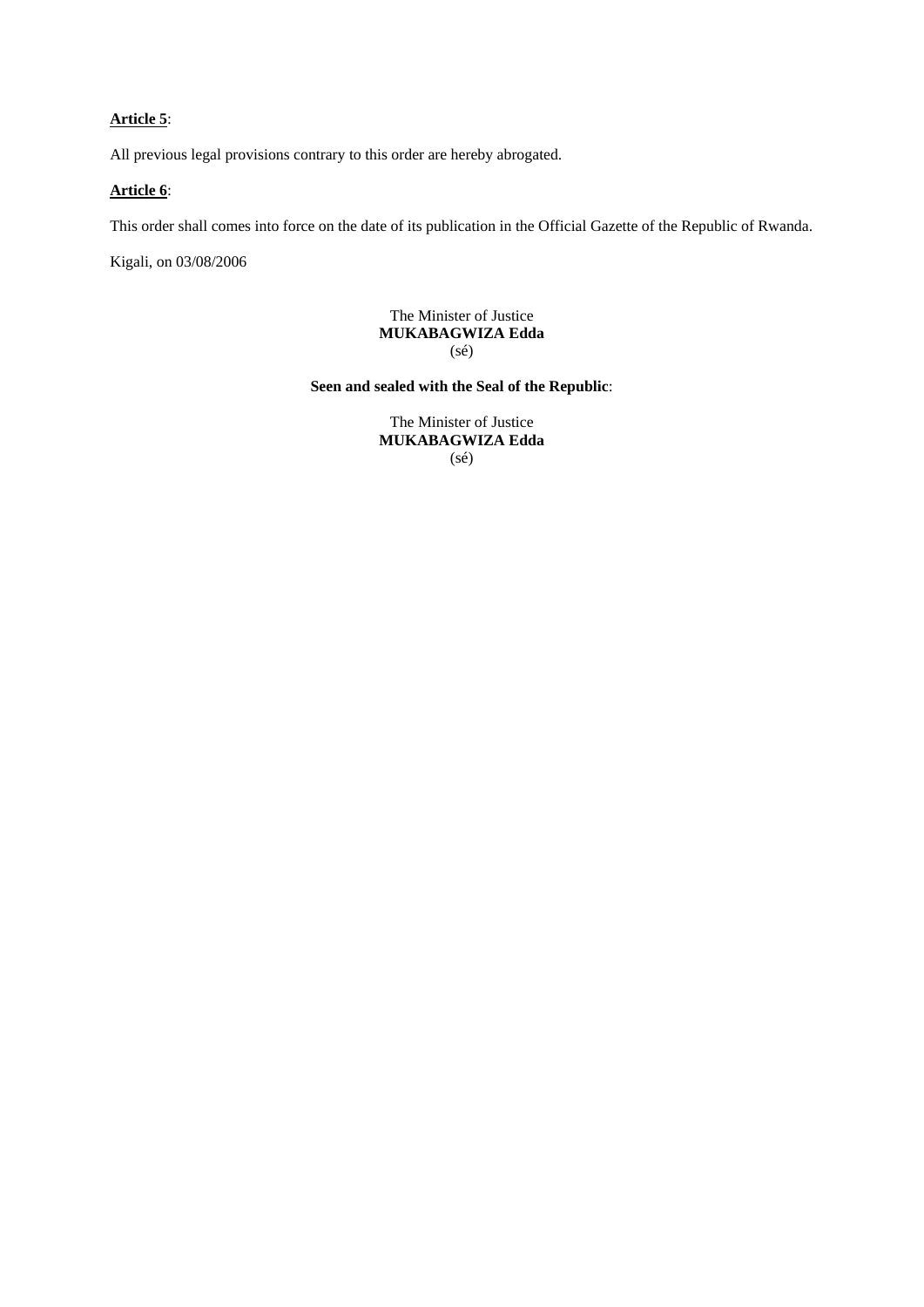#### **ARRETE MINISTERIEL N° 114/11 DU 03/08/2006 HABILITANT LES AGENTS DE L'ETAT ET LES AGENTS DE L'ADMINISTRATION LOCALE A EXECUTER LES JUGEMENTS, LES ORDONNANCES ET LES ACTES REVETUS DE LA FORMULE EXECUTOIRE**

#### **Le Ministre de la Justice,**

Vu la Constitution de la République du Rwanda du 04 juin 2003, telle que révisée à ce jour, spécialement en ses articles 120, 121 et 201;

Vu la loi n°09/2006 du 02/03/2006 modifiant et complétant la loi n°18/2004 du 20/06/2004 portant code de procédure civile, commerciale, sociale et administrative, spécialement en ses articles 8 et 14;

Vu la loi n°20/2006 du 22/04/2006 modifiant et complétant la loi n°13/2004 du 17/05/2004 portant code de procédure pénal, spécialement en son article 28;

Après examen et adoption par le Conseil des Ministres en sa séance du 26/07/2006;

# **ARRETE:**

#### **Article premier**:

Le présent arrêté habilite des agents de l'Etat et des agents de l'administration locale à exécuter les jugements, les ordonnances et les actes revêtus de la formule exécutoire.

#### **Article 2**:

Les agents de l'Etat habilités à exécuter les jugements, les ordonnances et les actes revêtus de la formule exécutoire avec compétence nationale sont:

- 1. l'agent en charge du suivi de l'exécution des jugements au sein du Ministère ayant la justice dans ses attributions;
- 2. un agent de service en charge de la représentation de l'Etat en justice habilité par le Ministre ayant la justice dans ses attributions.

### **Article 3**:

Les agents de l'administration locale habilités à exécuter les jugements, les ordonnances et les actes revêtus de la formule exéctoire dans le ressorts de leurs entities administratives locales sont:

- 1. l'agent du District chargé des affaires juridiques et à défaut le Secrétaire Exécutif du District;
- 2. l'agent du Secteur chargé des affaires juridiques et à défaut le Secrétaire Exécutif du Secteur;
- 3. le Secrétaire Exécutif de la Cellule.

#### **Article 4**:

Avant d'exercer cette fonction les agents mentionnés dans le présent arrêté prêtent serment devant le Ministre ayant la justice dans ses attributions ou devant une autre personne habilitée par ledit Ministre.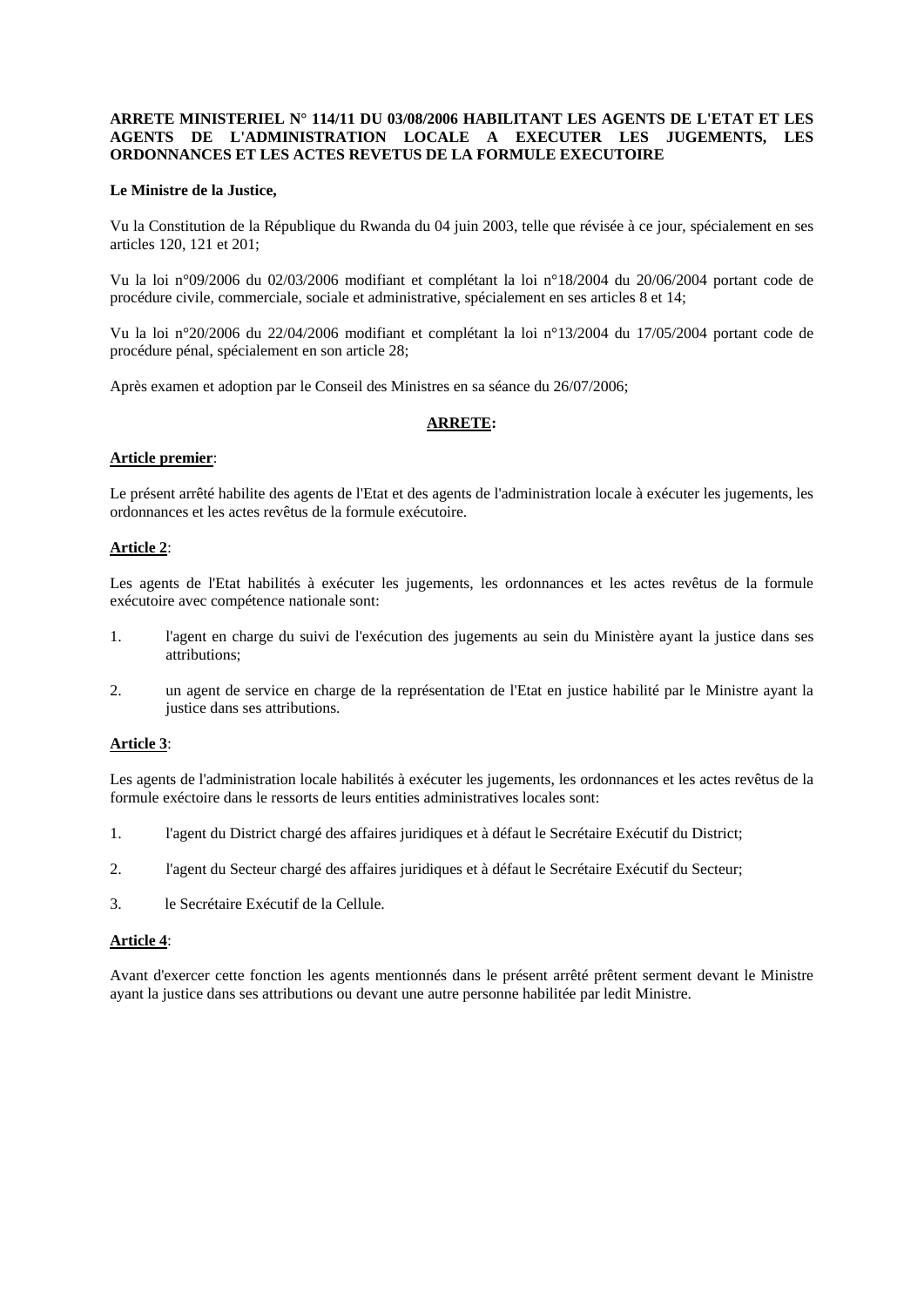# **Article 5**:

Tous les arrêtés antérieurs et contraires au présent arrêté sont abrogés.

# **Article 6**:

Le présent arrêté entre en vigueur le jour de sa publication au Journal Officiel de la République du Rwanda.

Kigali, le 03/08/2006

# Le Ministre de la Justice **MUKABAGWIZA Edda**  (sé)

**Vu et scellé du Sceau de la République**:

Le Ministre de la Justice **MUKABAGWIZA Edda**  (sé)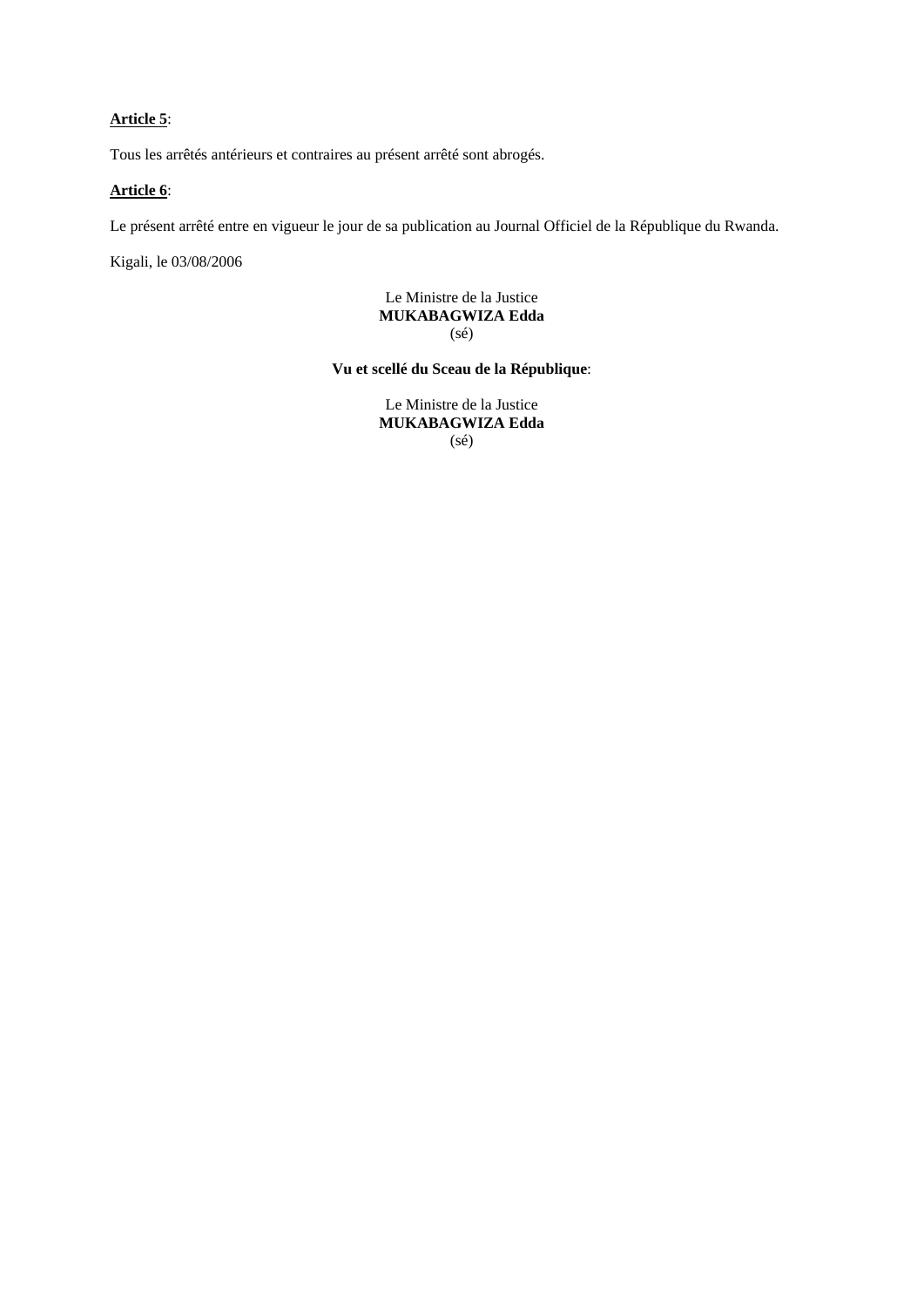# **ITEKA RYA MINISITIRI N° 08/3/06 RYO KUWA 04/08/2006 RISHYIRA MU KIRUHUKO CY'IZABUKURU SU-OFISIYE UMWE N'ABAPOLISI BATATU**

#### **Minisitiri w'Umutekano mu Gihugu,**

Ashingiye ku Itegeko Nshinga rya Repubulika y'u Rwanda ryo kuwa 04/06/2003, nk'uko ryavuguruwe kugeza ubu, cyane cyane mu ngingo zaryo iya 120, 121 n'iya 201;

Ashingiye ku Itegeko n°09/2000 ryo kuwa 16/06/2000 rishyiraho Polisi y'Igihugu kandi rigena imitunganyirize rusange n'ububasha bwayo, cyane cyane mu ngingo yaryo ya 3;

Ashingiye ku Iteka rya Perezida n°155/01 ryo kuwa 31/12/2002 rishyiraho Sitati igenga Polisi y'Igihugu, cyane cyane mu ngingo zaryo iya 80, iya 81 n'iya 100;

Abigiriwemo inama n'Inama Nkuru ya Polisi y'Igihugu;

Inama y'Abaminisitiri yateranye kuwa 16/12/2005, imaze kubisuzuma no kubyemeza;

### **ATEGETSE:**

### **Ingingo ya mbere**:

Abapolisi bari ku mugereka w'iri teka bafite nimero n'amapeti ari imbere y'amazina yabo, bashyizwe mu kiruhuko cy'izabukuru.

#### **Ingingo ya 2**:

Bahawe amafaranga angana n'amezi cumi n'abiri y'igihembo cy'akazi cya buri kwezi n'ibindi bigenerwa umupolisi.

#### **Ingingo ya 3**:

Andi mateka yose abanziriza iri kandi anyuranye naryo avanyweho.

#### **Ingingo ya 4**:

Iri teka ritangira gukurikizwa umunsi ritangarijweho mu Igazeti ya Leta ya Repubulika y'u Rwanda. Agaciro karyo gahera kuwa 16/12/2005.

Kigali, kuwa 04/08/2006

Minisitiri w'Umutekano mu Gihugu **Sheikh HARERIMANA Mussa Fazil**  (sé)

#### **Bibonywe kandi bishyizweho Ikirango cya Repubulika**:

Minisitiri w'Ubutabera **MUKABAGWIZA Edda**  (sé)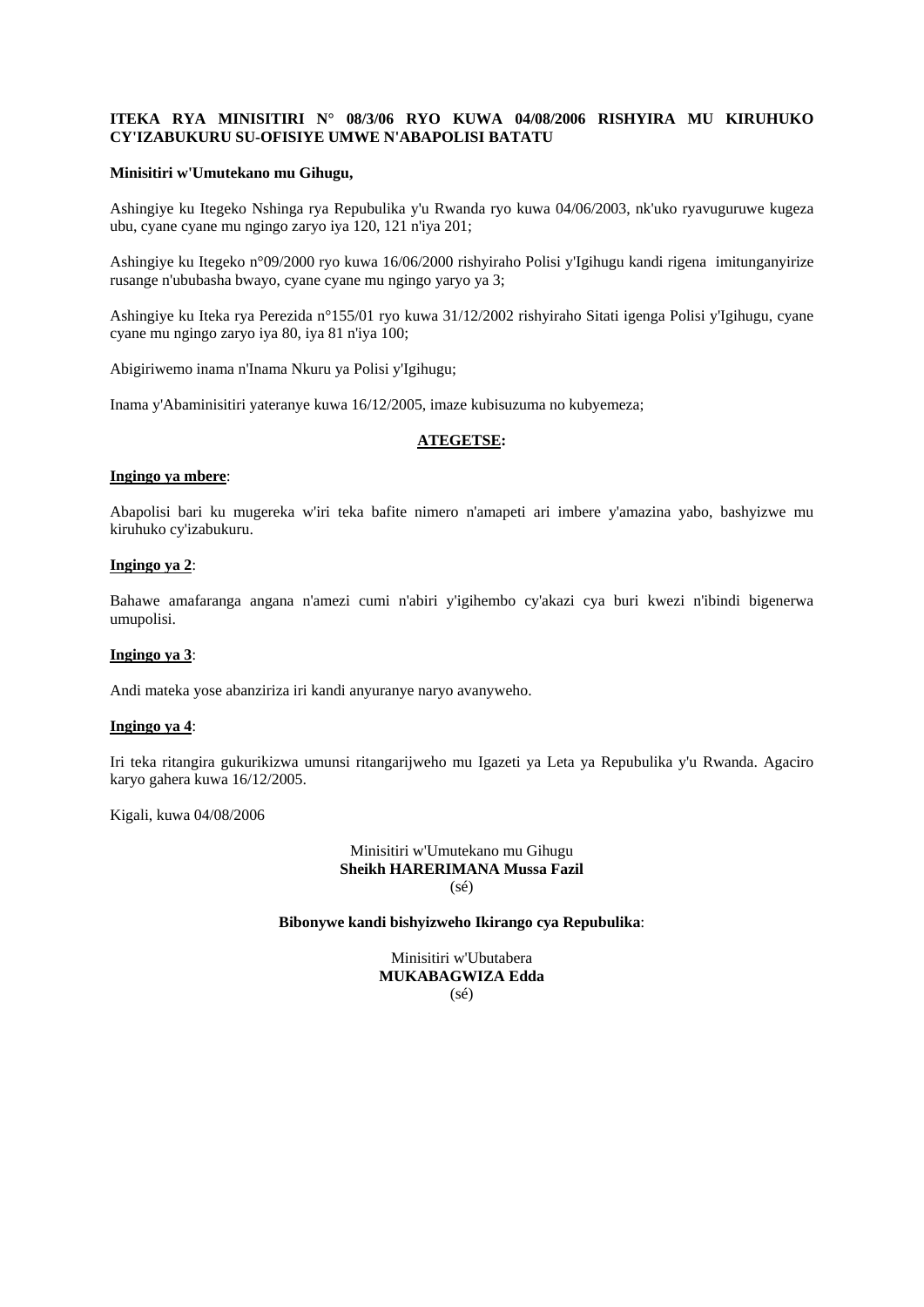### **UMUGEREKA KU ITEKA RYA MINISITIRI N° 08/3/06 RYO KUWA 04/08/2006 RISHYIRA MU KIRUHUKO CY'IZABUKURU SU-OFISIYE UMWE N'ABAPOLISI BATO BATATU**

| $N^{\circ}$ Matirikiri | Ipeti | Amazina                          | Imvaka afite   |
|------------------------|-------|----------------------------------|----------------|
| NP00327                | C/SGT | NDAYISHIMIYE Jovin               | 4 <sup>7</sup> |
| NP01994                | PС    | UTAMULIZA Hypolyte               | 43             |
| NP02064                | PС    | NGARAMBE MUGABE Géorge           | -42            |
| NP03281                | PС    | <b>MUKABATSINDA Marie Goreth</b> | 40             |

Bibonywe kugira ngo byomekwe ku Iteka rya Minisitiri n°08/3/06 ryo kuwa 04/08/2006 rishyira mu kiruhuko cy'izabukuru Su-Ofisiye umwe n'abapolisi bato batatu.

Kigali, kuwa 04/08/2006

#### Minisitiri w'Umutekano mu Gihugu **Sheikh HARERIMANA Mussa Fazil**   $(sé)$

# **Bibonywe kandi bishyizweho Ikirango cya Repubulika**:

Minisitiri w'Ubutabera **MUKABAGWIZA Edda**   $(s\acute{e})$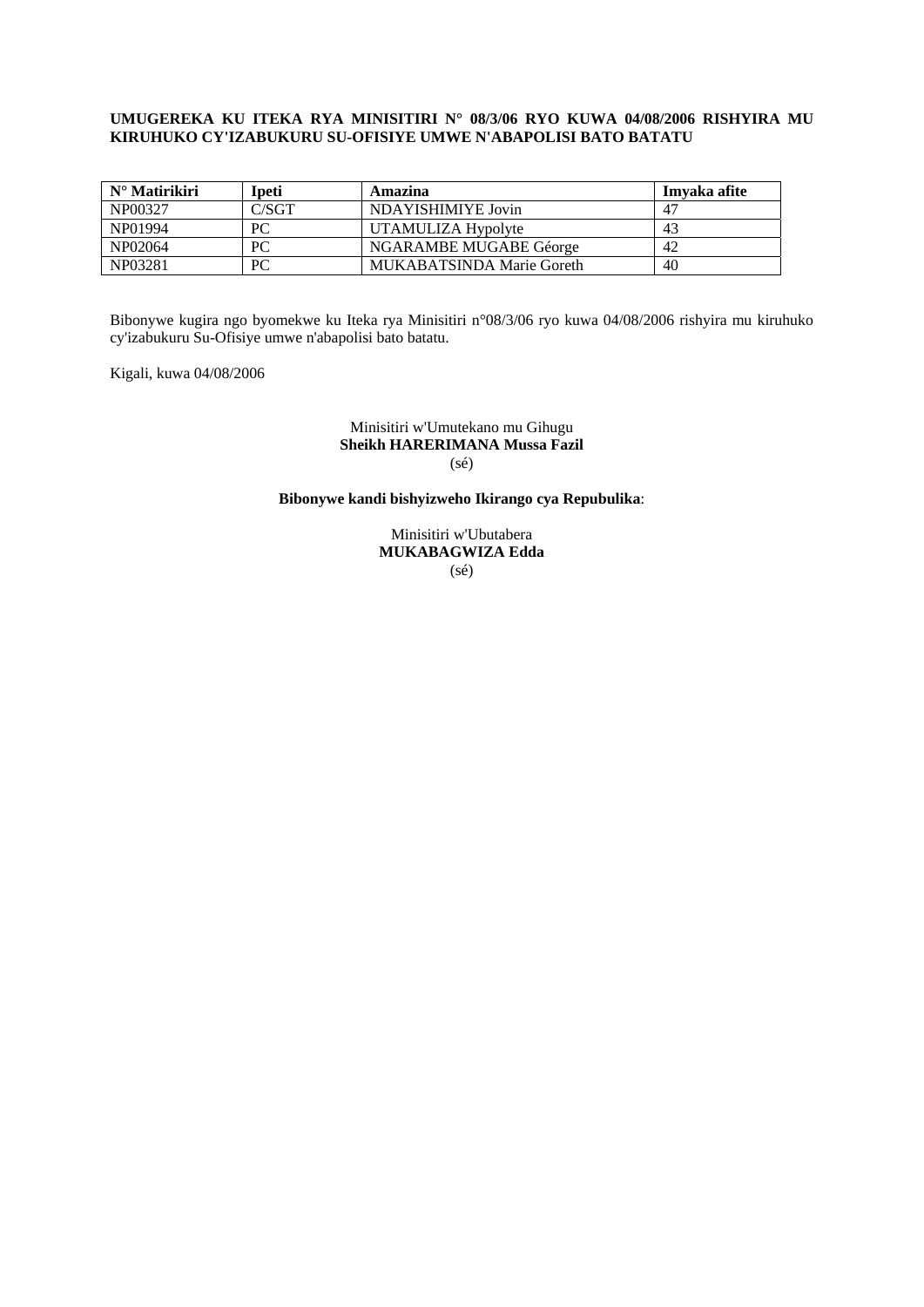#### **MINISTERIAL ORDER N° 08/3/06 OF 04/08/2006 ON RETIREMENT OF A NON-COMMISSIONED OFFICER AND THREE (03) POLICE OFFICERS FROM NATIONAL POLICE**

#### **The Minister of Internal Security,**

Given the Constitution of the Republic of Rwanda of 04/06/2003, as amended to date especially in its articles 120, 121 and 201;

Given Law n°09/2000 of 16/06/2000 establishing general organisation and jurisdiction of National Police, especially in its article 3;

Given the Presidential Order n°155/01 of 31/12/2002 on Statutes Governing National Police, especially in its articles 80, 81 and 100;

On the proposal by the Minister of Internal Security;

After consideration and approval by the Cabinet, meeting in its session of 16/12/2005;

### **ORDERS:**

#### **Article one**:

Police officers whose names are on liste in annex have been sent into retirement from National Police.

### **Article 2**:

They have been given money for their career end corresponding to twelve months, calculated considering their last remuneration and benefits when they were still on duty.

### **Article 3**:

All previous provisions contrary to this order are hereby abrogated.

### **Article 4**:

This order comes into force on the date of its publication in the Official Gazette of the Republic of Rwanda. It takes effect as of 16/12/2005.

Kigali, on 04/08/2006

The Minister of Internal Security **Sheikh HARERIMANA Mussa Fazil**  (sé)

#### **Seen and sealed with the Seal of the Republic**:

The Minister of Justice **MUKABAGWIZA Edda**  (sé)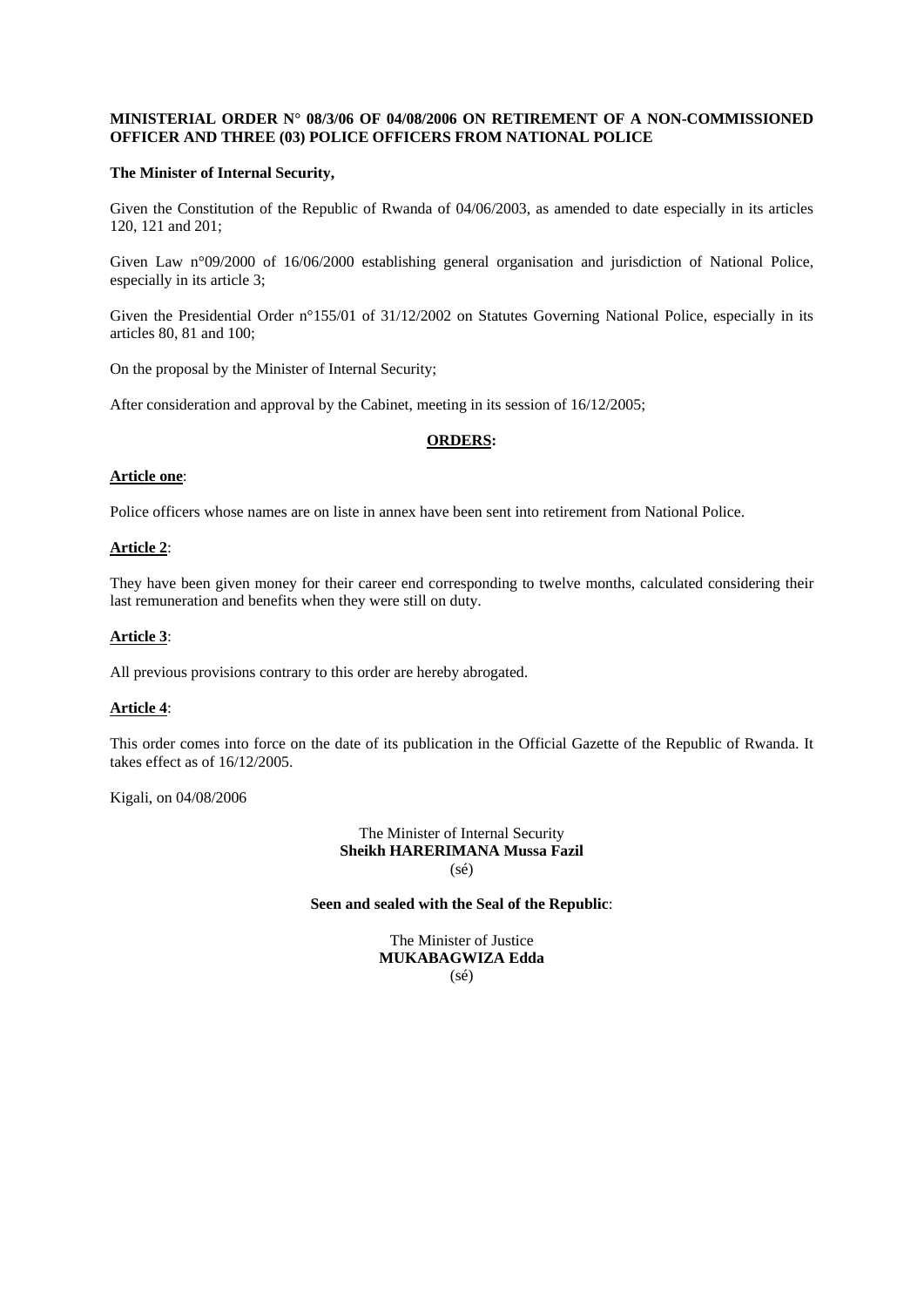#### **ANNEX TO MINISTERIAL ORDER N° 08/3/06 OF 04/08/2006 ON RETIREMENT OF A NON-COMMISSIONED OFFICIER AND THREE (03) POLICE OFFICERS FROM NATIONAL POLICE**

| Police $N^{\circ}$ | Rank  | <b>Full Name</b>          | Age         |
|--------------------|-------|---------------------------|-------------|
| NP00327            | C/SGT | NDAYISHIMIYE Jovin        | $4^{\circ}$ |
| NP01994            | PС    | UTAMULIZA Hypolyte        | $4^3$       |
| NP02064            | PС    | NGARAMBE MUGABE Géorge    | 42          |
| NP03281            | PС    | MUKABATSINDA Marie Goreti | 40          |

Seen to be attached to the Ministerial order n° 08/3/06 of 04/08/2006 discharging a non-commissioned officier and (3) police officers from the Rwanda National Police.

Kigali, on 04/08/2006

#### The Minister of Internal Security **Sheikh HARERIMANA Mussa Fazil**   $(sé)$

# **Seen and sealed with the Seal of the Republic**:

The Minister of Justice **MUKABAGWIZA Edda**   $(s\acute{e})$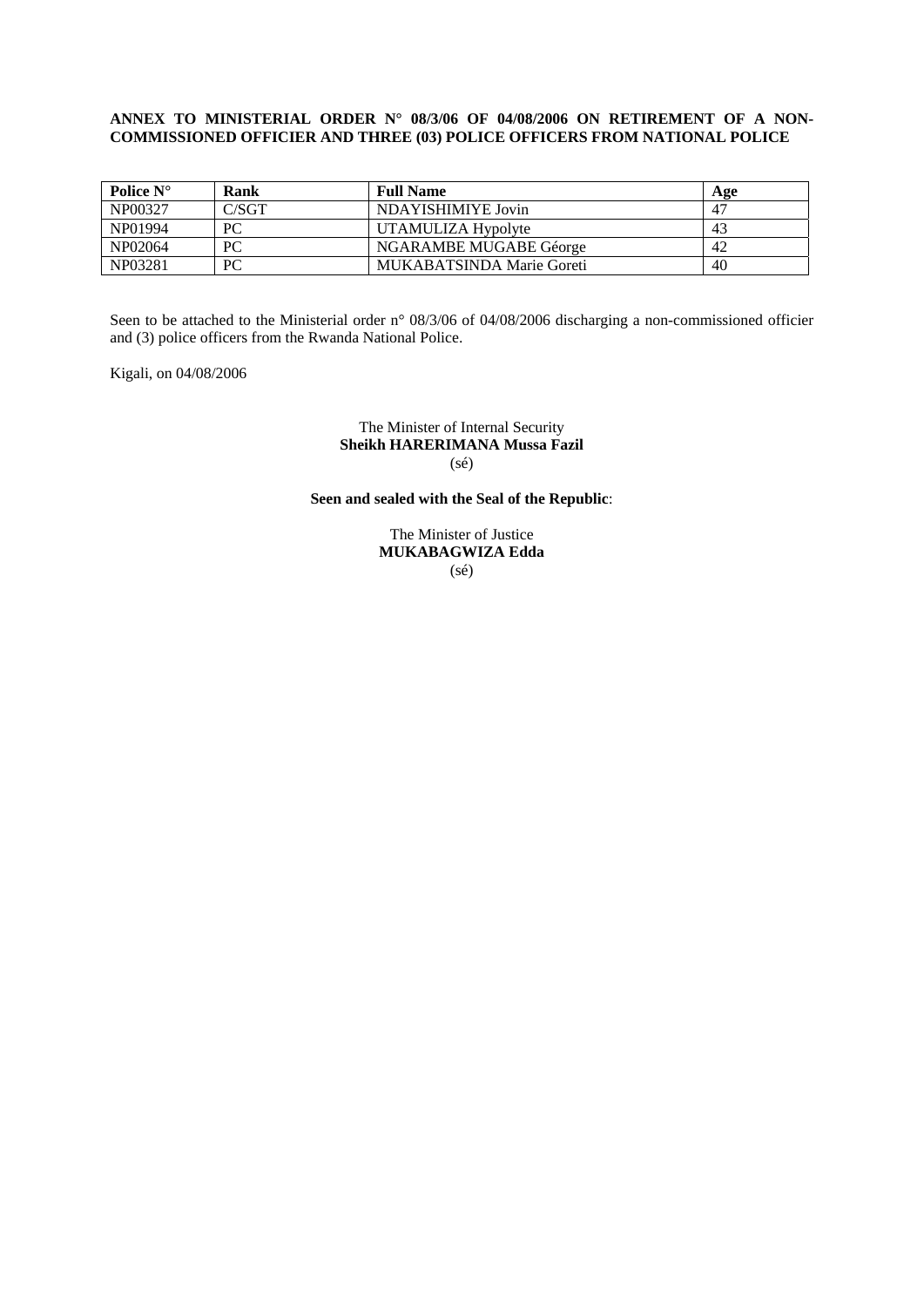# **ARRETE MINISTERIEL N° 08/3/06 DU 04/08/2006 PORTANT LA MISE A LA RETRAITE D'UN SOUS-OFFICIER ET TROIS (03) AGENTS DE POLICE**

#### **Le Ministre de la Sécurité Intérieure,**

Vu la Constitution de la République du Rwanda du 04 juin 2003, telle que révisée à ce jour, spécialement en ses articles 120, 121 et 201;

Vu la Loi n°09/2000 du 16/06/2000 portant création, organisation générale et compétence de la Police Nationale, spécialement en son article 3;

Vu l'Arrêté Présidentiel n°155/01 du 31/12/2002 portant statut régissant la Police National, spécialement en ses articles 80, 81 et 83;

Sur proposition du Conseil National de la Police;

Après examen et adoption par le Conseil des Ministres en sa séance du 16/12/2005;

### **ARRETE:**

#### **Article premier**:

Les policiers dont les noms figurent sur la liste en annexe sont mis à la retraite.

### **Article 2**:

Les retraités bénéficient d'une indemnité de fin de carrière corresponant à douze mois, compté conformément au traitement mensuel d'activité et autres avantages.

### **Article 3**:

Toutes les dispositions antérieures contraires au présent arrêté sont abrogées.

### **Article 4**:

Le présent arrêté entre en vigueur le jour de sa publication au Journal Officiel de la République du Rwanda. Il sort ses effets à partir du 16/12/2005.

Kigali, le 04/08/2006

Le Ministre de la Sécurité Intérieure **Sheikh HARERIMANA Mussa Fazil**  (sé)

**Vu et scellé du Sceau de la République**:

Le Ministre de la Justice **MUKABAGWIZA Edda**  (sé)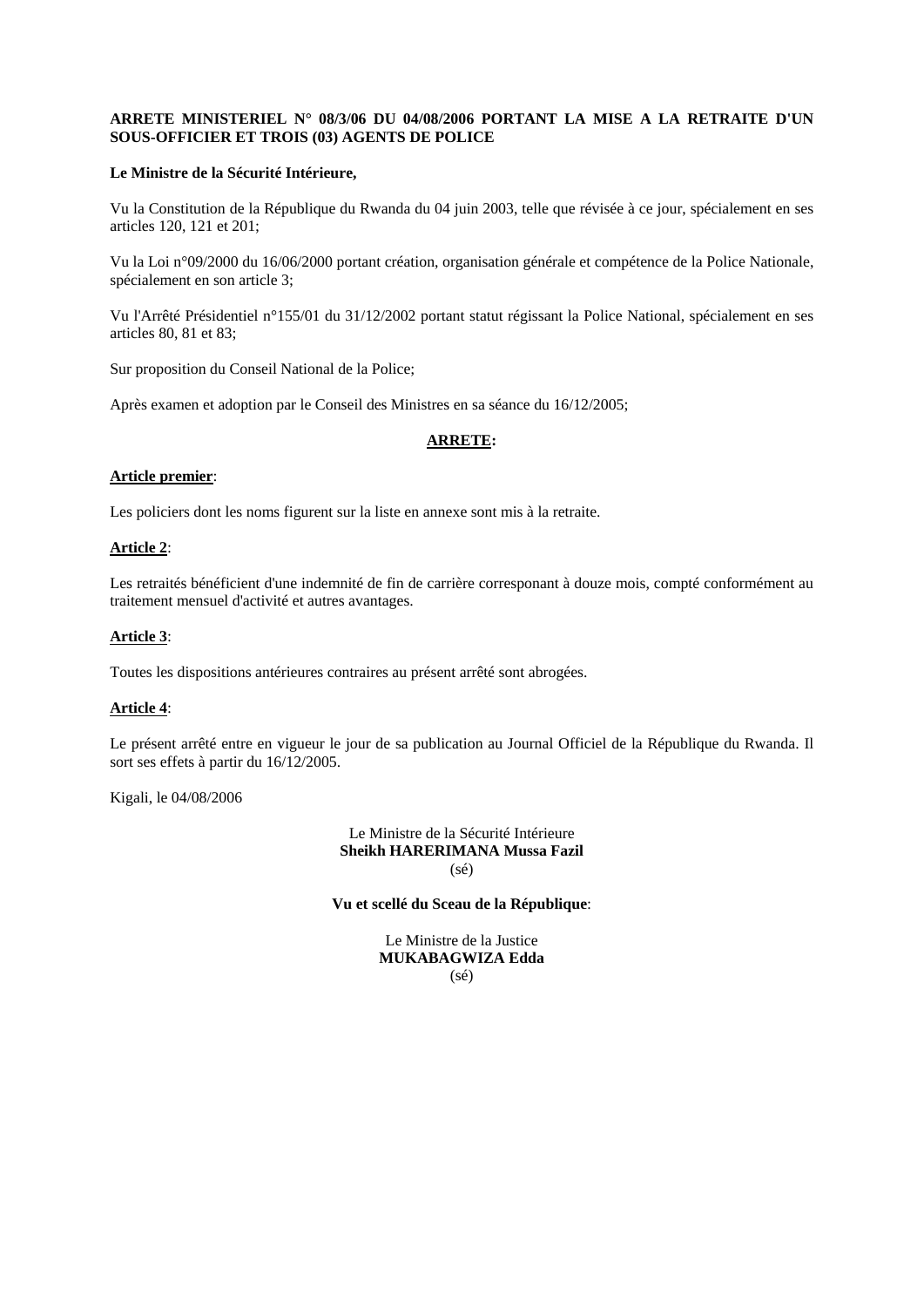## **ANNEXE A L'ARRETE MINISTERIEL N° 08/3/06 DU 04/08/2006 PORTANT LA MISE A LA RETRAITE D'UN SOUS-OFFICIER ET (03) AGENTS DE POLICE**

| $N^{\circ}$ Matricule | Grade | Noms et prénoms           | Age |
|-----------------------|-------|---------------------------|-----|
| NP00327               | C/SGT | NDASHIMIYE Jovin          |     |
| NP01994               | PС    | UTAMULIZA Hypolyte        | 43  |
| NP02064               | PС    | NGARAMBE MUGABE Géorge    | 42  |
| NP03281               | PC    | MUKABATSINDA Marie Goreth | 40  |

Vu pour être annexé à l'Arrêté Ministériel n° 08/3/06 du 04/08/2006 portant la mise à la retraite d'un sousofficier et (03) agents de Police.

Kigali, le 04/08/2006

#### Le Ministre de la Sécurité Intérieure **Sheikh HARERIMANA Mussa Fazil**  (sé)

# **Vu et scellé du Sceau de la République**:

Le Ministre de la Justice **MUKABAGWIZA Edda**   $(s\acute{e})$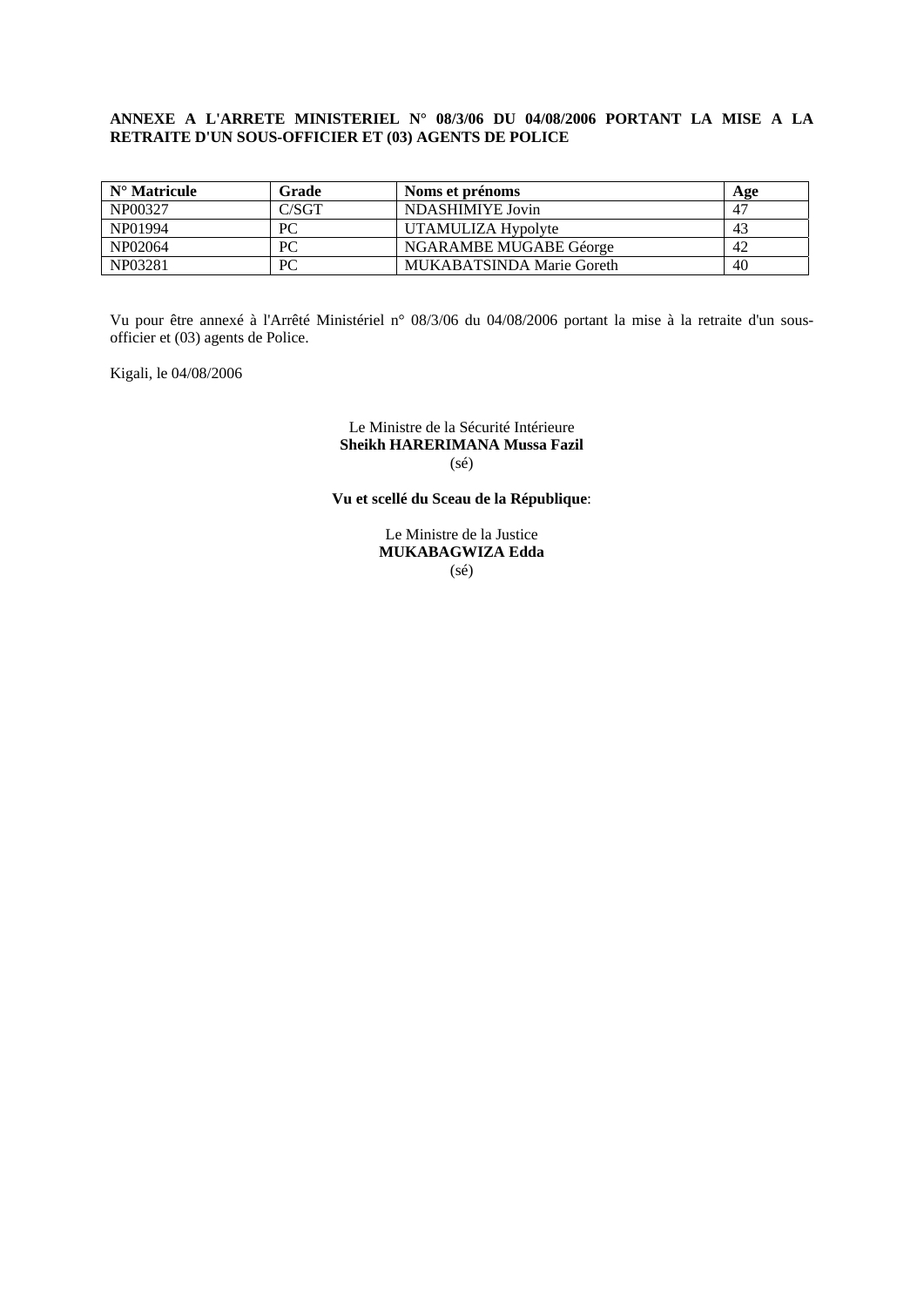### **ITEKA RYA MINISITIRI N° 09/3/06 RYO KUWA 04/08/2006 RISEZERERA BA SU-OFISIYE BABIRI N'UMUPOLISI UMWE MUTO**

### **Minisitiri w'Umutekano mu Gihugu,**

Ashingiye ku Itegeko Nshinga rya Repubulika y'u Rwanda ryo kuwa 04/06/2003, nk'uko ryavuguruwe kugeza ubu, cyane cyane mu ngingo zaryo iya 120, 121 n'iya 201;

Ashingiye ku Itegeko n°09/2000 ryo kuwa 16/06/2000 rishyiraho Polisi y'Igihugu kandi rigena imitunganyirize rusange n'ububasha bwayo, cyane cyane mu ngingo yaryo ya 3;

Ashingiye ku Iteka rya Perezida n°155/01 ryo kuwa 31/12/2002 rishyiraho Sitati igenga Polisi y'Igihugu, cyane cyane mu ngingo zaryo iya 80 n'iya 83;

Bisabwe n'Inama ya Polisi y'Igihugu;

Inama y'Abaminisitiri yateranye kuwa 16/12/2005, imaze kubisuzuma no kubyemeza;

### **ATEGETSE:**

#### **Ingingo ya mbere**:

Abapolisi bari ku mugereka w'iri teka bafite nimero n'amapeti ari imbere y'amazina yabo, basezerewe ku bushake bwabo muri Polisi y'Igihugu.

#### **Ingingo ya 2**:

Andi mateka yose abanziriza iri kandi anyuranye naryo avanyweho.

#### **Ingingo ya 3**:

Iri teka ritangira gukurikizwa umunsi ritangarijweho mu Igazeti ya Leta ya Repubulika y'u Rwanda. Agaciro karyo gahera kuwa 16/12/2005.

Kigali, kuwa 04/08/2006

#### Minisitiri w'Umutekano mu Gihugu **Sheikh HARERIMANA Mussa Fazil**  (sé)

#### **Bibonywe kandi bishyizweho Ikirango cya Repubulika**:

Minisitiri w'Ubutabera **MUKABAGWIZA Edda**  (sé)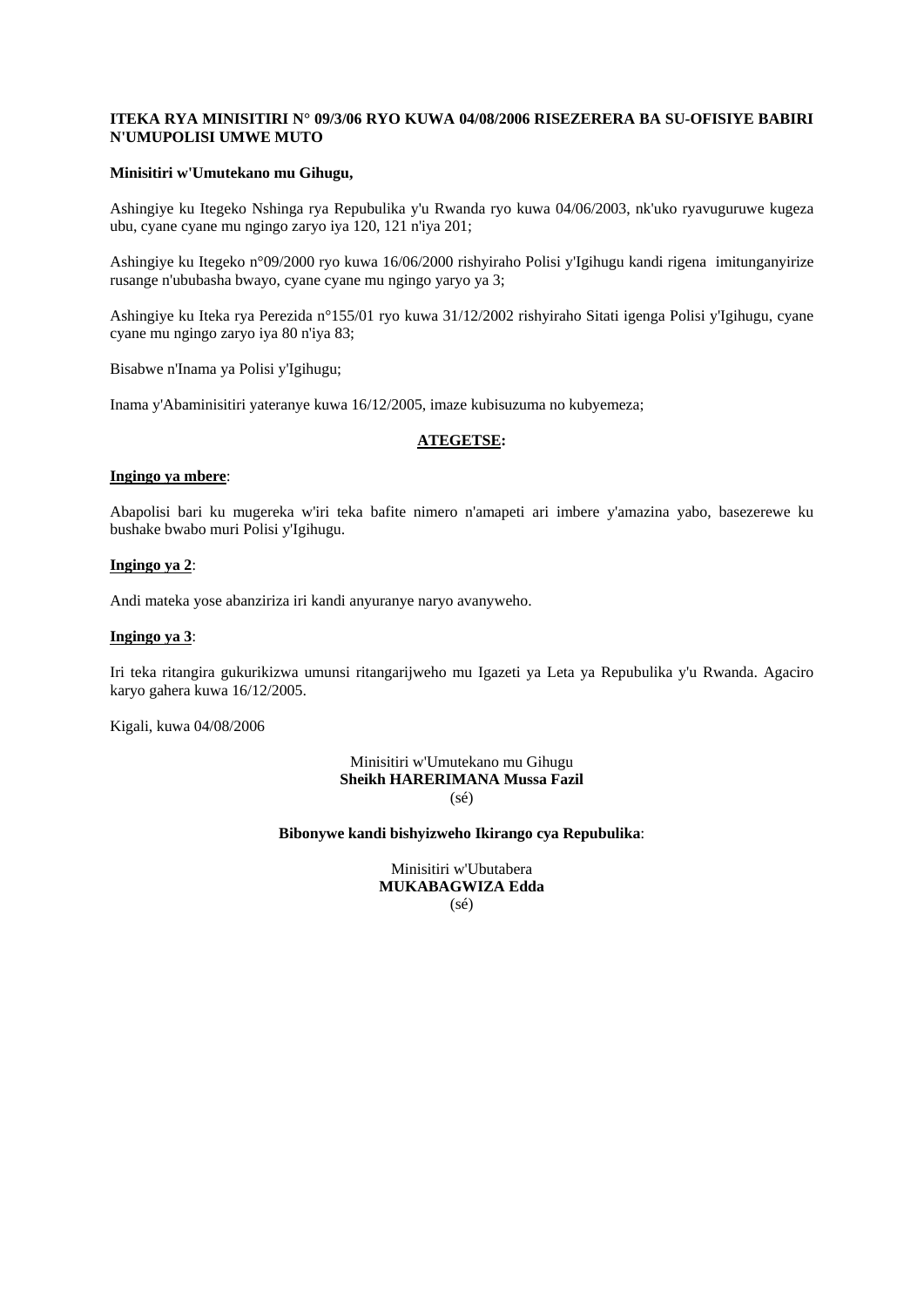### **UMUGEREKA KU ITEKA RYA MINISITIRI N° 09/3/06 RYO KUWA 04/08/2006 RISEZERERA BA SU-OFISIYE BABIRI N'UMUPOLISI UMWE MUTO**

| $N^{\circ}$ Matirikiri | Ipeti | Amazina                 |
|------------------------|-------|-------------------------|
| NP00310                | SGT   | <b>SINAYOBYE Gaston</b> |
| NP01777                | CPL   | NYANDWI Uziah           |
| NP01724                | PC    | <b>MUHIGANA Damas</b>   |

Bibonywe kugira ngo byomekwe ku Iteka rya Minisitiri n° 09/3/06 ryo kuwa 04/08/2006 risezerera ba Su-Ofisiye babiri n'Umupolisi umwe muto.

Kigali, kuwa 04/08/2006

#### Minisitiri w'Umutekano mu Gihugu **Sheikh HARERIMANA Mussa Fazil**  (sé)

# **Bibonywe kandi bishyizweho Ikirango cya Repubulika**:

Minisitiri w'Ubutabera **MUKABAGWIZA Edda**  (sé)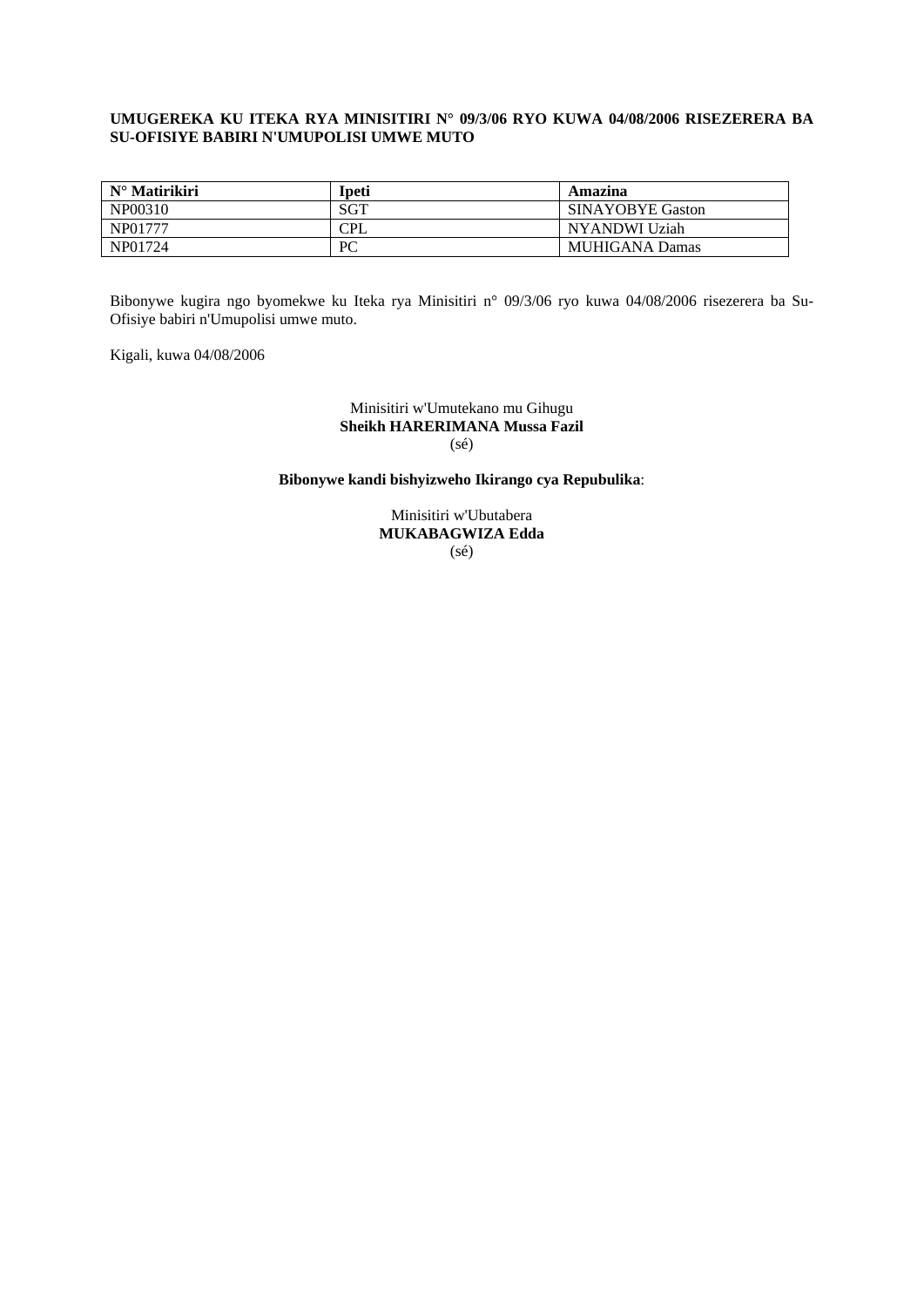# **MINISTERIAL ORDER N° 09/3/06 OF 04/08/2006 ON RESIGNATION OF NON-COMMISSIONED OFFICERS AND A POLICE OFFICER FROM NATIONAL POLICE**

#### **The Minister of Internal Security,**

Given the Constitution of the Republic of Rwanda of 04/06/2003, as amended to date especially in its articles 120, 121 and 201;

Given Law n°09/2000 of 16/06/2000 establishing general organisation and jurisdiction of National Police, especially in its article 3;

Given the Presidential Order n°155/01 of 31/12/2002 on Statutes Governing National Police, especially in its articles 80 and 83;

On the proposal by the National Police Council;

After consideration and approval by the Cabinet meeting in its session of 16/12/2005;

### **ORDERS:**

#### **Article one**:

Police officers whose numbers and ranks are before names on list in annex have been resigned from National Police.

#### **Article 2**:

All previous provisions contrary to this order are hereby abrogated.

### **Article 3**:

This order comes into force on the date of its publication in the Official Gazette of the Republic of Rwanda. It takes effect as of 16/12/2005.

Kigali, on 04/08/2006

The Minister of Internal Security **Sheikh HARERIMANA Mussa Fazil**  (sé)

**Seen and sealed with the Seal of the Republic**:

The Minister of Justice **MUKABAGWIZA Edda**  (sé)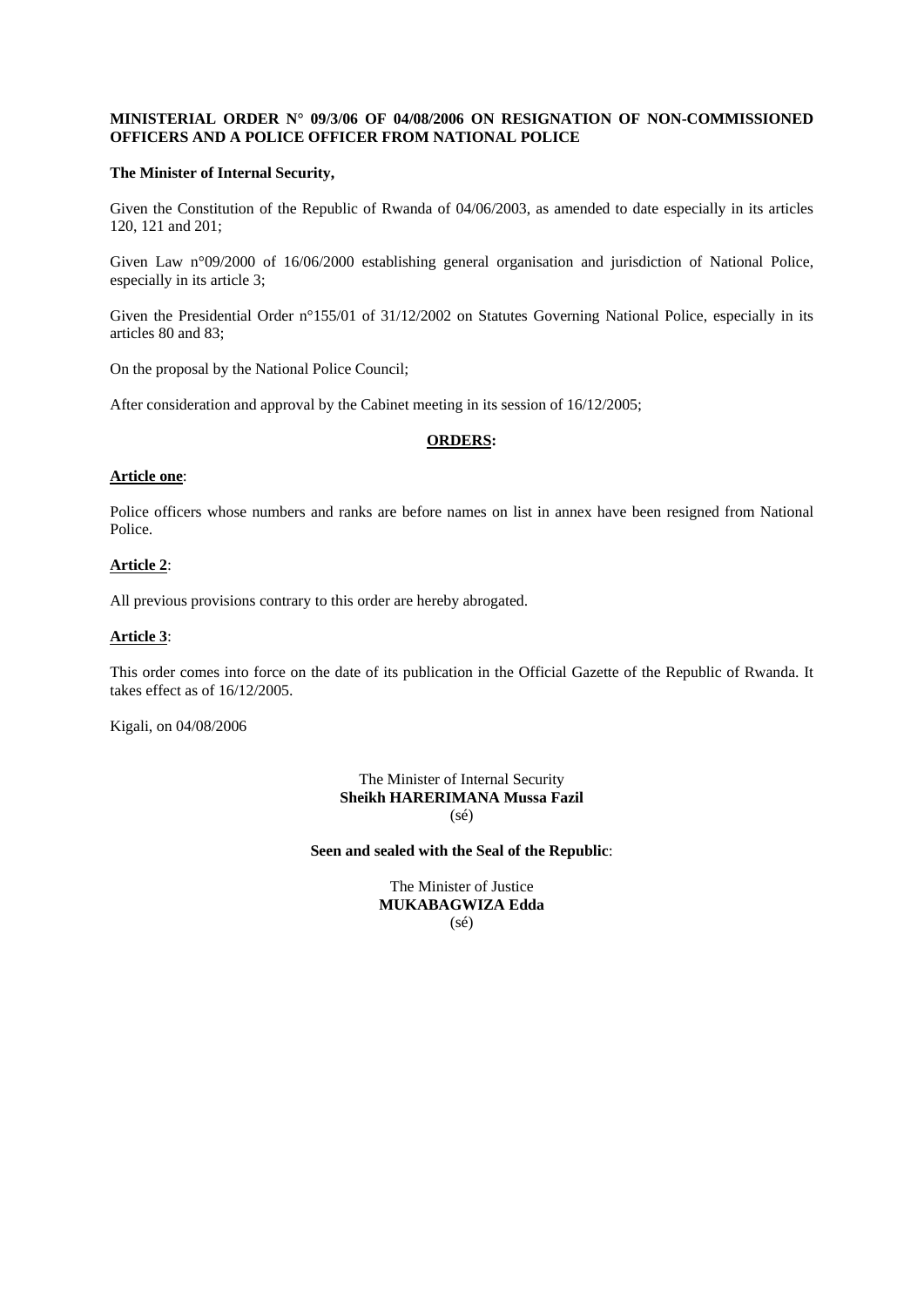### **ANNEX TO MINISTERIAL ORDER N° 09/3/06 OF 04/08/2006 ON RESIGNATION OF NON-COMMISSIONED OFFICIERS AND A POLICE OFFICER FROM NATIONAL POLICE**

| Police $N^{\circ}$ | Rank | <b>Full Name</b>        |
|--------------------|------|-------------------------|
| NP00310            | SGT  | <b>SINAYOBYE Gaston</b> |
| NP01777            | CPL  | NYANDWI Uziah           |
| NP01724            | PC   | <b>MUHIGANA Damas</b>   |

Seen to be attached to the Ministerial order n° 09/3/06 of 04/08/2006 resigned Non-Commissioned officiers and a Police officer from National Police.

Kigali, on 04/08/2006

#### The Minister of Internal Security **Sheikh HARERIMANA Mussa Fazil**  (sé)

**Seen and sealed with the Seal of the Republic**:

The Minister of Justice **MUKABAGWIZA Edda**  (sé)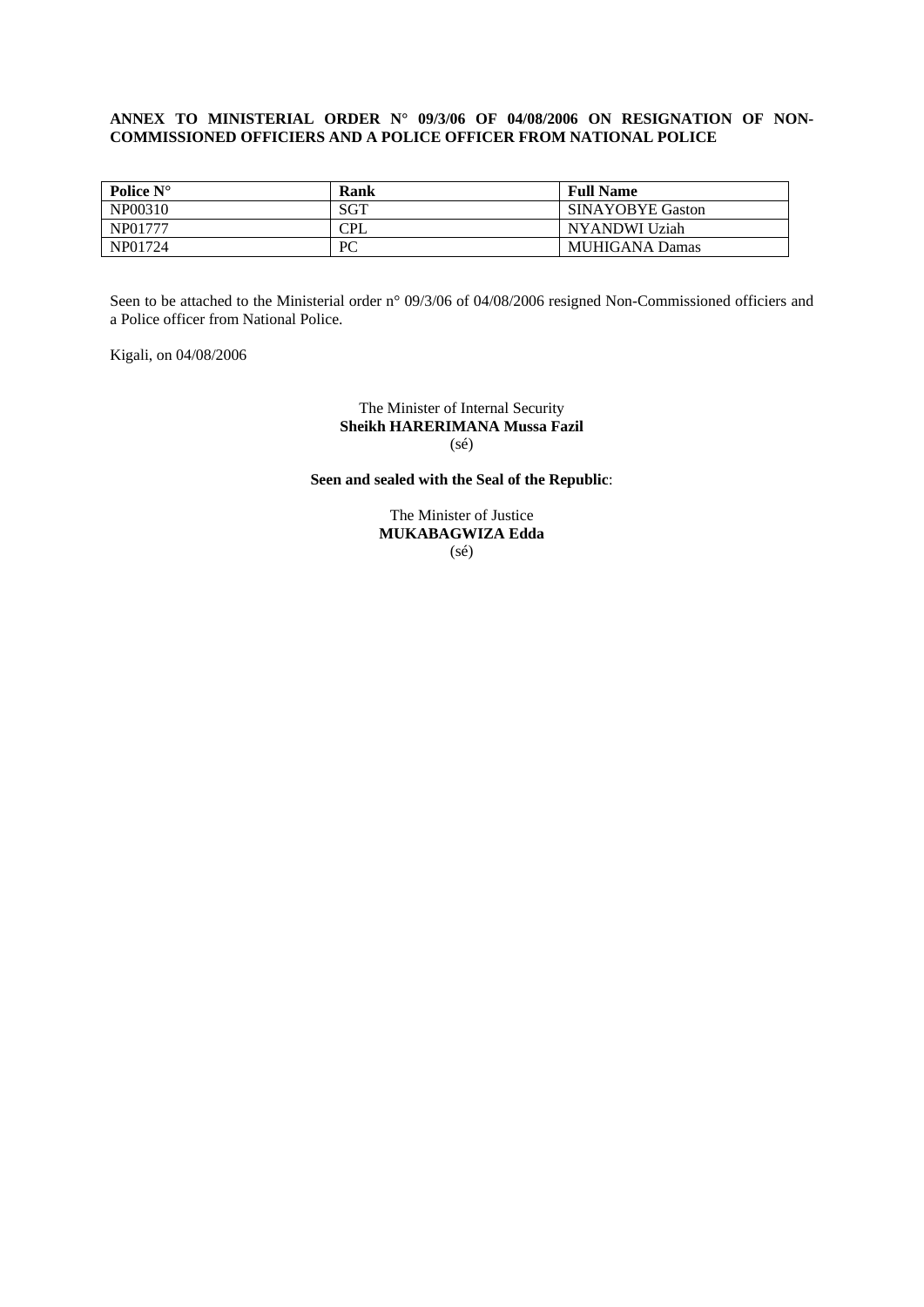### **ARRETE MINISTERIEL N° 09/3/06 DU 04/08/2006 PORTANT DEMISSION DE DEUX SOUS-OFFICIERS ET UN AGENT DE POLICE**

#### **Le Ministre de la Sécurité Intérieure,**

Vu la Constitution de la République du Rwanda du 04 juin 2003, telle que révisée à ce jour, spécialement en ses articles 120, 121 et 201;

Vu la Loi n°09/2000 du 16/06/2000 portant création, organisation générale et compétence de la Police Nationale, spécialement en son article 3;

Vu l'Arrêté Présidentiel n°155/01 du 31/12/2002 portant statut régissant la Police Nationale, spécialement en ses articles 80 et 83;

Sur proposition du Conseil National de la Police;

Après examen et adoption par le Conseil des Ministres en sa séance du 16/12/2005;

### **ARRETE:**

#### **Article premier**:

Les policiers dont les numéros et grades se trouvent devant leurs noms sur la liste en annexe sont démis de leurs fonctions de la Police.

#### **Article 2**:

Toutes les dispositions antérieures contraires au présent arrêté sont abrogées.

### **Article 3**:

Le présent arrêté entre en vigueur le jour de sa publication au Journal Officiel de la République du Rwanda. Il sort ses effets à partir du 16/12/2005.

Kigali, le 04/08/2006

Le Ministre de la Sécurité Intérieure **Sheikh HARERIMANA Mussa Fazil**  (sé)

**Vu et scellé du Sceau de la République**:

Le Ministre de la Justice **MUKABAGWIZA Edda**  (sé)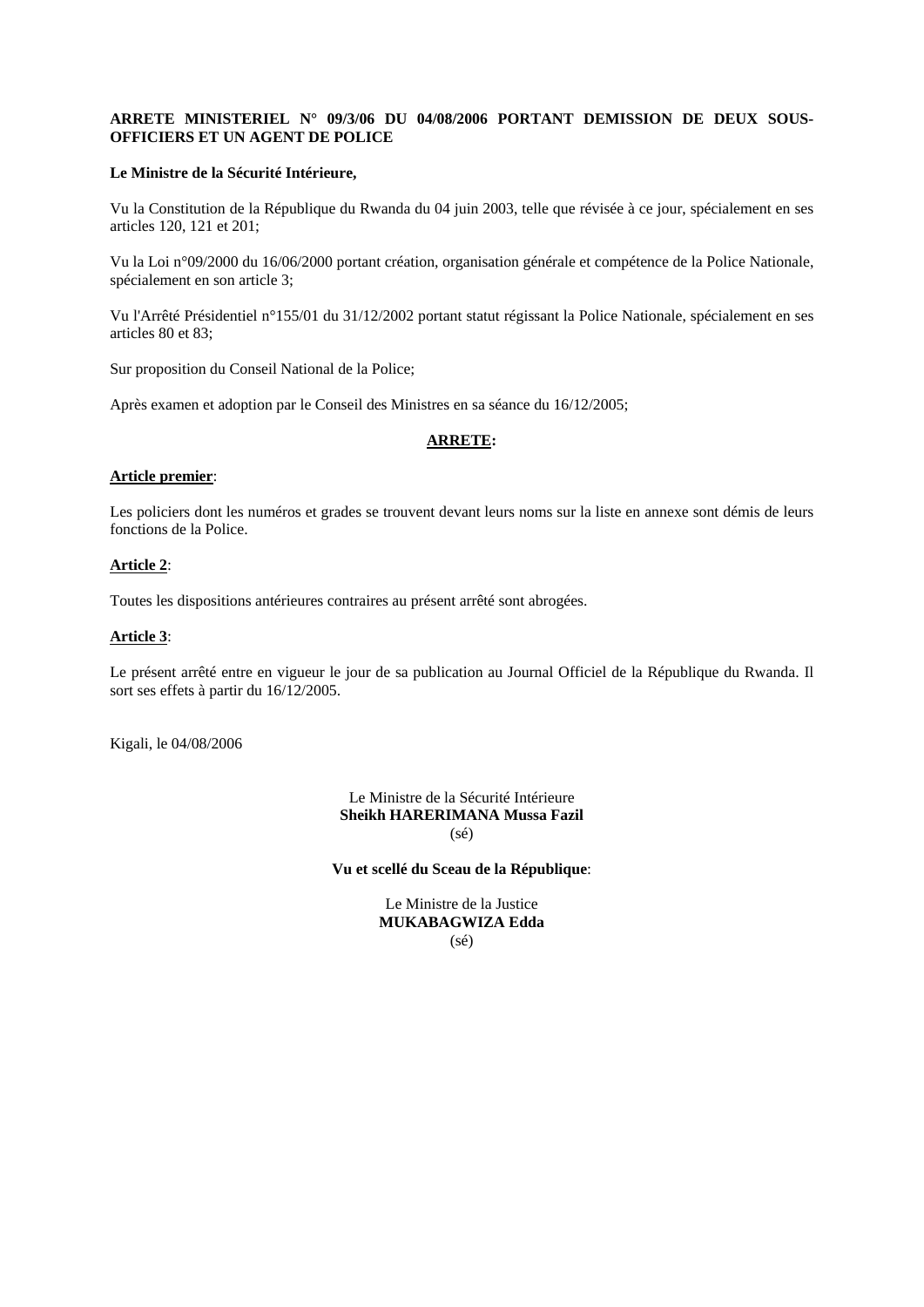### **ANNEXE A L'ARRETE MINISTERIEL N° 09/3/06 DU 04/08/2006 PORTANT DEMISSION DE DEUX SOUS-OFFICIERS ET UN AGENT DE POLICE**

| $N^{\circ}$ Matricule | Grade | Noms et prénoms         |
|-----------------------|-------|-------------------------|
| NP00310               | SGT   | <b>SINAYOBYE Gaston</b> |
| NP01777               | CPL   | NYANDWI Uziah           |
| NP01724               | PC    | MUHIGANA Damas          |

Vu pour être annexé à l'Arrêté Ministériel n° 09/3/06 du 04/08/2006 portant démission de deux sous-officiers et un agent de Police.

Kigali, le 04/08/2006

Le Ministre de la Sécurité Intérieure **Sheikh HARERIMANA Mussa Fazil**  (sé)

**Vu et scellé du Sceau de la République**:

Le Ministre de la Justice **MUKABAGWIZA Edda**  (sé)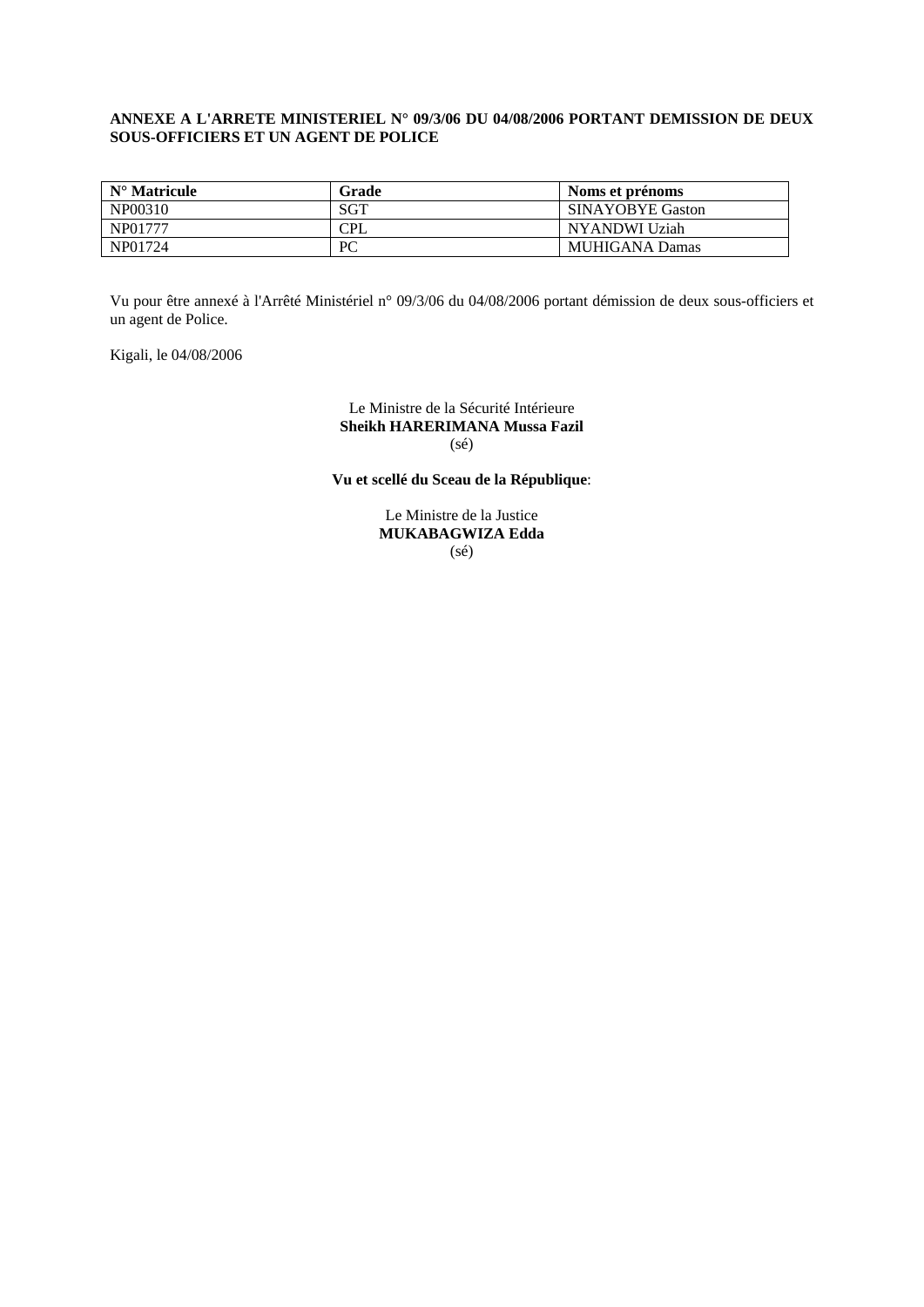#### **ITEKA RYA MINISITIRI N° 002/06/10MIN RYO KUWA 07/08/2006 RISHYIRAHO IMIBARE Y'AMAFARANGA YEREKANA AHO UBUBASHA BWA BURI RWEGO RUSHINZWE ITANGWA RY'AMASOKO BUGARUKIRA**

#### **Minisitiri w'Imari n'Igenamigambi,**

Ashingiye ku Itegeko Nshinga rya Repubulika y'u Rwanda ryo kuwa 04/06/2003, nk'uko ryavuguruwe kugeza ubu, cyane cyane mu ngingo zaryo iya 120, iya 121 n'iya 201;

Ashingiye ku Iteka rya Perezida n°28/01 ryo kuwa 19/07/2004 ryerekeye amasoko agenga amasoko ya Leta, cyane cyane mu ngingo zaryo iya 2, iya 6, iya 7 n'iya 33;

Asubiye ku Iteka rya Minisitiri n°006/04/10/MIN ryo kuwa 21/10/2004 rishyiraho imibare y'amafaranga yerekana aho ububasha bwa buri rwego rushinzwe itangwa ry'amasoko bugarukira;

Inama y'Abaminisitiri imaze kubisuzuma no kubyemeza, mu nama yayo yo kuwa 24/05/2006;

### **ATEGETSE:**

#### **Ingingo ya mbere**:

Iri teka rishyiraho imibare y'amafaranga yerekana aho ububasha bwa buri rwego rushinzwe itangwa ry'amasoko ya Leta bugarukira.

#### **Ingingo ya 2**:

Ubunyamabanga Nyubahirizategeko bw'Inama y'Igihugu ishinzwe gutanga amasoko ya Leta butegura inyandiko zijyanye n'itangwa ry'amasoko yose afite agaciro kari hejuru ya miliyoni ijana z'amafranga y'u Rwanda bukazishyikiriza Inama y'Ubutegetsi kugira ngo izemeze.

#### **Ingingo ya 3**:

Ubunyamabanga Nyubahirizategeko busuzuma kandi bukemeza inyandiko zihamagarira abantu gupiganira amasoko ya Leta afite agaciro kari hejuru ya miliyoni mirongo itanu ariko katarengeje miliyoni ijana z'amafaranga y'u Rwanda, bushyikirizwa na Komisiyo zishinzwe amasoko mu nzego za Leta.

#### **Ingingo ya 4**:

Hakurikijwe amabwiriza ariho, Komisiyo zishinzwe gutanga amasoko ya Leta zifite ububasha bwo gutanga amasoko afite agaciro kangana cyangwa kari munsi ya miliyoni mirongo itanu z'amafaranga y'u Rwanda zitagombye icyemezo cy'Inama y'Igihugu ishinzwe gutanga amasoko ya Leta.

Izo Komisiyo zifite kandi ububasha bwo gutanga amasoko ya Leta afite agaciro kari hejuru ya miliyoni mirongo itanu ariko katarengeje miliyoni ijana, zimaze kubona icyemezo cy'Inama y'Igihugu ishinzwe gutanga amasoko ya Leta ku nyandiko ihamagarira abantu gupiganwa no kuri raporo y'isuzuma ry'ibiciro.

#### **Ingingo ya 5**:

Inama y'Igihugu ishinzwe gutanga amasoko ya Leta, bibaye ngombwa, ishobora gukoresha uburyo bwo kugurira ibintu hamwe. Icyo gihe, inzego za Leta zigurira ku bacuruzi batoranijwe n'Inama y'Igihugu ishinzwe gutanga amasoko ya Leta.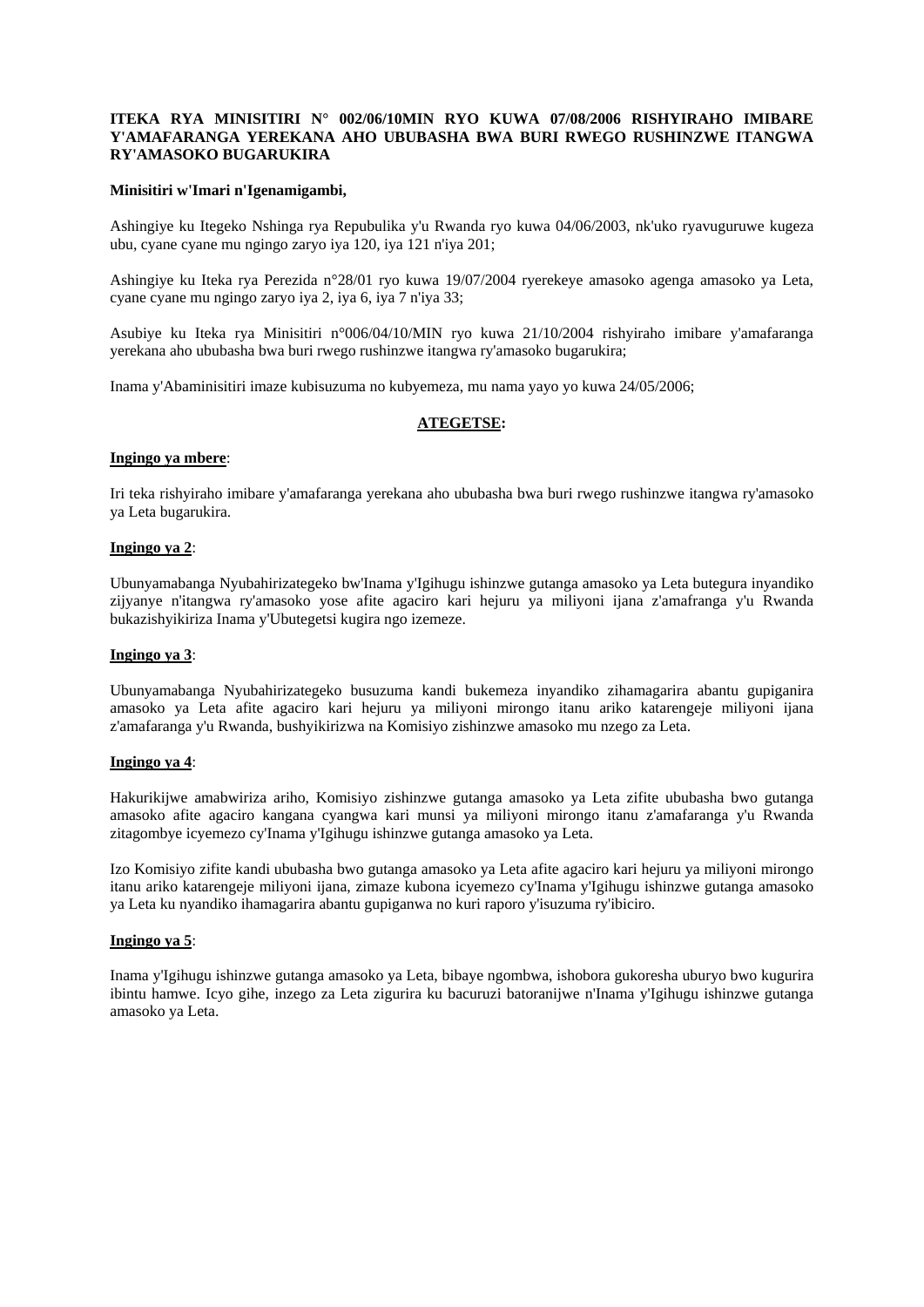Ibikoresho n'imirimo ku masoko ya Leta akurikira biboneka hakoreshejwe uburyo bwo kugurira ibintu hamwe biteguwe n'Inama y'Igihugu ishinzwe gutanga amasoko ya Leta:

- 1. Ibikoresho byo mu biro;
- 2. Lisansi, mazutu n'amavuta y'imodoka;
- 3. Ibinyabiziga (imodoka n'amapikipiki) n'ibyuma bisimbura ibishaje byayo;
- 4. Ibyuma kabuhariwe;
- 5. Imirimo yo gufata neza ibyuma kabuhariwe;
- 6. Gukurikirana ikorwa ry'imirimo ku masoko y'Uturere atarengeje miliyoni mirongo itanu z'amafaranga y'u Rwanda.

#### **Ingingo ya 6**:

Haseguriwe ibiteganywa mu ngingo ya 2, iya 3, iya 4 n'iya 5 z'iri teka kandi hakurikijwe amabwiriza ariho, inzego zikurikira zifite ububasha bwo gutanga amasoko ya Leta afite agaciro katarengeje miliyoni mirongo itandatu z'amafaranga y'u Rwanda zitagombye icyemezo cy'Inama y'Igihugu ishinzwe gutanga amasoko ya Leta:

- 1. Komisiyo ishinzwe amasoko ya Leta muri Minisiteri y'Ubuzima ku byerekeye inkingo n'imiti;
- 2. Komisiyo ishinzwe amasoko ya Leta muri Minisiteri y'Ingabo ku byerekeye kugura lisansi na mazutu (amavuta);
- 3. Komisiyo ishinzwe amasoko ya Leta mu Bitaro bya Kaminuza i Kigali (CHUK), CHU/Butare no mu Bitaro byitiriwe Umwami Faysal ku byerekeye imiti n'ibikoresho by'ubuvuzi;
- 4. Komisiyo ishinzwe amasoko ya Leta muri ELECTROGAZ ku byerekeye ibyuma bisimbura ibindi, ibikoresho by'amashanyarazi n'imiti ikoreshwa mu gusukura amazi;
- 5. Komisiyo ishinzwe amasoko ya Leta muri OCIR-THE ku byerekeye inyongeramusaruro, lisansi na mazutu (amavuta) n'inkwi zo gucana n'imifuka y'ambalaji yo gutwara icyayi;
- 6. Komisiyo ishinzwe amasoko ya Leta muri OCIR-CAFE ku byerekeye inyongeramusaruro n'imiti yica udukoko;
- 7. Komisiyo ishinzwe amasoko ya Leta mu Kigo cy'Igihugu gishinzwe Ibizamini byerekeye ibikoresho by'ibizamini;
- 8. Komisiyo ishinzwe amasoko ya Leta muri CIMERWA ku byerekeye mazutu, lisansi n'ibyuma bisimbura ibindi;
- 9. Komisiyo ishinzwe amasoko ya Leta muri ONATRACOM ku bijyanye no kugura amapine n'ibyuma bisimbura ibindi;
- 10. Komisiyo ishinzwe amasoko ya Leta muri RAMA ku bijyanye no kugura imiti igenewe farumasi zayo.

Haseguriwe ibivugwa mu gika kibanziriza iki, kandi hakurikijwe inama z'Inama y'Igihugu ishinzwe gutanga amasoko ya Leta, amabwiriza ya Minisitiri ufite imari mu nshingano ze ashobora kugena ibindi bigo bya Leta birebwa n'iyi ngingo.

### **Ingingo ya 7**:

Inzego zishinzwe amasoko ya Leta zishyikiriza Inama y'Igihugu ishinzwe gutanga amasoko ya Leta raporo zijyanye n'itangwa ry'amasoko, zikorewe ku mpapuro zagenwe n'iyo nama kandi hakurikijwe gahunda yashyizweho.

### **Ingingo ya 8**:

Iteka rya Minisitiri n°006/04/10/MIN ryo kuwa 21/10/2004 rishyiraho imibare y'amafaranga yerekana aho ububasha bwa buri rwego rushinzwe itangwa ry'amasoko bugarukira rivanyweho.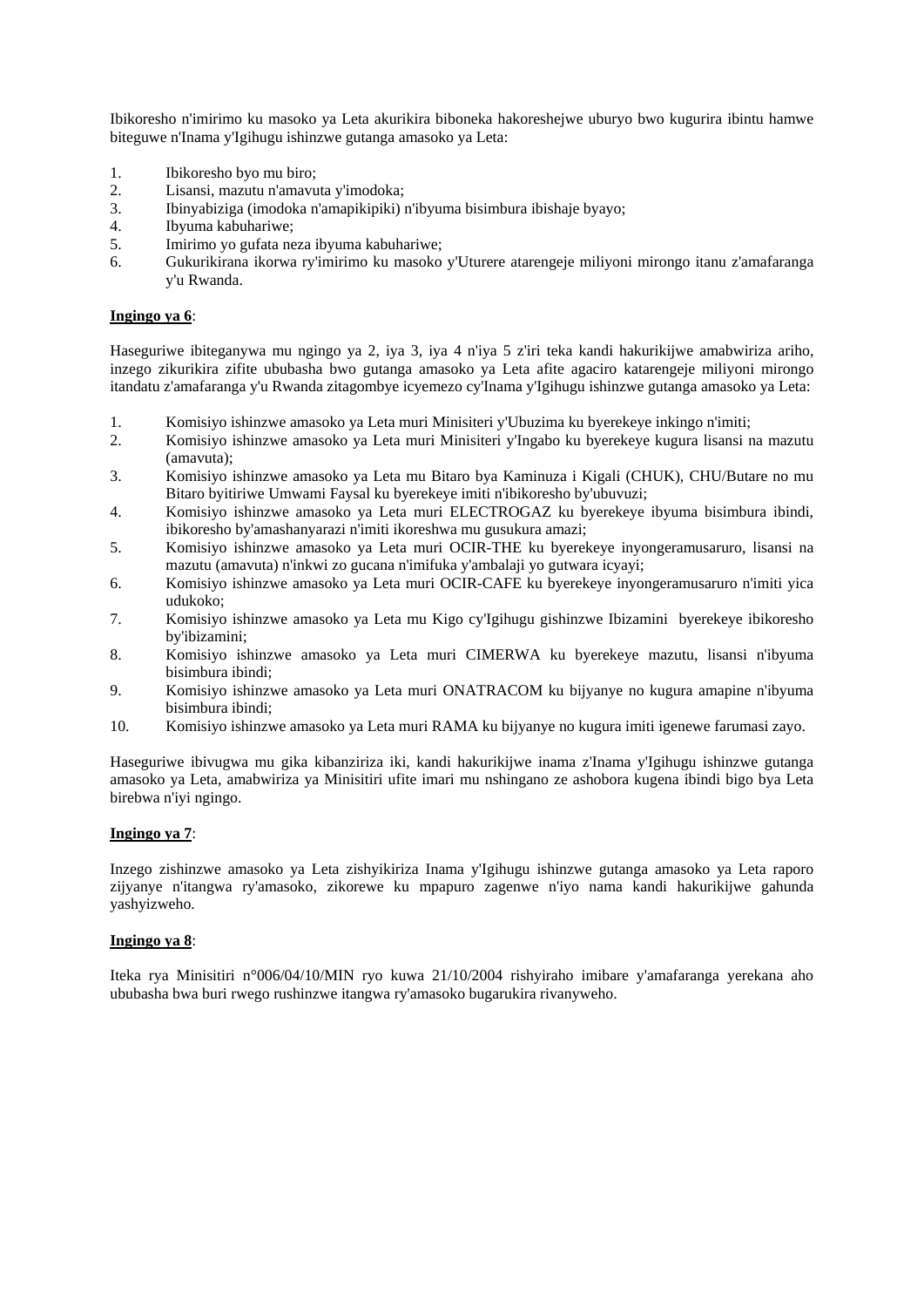# **Ingingo ya 9**:

Iri teka ritangira gukurikizwa umunsi ritangarijweho mu Igazeti ya Leta ya Repubulika y'u Rwanda.

Kigali, kuwa 07/08/2006

# Minisitiri w'Imari n'Igenamigambi **MUSONI James**  (sé)

# **Bibonywe kandi bishyizweho Ikirango cya Repubulika**:

Minisitiri w'Ubutabera **MUKABAGWIZA Edda**  (sé)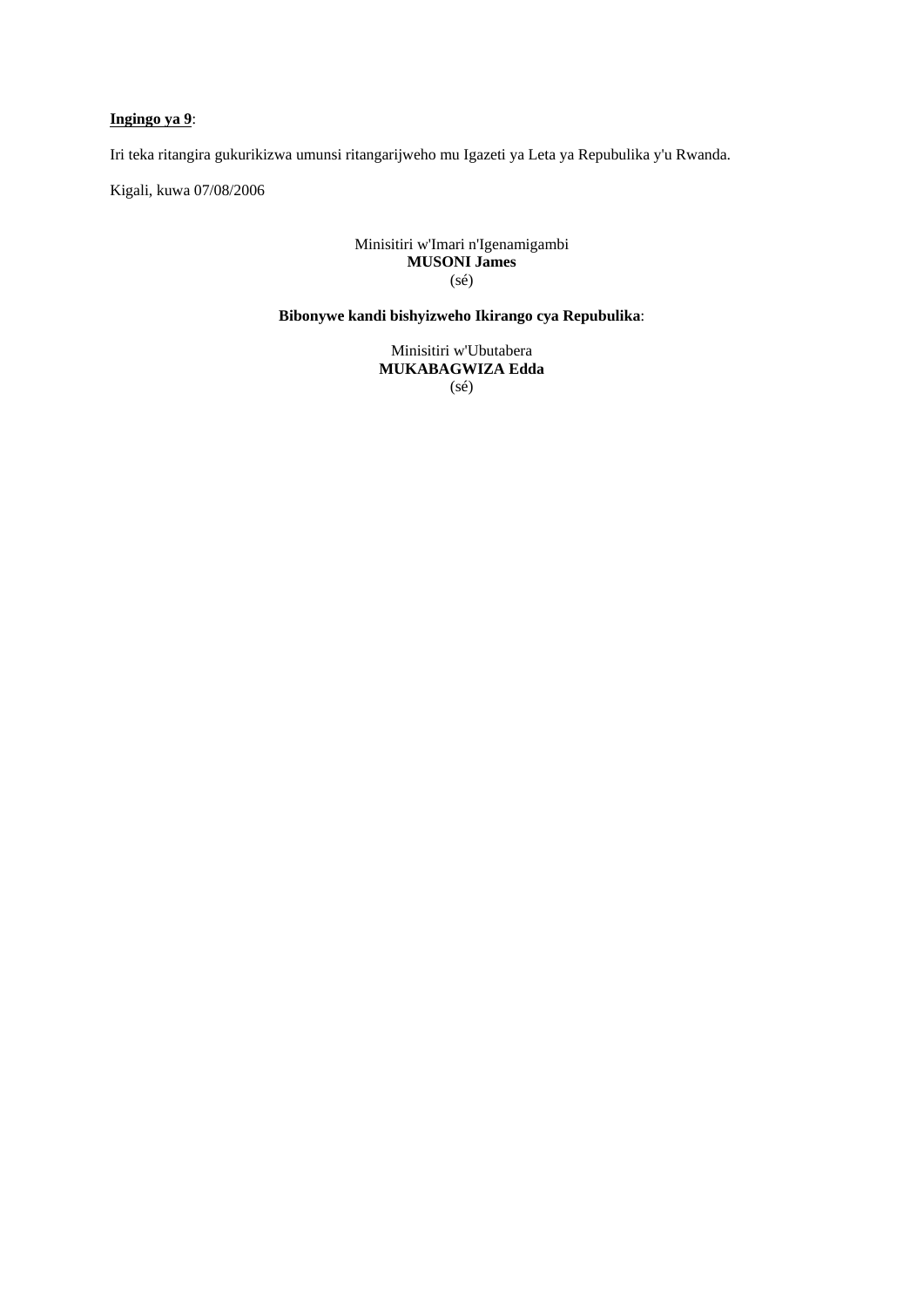### **MINISTERIAL ORDER N° 002/06/10MIN OF 07/08/2006 FIXING THE THRESHOLD FOR PUBLIC PROCUREMENT ENTITIES**

#### **The Minister of Finance and Economic Planning,**

Given the Constitution of the Republic of Rwanda of 04/06/2003, as amended to date especially in its articles 120, 121 and 201;

Given the Presidential Order n°28/01 of 19 July 2004 establishing public Procurement Procedures, especially in its articles 2, 6, 7 and 33;

Revisited the Ministerial Order n°006/004/MIN of 21/10/2004 Fixing the tresholds for Public Produrement Entities;

After consideration and approval by the Cabinet meeting in its session of 24/05/2006;

### **ORDERS:**

### **Article one**:

This order establishes the threshold authorised for each Public Procurement Entity.

### **Article 2**:

The Executive Secretariat of the National Tender Board prepares written proposals for the awarding of all public tenders whose value exceeds one hundred million Rwandan Francs and submits them to the Board of Directors for approval.

### **Article 3**:

The Executive Secretariat examines and approves tender documents for public tenders whose value exceeds fifty million of Rwandan Francs submitted to it by the Internal Tender Commissions.

### **Article 4**:

The Internal Tender Commissions have the authority of awarding in accordance with the procedures in force, public tenders whose value is less equal to fifty million Rwandan Francs without seeking the non-objection of the National Tender Board.

The Internal Tender Commission are also authorised to award public tenders whose value exceeds fifty million Rwandan Francs but not exceeding one hundred million Rwandan Francs upon the securing of the non-objection of the National Tender Board on the tender documents and the evaluation report on such offers.

### **Article 5**:

For particular items, the National Tender Board may organise bulk purchases, in such cases, the Public Procurement Entities procure goods from suppliers selected by the National Tender Board.

Goods and execution of services for public tenders hereinafter are procured by means of bulk purchases organised by the National Tender Board:

- 1. Office supplies and technical materials;
- 2. Fuel;
- 3. Rolling stock (vehicles and motorcycles) and spare parts for rolling equipment;
- 4. Computer hardware;
- 5. Maintenance services for computer hardware;
- 6. Maintenance services for rolling stock;
- 7. Supervision of the execution of public tenders not exceeding fifty million of Rwandan Francs for the Districts.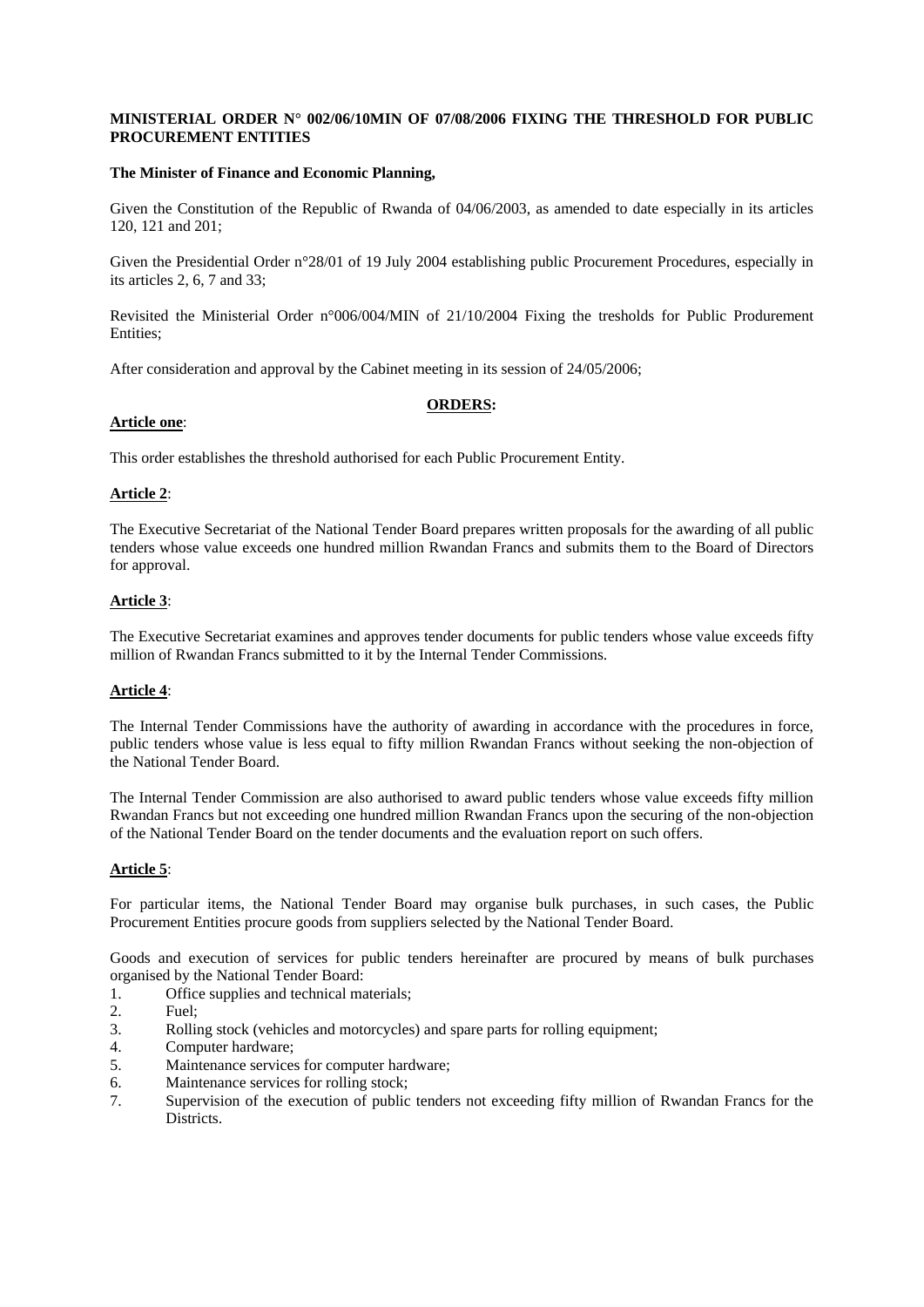# **Article 6**:

Notwithstanding the provisions of articles 2, 3, 4 and 5 of this Order, the entities hereinafter are authorised to award, pursuant to the procedures in force, tenders whose value is not exceeding sixty million Rwandan Francs without consulting the National Tender Board for the following items:

- 1. The Internal Tender Commission in the Ministry of Health for vaccine products and medicaments;
- 2. The Internal Tender Commission in the Ministry of Defence for the procurement of fuel;
- 3. The Internal Tender Commission in Kigali University Central Hospital (CHUK), CHU/Butare and King Faisal for medical sundries and equipments;
- 4. The Internal Tender Commission within the Electrogaz, for spare parts, electrical equipment and chemical products;
- 5. The Internal Tender Commission in OCIR-THE for inputs, fuel, firewood and packing materials;
- 6. The Internal Tender Commission in OCIR-CAFE for inputs and pesticides;
- 7. The Internal Tender Commission in the National Examination Commission for examination materials;
- 8. The Internal Tender Commission in CIMERWA for fuel, diesel and spare parts;
- 9. The Internal Tender Commission in ONATRACOM for the procurement of tyres and spare parts;
- 10. The Internal Tender Commission in RAMA for medical sundries for its pharmacies.

Subject to the provisions of the preceding paragraph, upon the proposal of the National Tender Board, a Ministérial Directive issued by the Minister responsible for Finance may determine other public procurement entities which this regulation is applicable to.

### **Article 7**:

Public Procuring Entities are under the obligation of submitting to the National Tender Board reports relating to the awards of public tenders, written up on sample forms designed by the latter in accordance with the schedule established by the National Tender Board.

### **Article 8**:

The Ministerial Order n°006/004/MIN of 21/10/2004 fixing the tresholds for Public Procurement Entities is hereby abrogated.

### **Article 9**:

This order shall come into force on the date of its publication in the Official Gazette of the Republic of Rwanda.

Kigali, on 07/08/2006

The Minister of Finance and Economic Planning **MUSONI James**  (sé)

#### **Seen and sealed with the Seal of the Republic**:

The Minister of Justice **MUKABAGWIZA Edda**  (sé)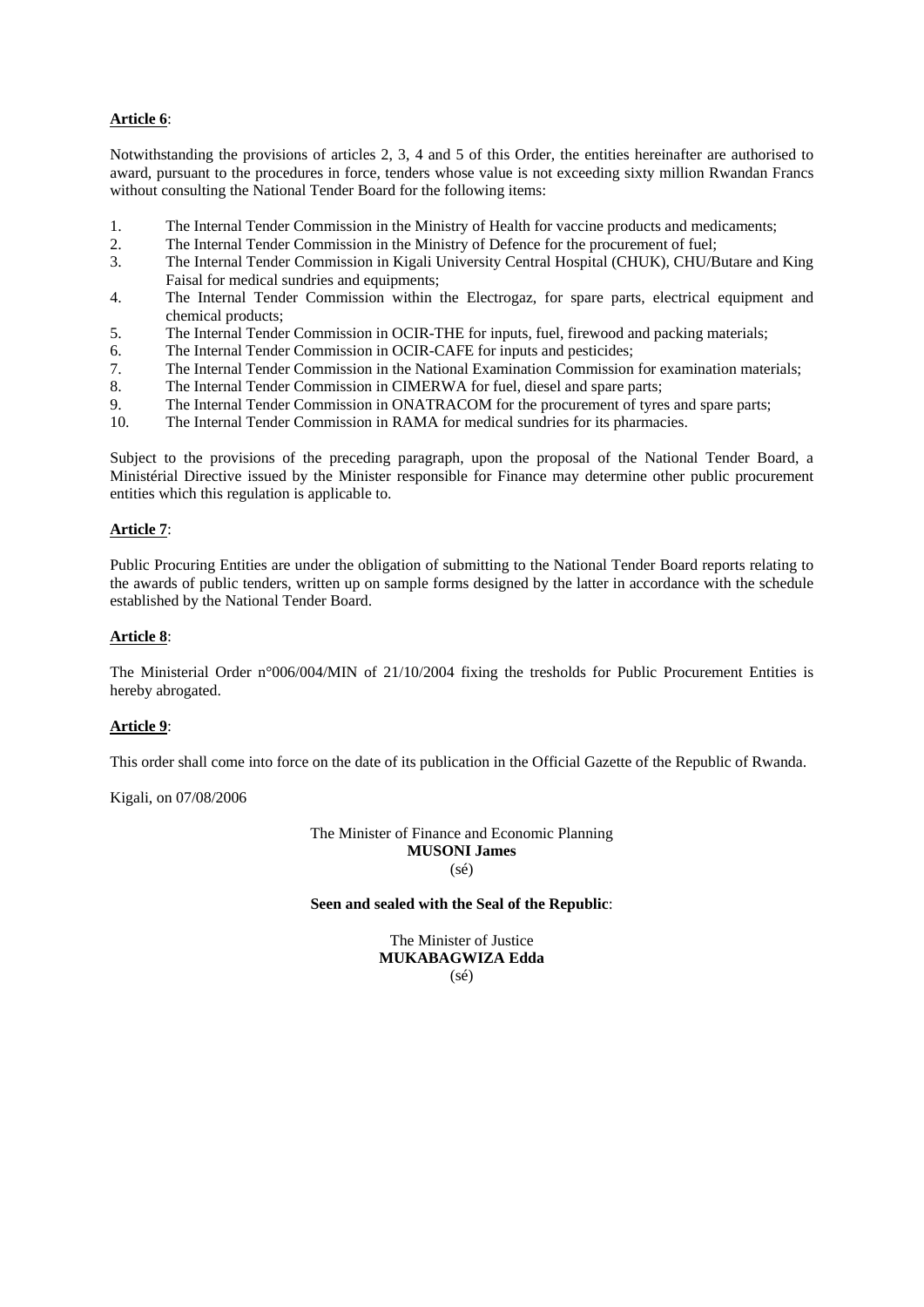#### **ARRETE MINISTERIEL N° 002/06/10MIN DU 07/08/2006 PORTANT SEUILS DE COMPETENCE POUR LES ENTITES DE PASSATION DES MARCHES PUBLICS**

#### **Le Ministre des Finances et de la Planification Economique,**

Vu la Constitution de la République du Rwanda du 04 juin 2003, telle que révisée à ce jour, spécialement en ses articles 120, 121 et 201;

Vu l'Arrêté Présidentiel n°28/01 du 19/07/2004 portant Procédures de passation des marchés Publics, spécialement en ses articles 2, 6, 7 et 33;

Vu l'Arrêté Ministériel n°006/04/MIN du 21/10/2004 portant seuils de compétence pour les entités de passation de marchés;

Sur proposition du Conseil National de la Police;

Après examen et adoption par le Conseil des Ministres en sa séance du 24/05/2006;

### **ARRETE:**

#### **Article premier**:

Le présent arrêté fixe les seuils de compétences pour chaque entité de passation des marchés publics.

#### **Article 2**:

Le Secrétariat Exécutif du Conseil National des Marchés Publics prépare et transmet pour approbation au Conseil d'Administration les propositions d'attribution de tous les marchés de valeur supérieure à Cent Millions de Francs Rwandais.

# **Article 3**:

Le Secrétariat Exécutif examine et approuve les dossiers d'appel d'offres relatifs aux marchés dont la valeur est supérieure à Cinquante Millions de Francs Rwandais, et n'excédant pas Cent Millions de Francs Rwandais, lui soumis par les commissions internes de passation des marchés.

### **Article 4**:

Les Commissions internes de passation de marchés attribuent conformément aux procédures en vigueur, des marchés de valeur inférieure ou égale à cinquante millions de francs rwandais sans demander la non objection au Conseil des Marchés Publics.

Elles attribuent également les marchés d'une valeur supérieure à cinquante millions et n'excédant pas cent millions de francs rwandais, après l'obtention de la non objection du Conseil National des Marchés Publics sur le dossier d'appel d'offres et le rapport d'évaluation des offres.

### **Article 5**:

Le Conseil National des Marchés Publics peut, le cas échéant, organiser des achats groupés. Dans ce cas, les entités de passation des marchés achètent auprès des founisseurs présélectionnés par le Conseil National des Marchés Publics.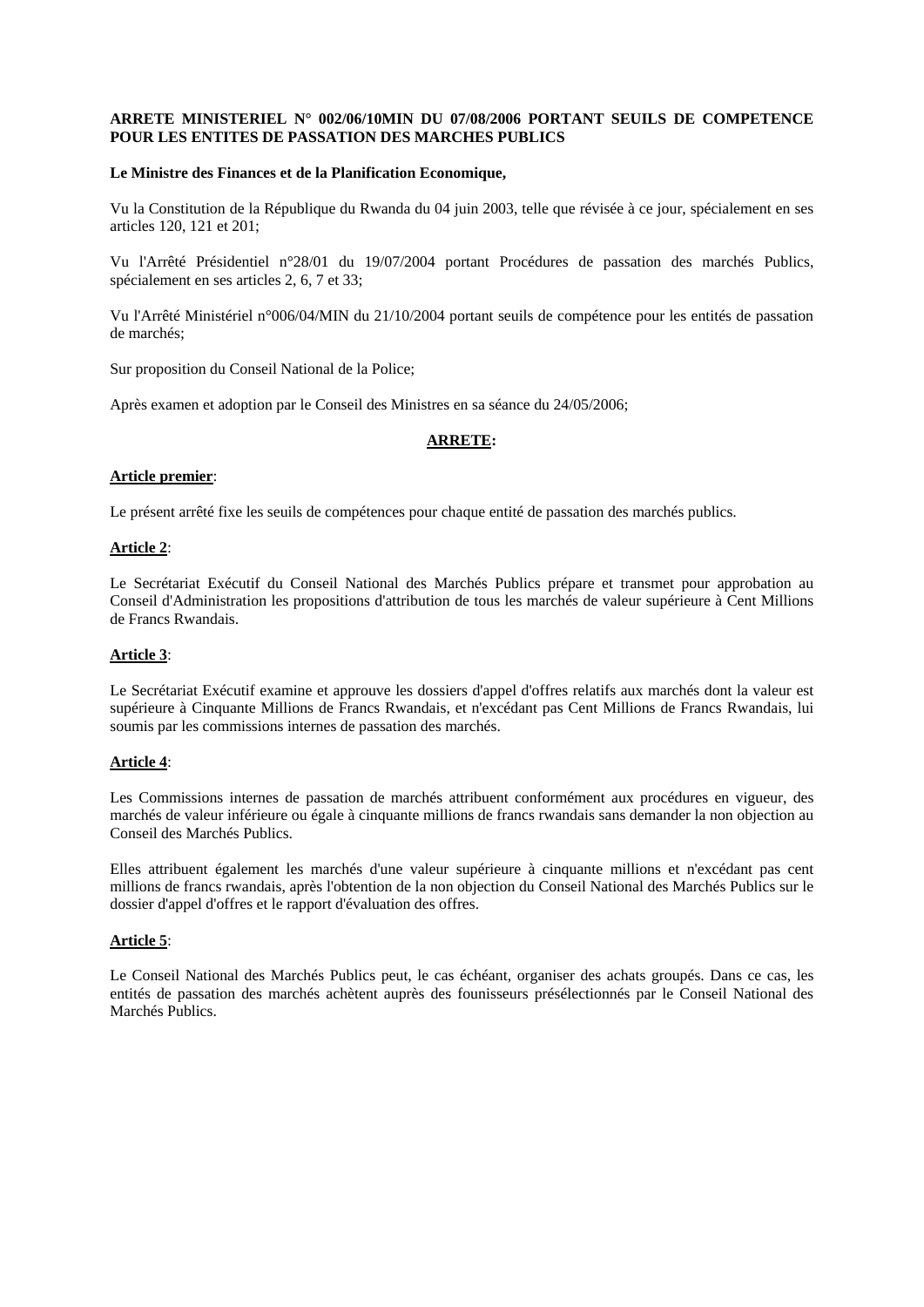Les biens et prestations de services pour les marchés ci-après sont acquis par la méthode d'achats groupés organisés par le Conseil National des marchés Publics:

- 1. Les fournitures et équipements techniques de bureau;
- 2. Le carburant;
- 3. Le matériel roulant (véhicules et motocyclettes) et les pièces de rechange du matériel roulant;
- 4. Le matériel informatique;
- 5. Le service d'entretien et maintenance du matériel informatique;
- 6. Le service d'entretien et maintenance du matériel roulant;
- 7. La surveillance de l'exécution des marchés n'excédant pas Cinquante millions de francs rwandais pour les Districts.

#### **Article 6**:

Nonobstant les dispositions des articles 2, 3, 4 et 5 du présent arrêté, les entités ci-après ont le pouvoir d'attribuer, dans le respect des procédures en vigueur, des marchés de valeur ne dépassant pas soixante millions de francs rwandais sans devoir consulter le Conseil National des Marchés Publics, pour les articles suivants:

- 1. la Commission Interne de Passation des Marchés au sein du Ministère de la Santé pour les vaccins et les médicaments;
- 2. la Commission Interne de Passation des Marchés au sein du Ministère de la Défense, pour l'approvisionnement en carburant;
- 3. la Commission Interne de Passation des Marchés au sein du Centre Hospitalier Universitaire de Kigali (CHUK), CHU/Butare et l'Hôpital Roi Fayçal pour les médicaments et équipements médicaux;
- 4. la Commission Interne de Passation des Marchés au sein de l'ELECTROGAZ, pour les pièces de rechange, matériel électrique et produits chimiques;
- 5. la Commission Interne de Passation des Marchés au sein de l'OCIR-THE, pour le carburant, les bois de chauffage et les sacs d'emballage;
- 6. la Commission Interne de Passation des Marchés au sein de l'OCIR-CAFE, pour les intrants et pesticides;
- 7. la Commission Interne de Passation des Marchés au sein du Conseil National des Examens pour le matériel des examens;
- 8. la Commission Interne de Passation des Marchés au sein de la CIMERWA pour le carburant, lubrifiants et pièces de rechange;
- 9. la Commission Interne de Passation des Marchés au sein de l'ONATRACOM pour les approvisionnements en pneus et pièces de rechange;
- 10. la Commission Interne de Passation des Marchés au sein de la RAMA pour médicaments destinés aux pharmacies affiliées.

Sous réserve des dispositions de l'alinéa précédant, sur proposition du Conseil National des Marchés Public, une instruction du Ministre ayant les finances dans ses attributions peut déterminer d'autres entités publiques pour lesquels ce régime est applicable.

### **Article 7**:

Les organes de passation des marchés présentent au Conseil National des marchés Publics des rapports relatifs à l'attribution des marchés, faits sur des modèles élaborés et selon le calendrier établi par lui.

### **Article 8**:

L'Arrêté Ministériel n°006/04/MIN du 21/10/2004 portant seuils de compétence pour les entités de passation des marchés publics est abrogé.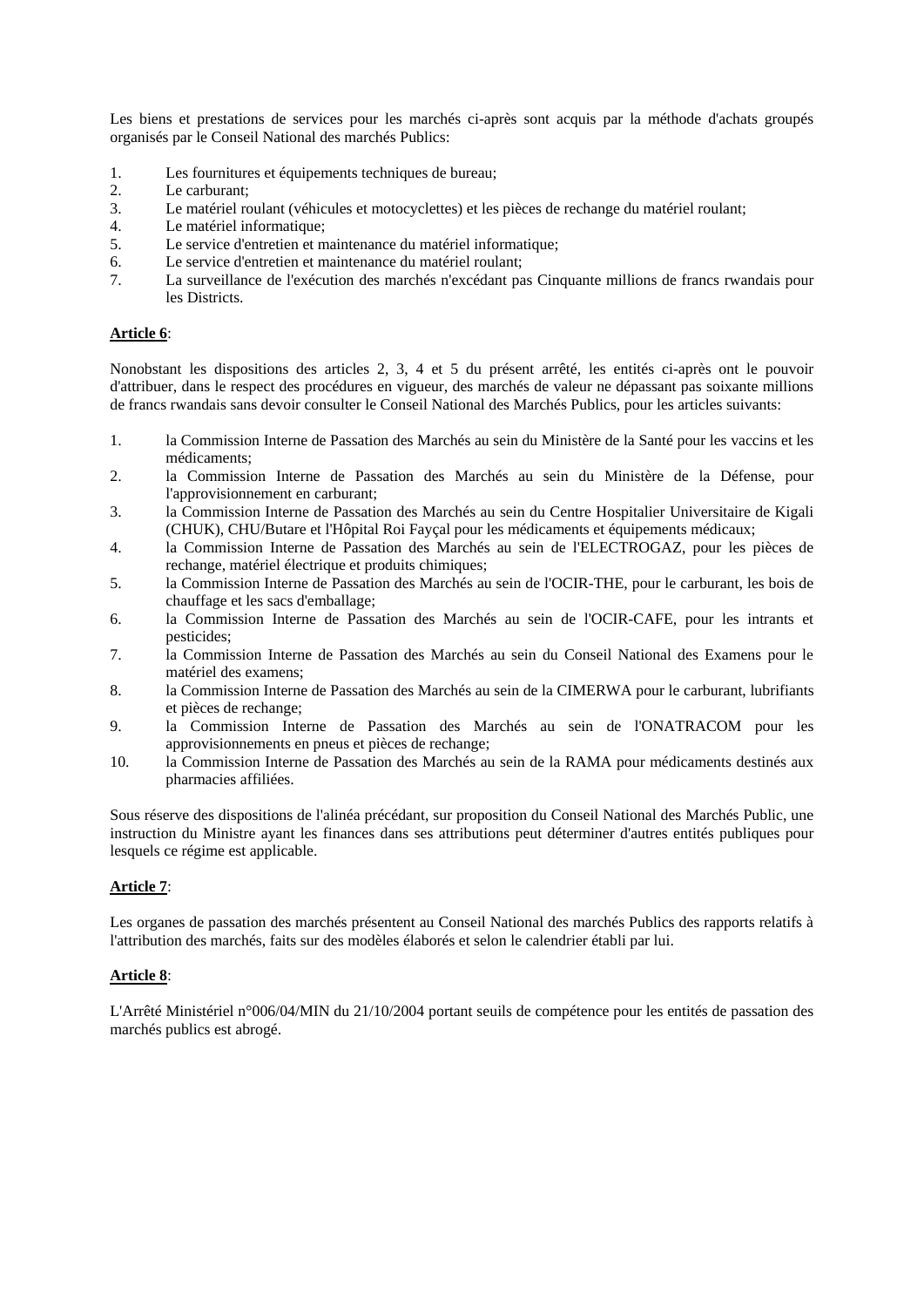# **Article 9**:

Le présent arrêté entre en vigueur le jour de sa publication au Journal Officiel de la République du Rwanda.

Kigali, le 07/08/2006

#### Le Ministre des Finances et de la Planification Economique **MUSONI James**  (sé)

# **Vu et scellé du Sceau de la République**:

Le Ministre de la Justice **MUKABAGWIZA Edda**  (sé)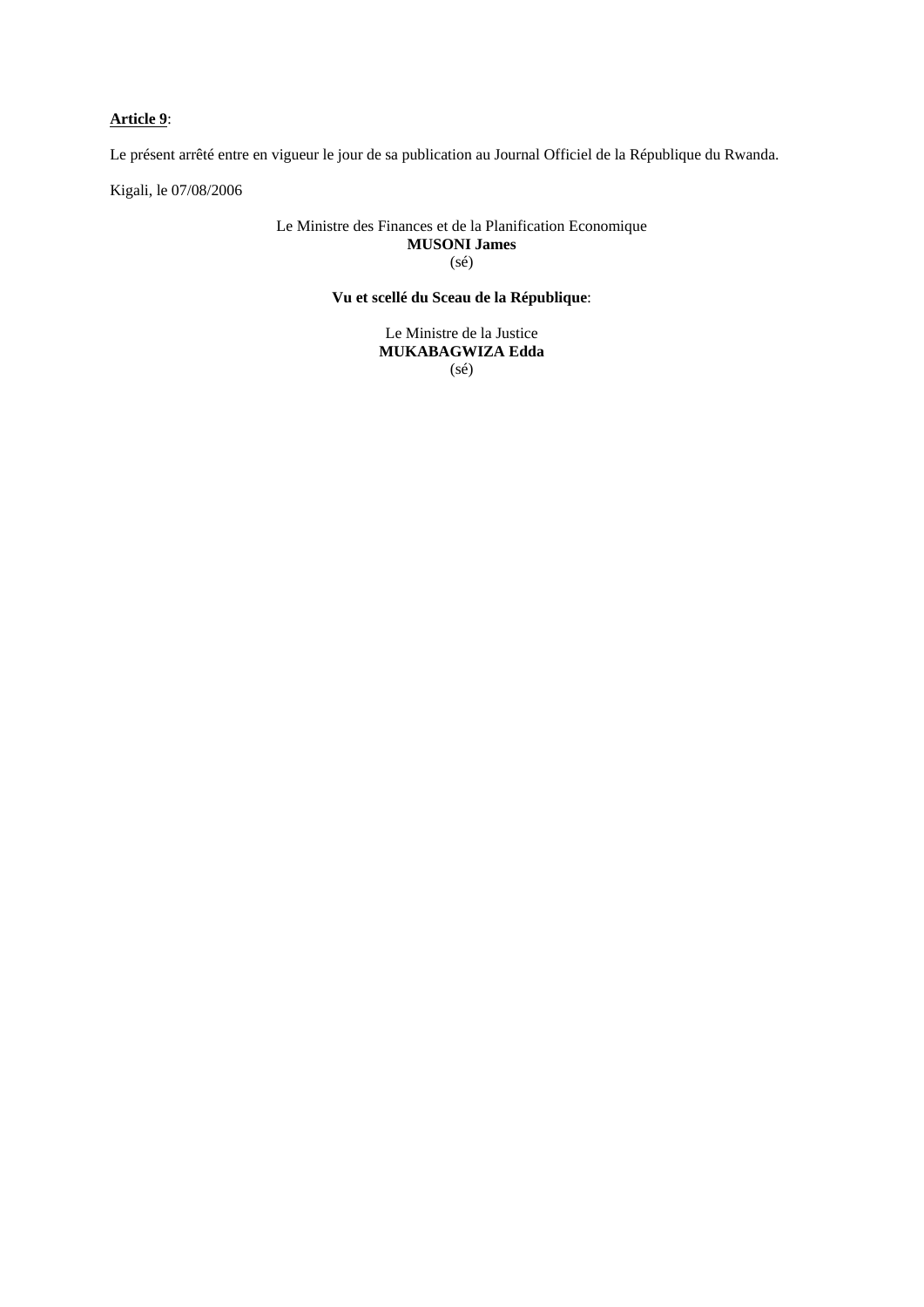### **MILLENIUM TECHNOLOGIES S.A.R.L.**

#### **THE ASSOCIATED MEMBERS:**

#### Mr John Bosco BIZIMANA Mr Patrick MAZIMHAKA

Declares to constitute a trading company between one another as per laws prevalent in Rwanda from which they determine the status as follows:

### **TITLE ONE: FORM-NAME-REGISTRED OFFICE-TERM**

#### **Article One: Form and Name**

A limited liability company named MILLENIUM TECHNOLOGIES S.A.R.L. was founded under laws in force in Rwanda.

### **Article 2: Registered Office**

The Registered Office is established in KIGALI, P.O.Box 2803 Kigali, E-mail: [mil\\_tech@yahoo.com](mailto:mil_tech@yahoo.com).

 It can be transferred to any other place in Rwanda, by the resolution of the members of the Company in the general meeting transacting in accordance with the legal requirements for the change in the articles of Association.

Offices, branches and agencies can be opened anywhere else in Rwanda or abroad by mere resolution of the general meeting.

### **Article 3: Term**

The Company is founded for an unspecified term. It can be dissolved at any time by the resolution of the Members of the Company in the general meeting transacting in accordance with the legal requirements for the change in the articles of Association.

# **Article 4: Objects**

The objects for which the Company is formed include: Supply, Sale, Distribution and Installation of LIQUID GASEOUS + SOLID WASTE TREATMENT SYSTEMS; Supply of SANITARY PRODUCTS, Services and Equipment; Laboratory and Cleanroom services and Equipment; Agro and Industrial Chemicals.

The company will introduce new technologies or modify existing ones to attain optimum performance in all fields.

The company will provide training programs and consultancy pertaining to the above mentioned fields. The company might also import and export any kind of goods.

Generally, the Company will take interest in any industrial, commercial, financial, mobile or fixed property deals, by means of contribution, merger, subscription, or any other means, to any other firms or companies with similar, related objects or simply useful for the carrying out of the whole objects of the Company or a part of them.

### **TITLE II: SHARE CAPITAL, SHARES , SUBSCRIPTION , PAYMENT**

# **Article 5: Share capital**

The Share capital is fixed to an amount of Five Hundred Francs (500,000 RWF). It is made of One Hundred (100) shares, each share equals to Five Thousand Rwandan Francs (5,000 RWF).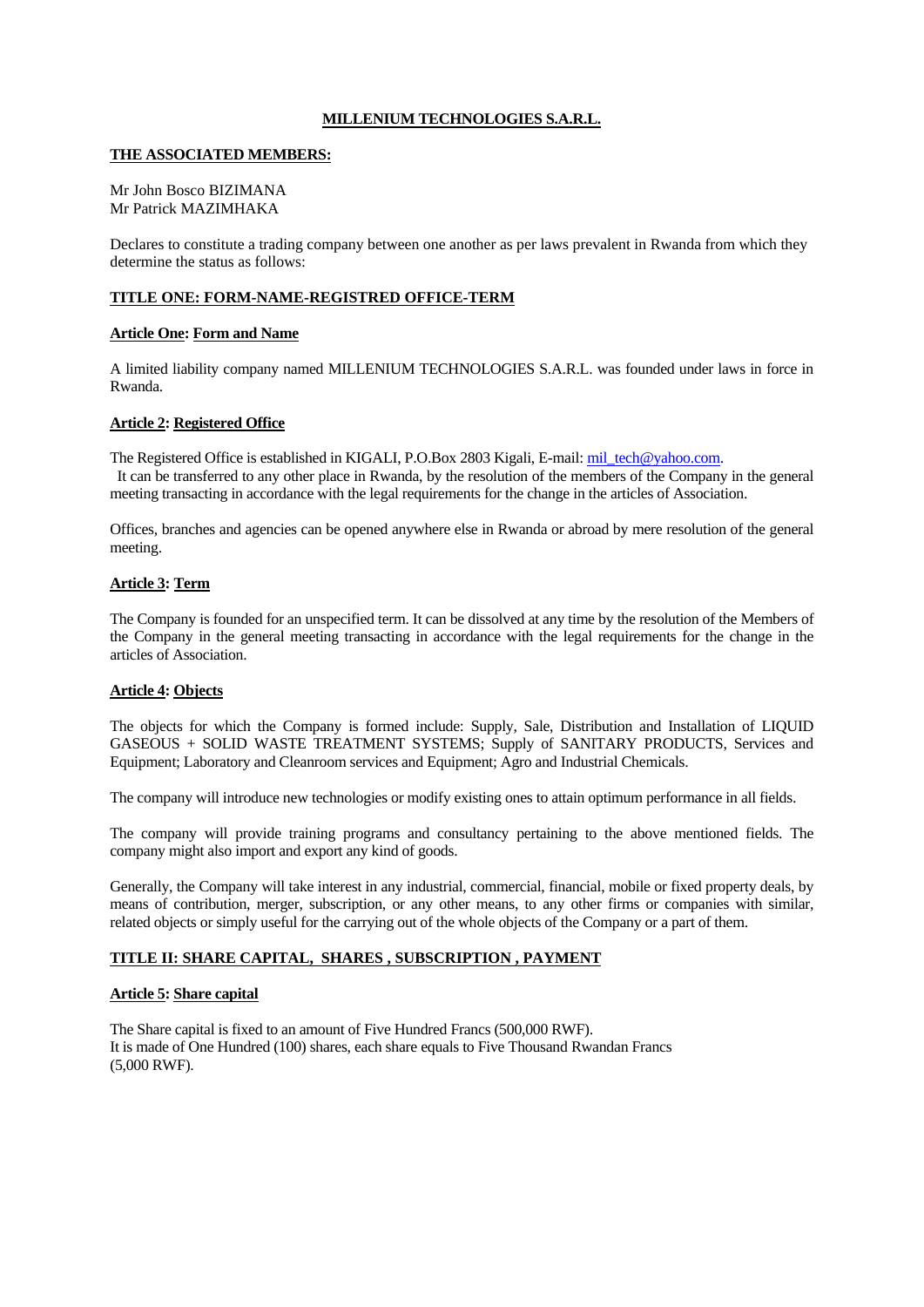#### **Article 6: Subscription - Payment up**

The One Hundred shares shall be entirely subscribed and paid up as follows:

- 1. John Bosco BIZIMANA: 51 shares or either 255,000 RWF
- 2. Patrick MAZIMHAKA: 49 shares or either 245,000 RWF

#### **Article 7: Modification of the Capital**

The share capital would be increased or reduced once or several times, by resolution at the general meeting transacting in accordance with the legal requirements for the rectification in the articles of Association.

In case of any increase of the capital, the general meeting shall fix the rate and terms of issuing the new shares. The latter shall be offered to the owners' shares present on the day they are issued, in proportion to the shares that belong to each of them.

The right of pre-emption shall be exercised within a period of three months and under terms fixed by the general meeting.

In the case there shall be a need to increase the capital, the Manager shall make a call upon the subscribers, according the needs of the Company, by a registered letter within one month before the payment date at least, for the subscribed shares be paid up.

Any delayed payment shall yield interest at ten per cent rate for the benefit of the Company until the day of payment. The rights relating to the shares shall be stopped until the day of payment of the principal and interest.

### **Article 8: Nature and the shares ownership**

The shares are nominal. The ownership of each share shall be established by entering the owner's name in the register of partners kept at the Registered Office.

That register shall mention the exact identity of each partner as well as his shares; the shares sales dated and signed by the assignor as well as the assignee or their authorized representatives; the transfers following death as well as allocations following a share dated and signed by the beneficiaries as well as the Manager.

That register shall be consulted by the partners and any interested third person.

Non-transferable certificates that ascertain the members' registrations shall be issued to the partners during the month their names shall be entered in the register.

The Manager shall file in the Registry of the High Court a certified true copy of the registrations entered in the register of partners, during the month they shall be entered, so that they can be added to the Company file.

### **Article 9: Responsibilities of Partners**

The partners shall be responsible for the commitments of the Company only to the extent that do not exceed the amount of the shares they have subscribed.

The possession of a share shall amount to an accession to the articles of Association and legal resolutions of the general meetings.

### **Article 10: Rights of Partners**

Each share shall impart equal rights in the exercise of a partner's prerogatives, among others, having a say in the taking of decisions as well as in the sharing out of profits and proceeds of liquidation.

As far as the exercise of the voting power during the general meetings may be concerned and the other rights partners are entitled to, only one holder per share shall be recognised.

In the case many persons shall be joint owners of a share, the Company shall stop the exercise of rights relating to it until the joint owners appoint a common representative.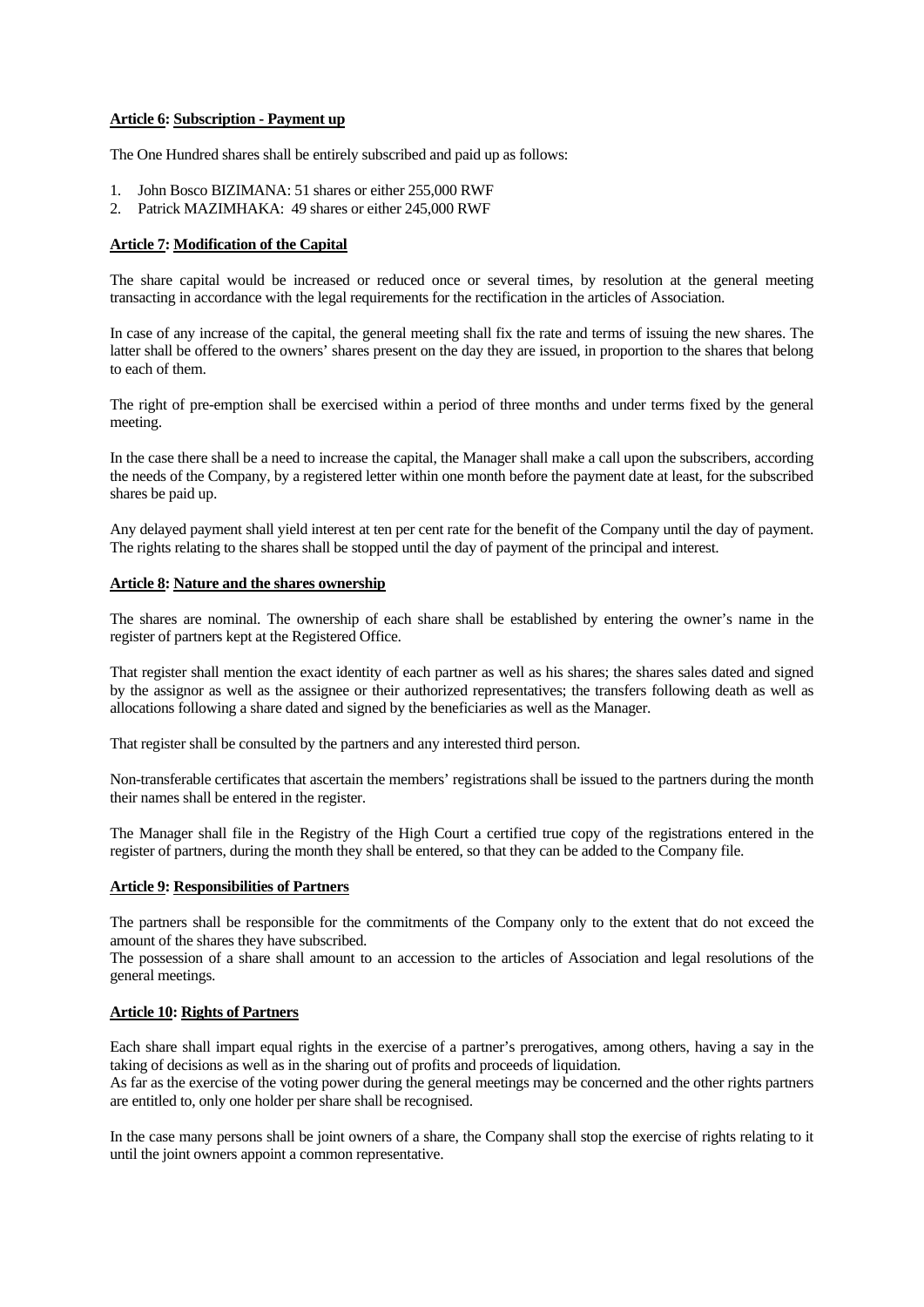It shall be all the same for the usufructuary and the bare owner.

The joint owners, the bare owner and the usufructuaries shall have joint obligations relating to that share. In the case a share shall be in pawn, the owner shall continue to exercise all rights relating to that share. The complementary incidental payments shall also be taxed to him.

The partners' heirs or creditors shall not in any case cause that seals be affixed to the Company's books, assets, goods and shares or stop payment of the latter, ask their stock-taking, partition or sale by auction. They shall not in any wise interfere in the management of the Company.

While exercising their rights, they shall refer themselves to the social stock-taking and balance sheets as well as to the resolutions of the partners' general meetings.

#### **Article 11: Transfer and Transmission of Shares**

The transfers of shares inter vivos or transmissions made in consequence of the death shall be subject to the partners' right of pre-emption or, in default, to the Company's.

However, that provision shall not affect the partner's eligible persons or testamentary heirs to whom the shares shall be freely transferred.

In the case transfer or transmission of a share subject to the right of pre-emption shall arise, the interested parties shall report immediately to the Manager who shall inform the partners and call them together so that they come to a decision on their respective right of pre-emption, within a period of two months.

In the case the right of pre-emption shall be exercised within that period, the value of the transferee's social rights shall be the one resulting from the later balance sheet. Furthermore the payment shall be made within a period of six months.

In the case many partners shall exercise their right of pre-emption the latter shall be exercised in proportion to the shares of each of them.

In the case that right shall not be exercised within the aforesaid period, the planned transfer or transmission shall be duly carried out during the following month.

The Company shall also buy back the transferor's shares by means of the capital or optional reserves. In the first case, the capital shall be reduced whereas shares shall be cancelled. In the second case, the Company shall have a period of two years to transfer the shares, the partners conserving their rights of pre-emption. When that period shall be over, the shares shall be cancelled by right and there shall be no subsequent-reduction of the capital.

#### **Article 12: Execution of a partner's shares**

In the case an execution occurs, the partners or the Company can prevent the auction sale of the whole shares of a partner or a part of them by making available other enough means to remit to the creditors of his rights or by entirely or partly paying for it out of their own pocket. They enter by right into the rights of the creditors: by acquiring the seized shares, in accordance with the provisions of the previous article.

#### **Article 13: No participation or loans in the Company's shares**

The Company shall not, under penalty of cancellation, agree to the subscription or purchase of any part of its shares by its subsidiary companies.

The Company shall not agree to the possession of any part of its shares by another company, ten per cent of the capital of which it holds directly or indirectly.

It shall neither subscribe nor purchase shares of another company that holds directly or indirectly ten per cent of its capital.

The Company shall not make, by means of the registered capital, loans or advances secured by its own shares or meant to purchase them.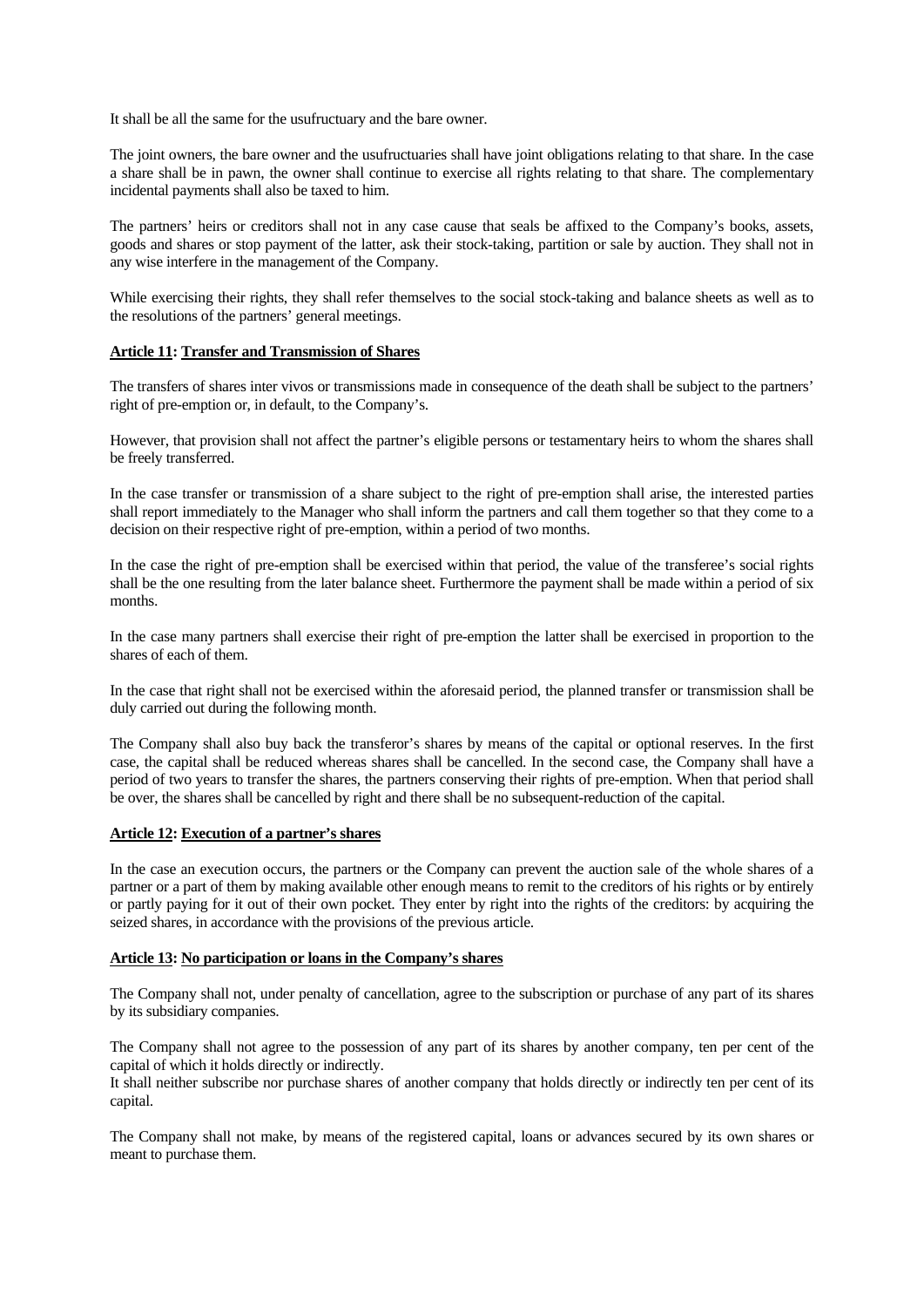# **TITLE III: MANAGEMENT-REPRESENTATION**

#### **Article 14: Management**

The Company shall be conducted and run by a manager who can be a partner or not. He shall be appointed by the general meeting for an unspecified term.

The manager is a mere assignee who is salaried by the Company; he shall not bind the latter nor incur any personal obligations.

He shall be answerable of the execution of his mandate as well as of faults made in its management.

The manager is dismissible on grounded reasons by the resolution of the general meeting that decides on that case at an absolute majority. In addition, he is dismissible by order of the courts for well-founded cause, upon request of any partner.

The remuneration of the manager shall be fixed by the general meeting.

Mr John Bosco BIZIMANA is appointed as a manager, in accordance with the provisions of the articles of Association.

### **Article 15: Powers and Representation**

The manager is endowed with the most extended powers to run and conduct the assets and business of the Company within the limits of the objects of the Company.

All powers that are not specifically provided for by the law or the articles of Association to be the general meeting's shall fall within the competence of the manager.

The manager is entitled to institute proceedings, on behalf of the Company, as a plaintiff or a defendant, as well as to make any legal or administrative appeal. An Attorney of his choice can substitute for him.

### **Article 16: Prohibitions**

The manager shall not carry on, on his behalf or on behalf of other people, an activity similar to that of the Company, without permission from the general meeting.

The Company shall grant no loan, credit or guaranty, under any form.

A manager who, in the course of an operation, shall feel that he has a direct or an indirect interest that contrasts with that of the Company shall inform the partners of it and get his declaration written down on the record of the meeting. He shall not take part in the deliberations relating to those operations nor vote if he is a partner.

The operations in which a manager might have an interest that contrasts with that of the Company shall be particularly reported to the first general meeting and before any other vote be carried out.

### **Article 17: Retirement of a Manager**

The manager can retire only at the end of a business year, except in case of circumstances outside one's control, by sending a registered letter to the chairman of the general meeting against an acknowledgement of receipt and giving a six months notice at least before the end of a business year.

# **TITLE IV: CONTROL**

### **Article 18: The Auditor**

The operations of the Company shall be controlled by the partners themselves or by an auditor. The latter can be a natural person or an artificial person who shall be appointed by the general meeting for a three-year renewable term. He is dismissible at any time by the organ that appoints him and that fixes his emoluments.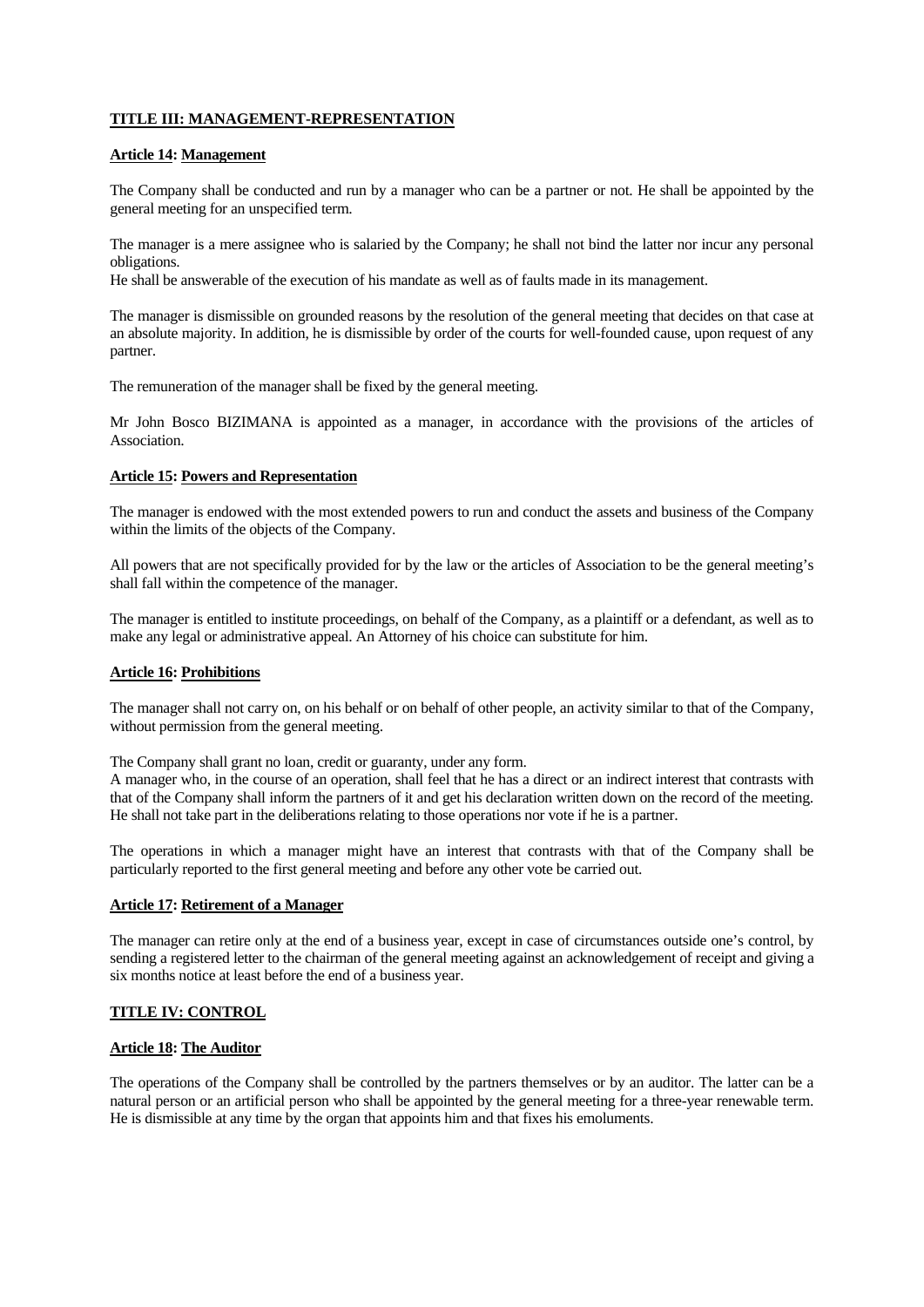#### **Article 19: Interim appointment to a vacant place**

In case there shall be a vacant auditor's place, the President of the High Court shall appoint an interim auditor, on request of any interested party.

The final election of a new auditor shall be carried out on occasion of the nearest general meeting.

The following persons shall not exercise the functions of an auditor:

-the managers,

-the spouses of the managers of the controlled company or the associated company as well as the manager's parents or relatives (by marriage) to the fourth degree,

-the one who exercises there unto a function of an employee or the one who exercised there unto such a function during the last three years.

The auditor shall not be appointed as a manager of the Company he has controlled, within a period of three years after his function will have been stopped.

# **Article 20: Duties and Rights of the auditor**

The auditor shall have a mandate of auditing the Company books, ledger, portfolio and shares, controlling the legality and genuiness of the stock-takings and of the balance-sheets as well as the accuracy of information relating to the Company accounts and that are written down in the manager's report.

The auditor shall have a limitless power of checking all the Company operations. He shall get informed about all the Company documents, without getting them moved, and request from managers and employees any further information. He shall be helped by experts whom he shall pay from his own pocket. He shall be answerable of their work. The auditor shall submit to the general meeting, in writing, a report on the following:

-the manner in which he has conducted the auditing during the fiscal period as well as the manner in which the manager and employees have facilitated that mission;

-the accuracy of the stock-taking, balance-sheet, profit and loss account and of the manager's report;

-the possible existence of operations contrary to the law or the articles of Association;

-the legality of the allotment of profits;

-the opportunity of modifications that were made in the presentation of the balance-sheet or in the profit and loss account and in the ways of evaluating assets and liabilities from one fiscal period to another;

-the manner in which the manager has conducted his mandate and the possible reforms that would be made there unto.

The auditor shall call the general meeting in case the manager shall fail to do it.

The responsibility of the auditor relating to his mandate of auditing as well as the possible appeals, shall be provided for by rules relating to the responsibilities of administrators of limited liability companies.

Any partner shall be entitled to expose to the auditor the manager's deeds likely to be criticised. The auditor shall inform the general meeting about them and convene it immediately in the case the criticisms shall be well-founded and that an urgent action need to be taken.

#### **TITLE V: GENERAL MEETINGS**

### **Article 21: Powers**

The general meeting shall comprise all partners regardless the number of their shares.

The general meeting that shall be duly convened shall represent the universality of the partners. Its resolutions that shall be passed on in accordance with the law and articles of the Association shall bind all the partners, even the absentees, the dissidents or the disabled.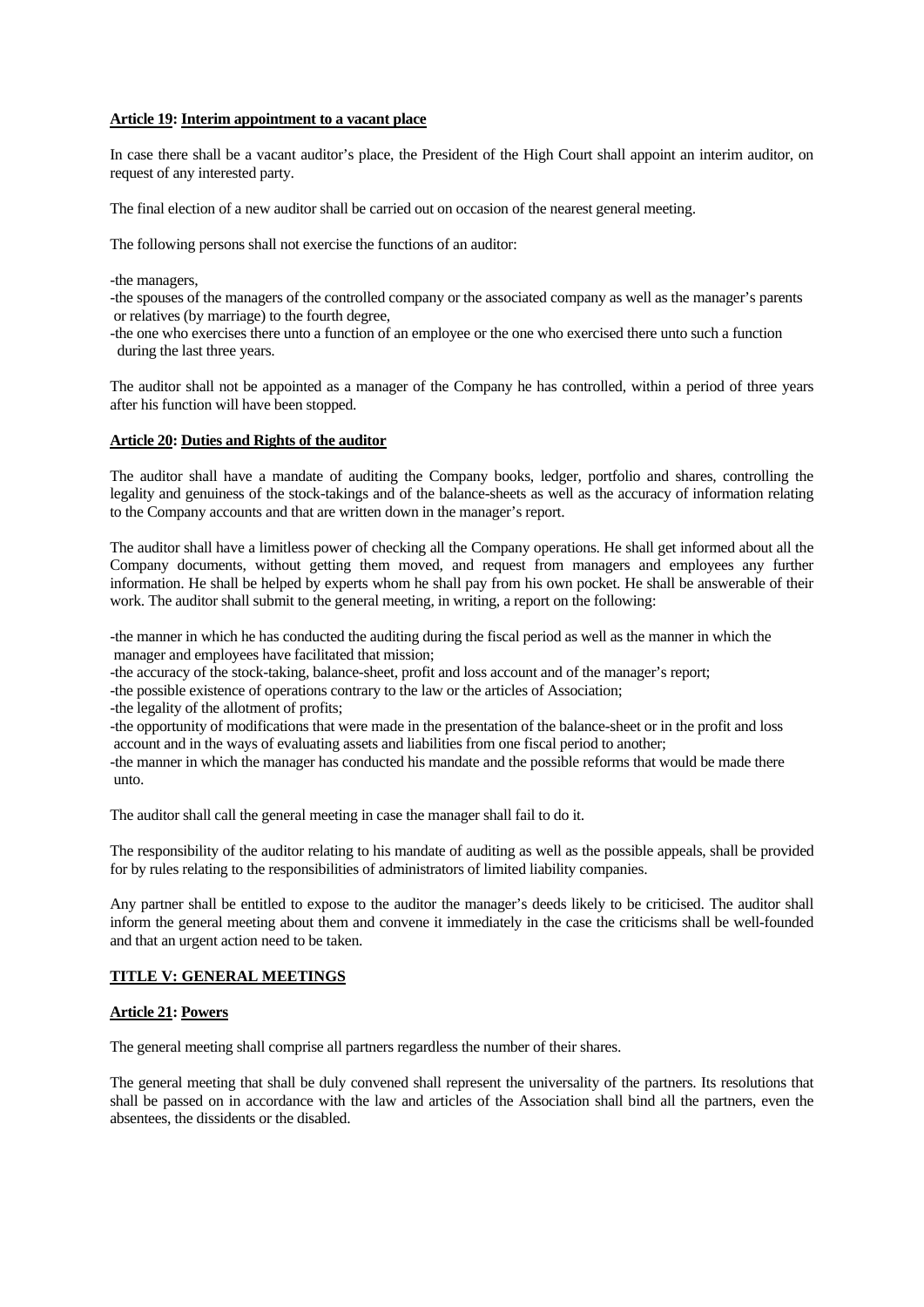#### **Article 22: Notice of the general meeting**

The general meeting shall be convened by the manager, the auditors or the proxy, on request of partners holding 1/5 of the share capital at least.

The notice that specify the agenda, the date, the hour and the place of the meeting, shall be given to the partners by registered letters or handed over to them against a receipt of acknowledgement, by a fifteen (15) days notice at least. In the case of a second notice, the days notice shall be reduced to height days at least.

Any partner who shall attend the general meeting or send a representative shall be considered to have been duly called.

A partner shall also be entitled to renounce to set off an absence or an irregular notice before or after the meeting which he shall have not attended.

The general meeting shall transact business on the agenda. However it shall transact business not on the agenda or hold a meeting without giving a notice in case all partners shall agree so or in case they shall have to decide on an action against the manager.

The general meeting shall transact any business that is not specifically provided for by the law or the articles of Association to fall in the competence of any other organ.

#### **Article 23: Proceedings at the General Meeting**

The general meeting shall appoint an Executive Committee that comprises the Chairman, the Secretary and two scrutinisers, except otherwise decided by the meeting.

The manager shall attend meetings of that organ.

The Secretary shall draw up a time sheet that indicates the number of shares and votes of each partner present in person or by proxy. The time sheet shall be submitted to the meeting for approval and signature by all the participants.

Each resolution shall be put to the vote of the meeting separately.

Appointments, dismissals, remunerations and discharges shall be voted by secret ballot.

In the case the manager shall think that the Company interests are at stake, he shall request that the general meeting extend the meetings, stay the execution of a resolution passed on and postpone the business to another general meeting that shall be convened within a period of three weeks, so as a final resolution be passed on.

In the case the partners who hold the half of the share capital shall consider that they are note enough informed, they shall request, only once, that a business be postponed.

No one shall vote on a question in which he has directly or indirectly an interest that contrasts the Company's. However, the shares of those who shall thus be denied the right to vote shall be included in the estimates of the capital available at the meeting.

Any call for vote and irrevocable proxy shall be null. The ordinary proxy shall be worth only for an agenda.

The record of the meeting shall be written down by the Executive Committee submitted to the meeting forthwith.

A certified true copy that bears the signature of the Chairman shall be sent to any participant who shall ask for it.

# **Article 24: The ordinary general meeting**

The ordinary general meeting shall hold each year at the registered office on the 30<sup>th</sup> March at 10 o'clock. In the case that day shall be a holiday, the meeting shall hold the following working day.

A forward or postponement shall be allowed for one month maximum on grounded reasons. All the partners shall be given a fifteen days notice at least.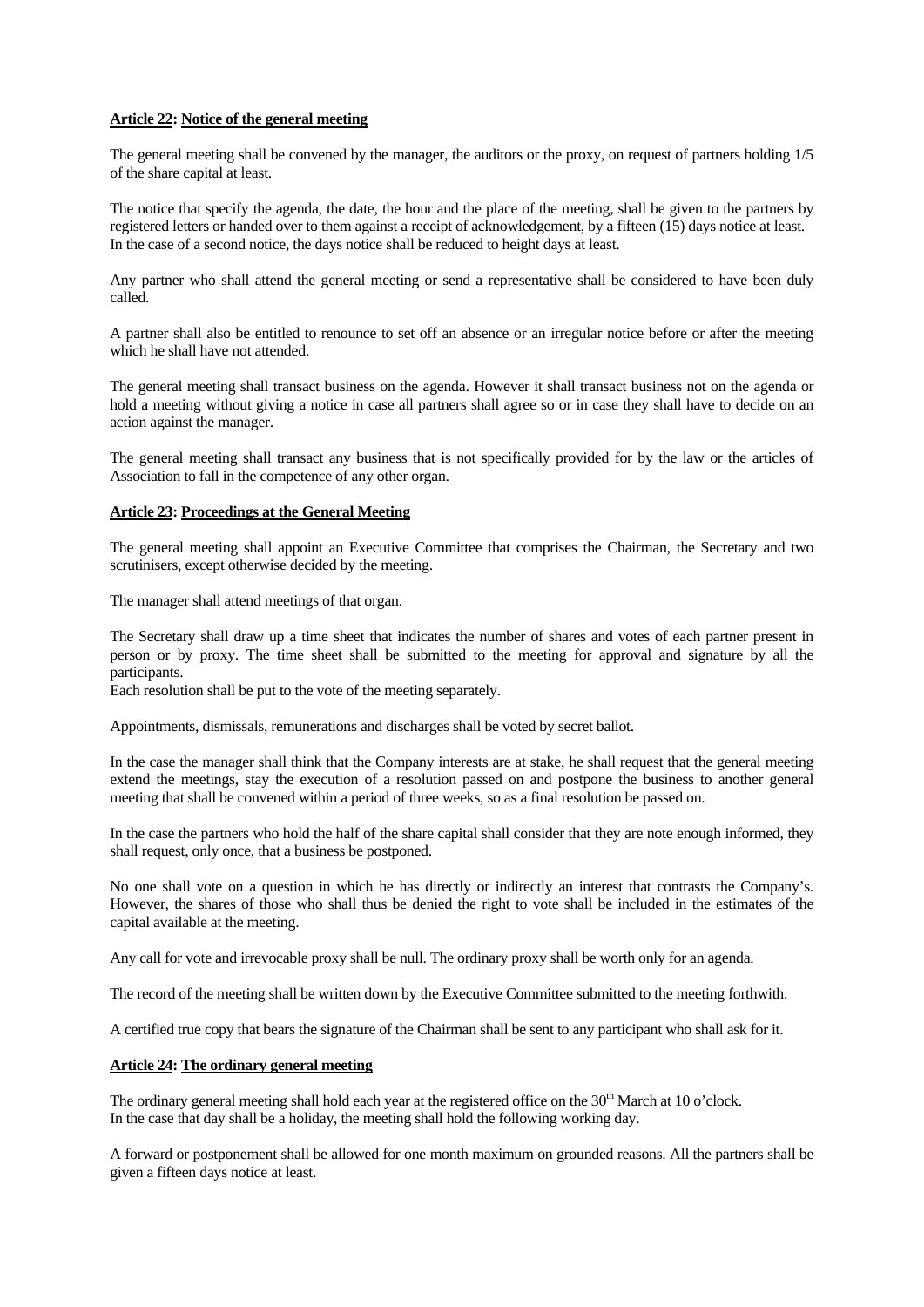The ordinary general meeting shall be competent to:

-decide on the balance sheet, profit and loss account and allotment of profits;

-discharge of the manager and auditors; the discharge that shall be granted to the Company organs by the general meeting shall be worth if and only if there shall be no errors nor omissions in the balance-sheet, in the profit and loss account and the report;

-appoint and dismiss the Chairman of the general meeting, the manager and the auditors;

-fix the manager's and auditor's emoluments;

-decide on any business that does not fall within the competence of the manager or of the extraordinary general meeting's.

The partners present in person or by proxy at the general meeting shall have to hold half of the share capital at least, so as to duly deliberate.

In the case that condition shall not be fulfilled, another general meeting shall be convened within a period of eight days at least and that meeting shall duly transact whatever the share capital available.

In the one case as well as in the other case, the resolutions shall be passed on by the majority of the votes that shall take part to the poll.

#### **Article 25: The extraordinary general meeting**

Extraordinary meetings shall be convened as often as the interest of the Company shall require. Things shall be carried out in accordance with provisions of the articles that deal with the proceedings.

Such meetings shall be convened by the Chairman, the auditors, the liquidators or an Attorney duly empowered by partners holding a tenth share in the votes at least.

The extraordinary general meeting shall be competent for any change in the articles of Association and for any other solemn and urgent question, for the sake of the Company.

The partners present in person or by proxy shall have to hold a half of the share capital, so as to duly deliberate.

In the case that condition shall not be fulfilled, another meeting shall be convened within a period of one month so as to duly transact and pass on a final resolution, provided that a quarter of the capital shall be available.

In the one case as well as in the other case, resolutions shall be passed on by the majority of three-quarters that shall take part to the poll.

However, in the case a vote shall have to be taken on fundamental changes such as the objects of the Company, the transfer of the registered office, the Company change, merger or scission, the capital increase or writing down, the manager shall make a justificatory report, mention it in the agenda, inform all the partners of it and submit it to the extraordinary general meeting.

The resolutions shall then be passed on by the majority of the 4/5, provided that the three-quarters of the capital shall be available at the first meeting and the half at the second one.

In the case there shall be a need to increase the capital by means of new contributions, the laws that govern the capital increase shall be applied.

In the case there shall be a need to reduce the capital by means of reimbursing partners, this shall only be made six months after the publication of the resolution. The notice shall mention the manner in which the capital writing down shall be made.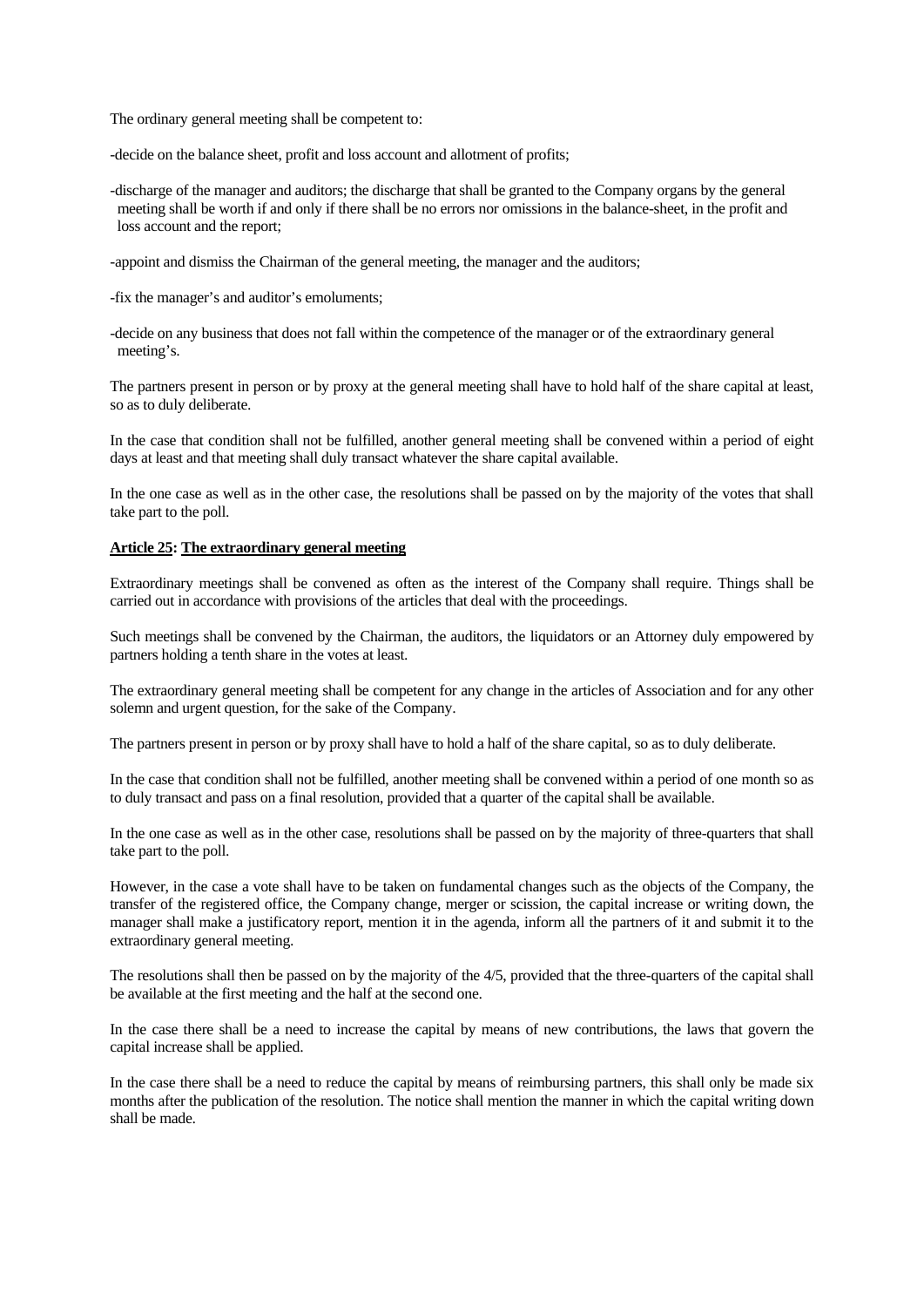### **Article 26: The Records**

The records of the general meeting shall be signed by all the partners or proxies who shall have attended the meeting.

### **Article 27**:

The certified copies, the authentic copies and the extracts that have to be adduced before courts, or anywhere else, shall be signed by the Chairman of the general meeting.

#### **TITLE VI: STOCK-TAKING-YEARLY ACCOUNTS-RESERVES-PROFITS APPORTIONING**

#### **Article 28: Business year**

The business year shall begin on the first of January and end the thirty-one of December.

#### **Article 29: Stock-Taking and Yearly Accounts**

At the end of each business year, the manager shall draw up a general stock-taking that includes the mobile and fixed assets, the Company debts, a profit and loss account, a balance-sheet and a report relating to the bygone business year, the future prospects and the measures to be taken for further management of the Company.

That report shall include full particulars of the balance-sheet statement as well as of the profit and loss account, specific indications on the whole remunerations or other benefits granted to the Company organs and proposals relating to the profits apportioning.

#### **Article 30: Information to the auditors**

The documents mentioned in the previous article shall be put at the disposal of partners and auditors forty-five days at least before the annual general meeting holds.

The stock-taking, the balance-sheet, the profit and loss account, the manager's report as well as the auditor's, and generally, all documents that, in accordance with the law, should be sent to the general meeting, shall be put at the disposal of partners, at the registered office, within a period of fifteen days at least before the meeting date, without prejudice to all rights of information susceptible to be conveyed to partners or third persons in accordance with laws in force.

### **Article 31: Profits apportioning**

The cash profits shall include the net proceeds recorded at the closing of the business year less overheads as well as social costs, less all assets depreciation and less all reserves for commercial or industrial contingencies.

The following shall be appropriated from those profits from which previous losses shall be deducted if need arise:

-20% at least for the reserve tax as provided for by article 138 of the law as of  $2^{nd}$  June, 1964 governing the profit tax as amended to date;

-5% at least for the legal reserve settlement as provided for by article 220 of the lawn 06/1988 governing commercial companies.

In the case those funds shall reach 1/10 of the share capital, such appropriations shall no longer be necessary.

The distributable profits shall include the cash profits of the business year less previous losses as well as appropriations above provided for, plus the productivity factor.

In addition, the general meeting shall have the right to decide that the amount appropriated from the reserves at its disposal be distributed. In that case, the resolution shall specifically indicate the reserves items from which the appropriation shall be made.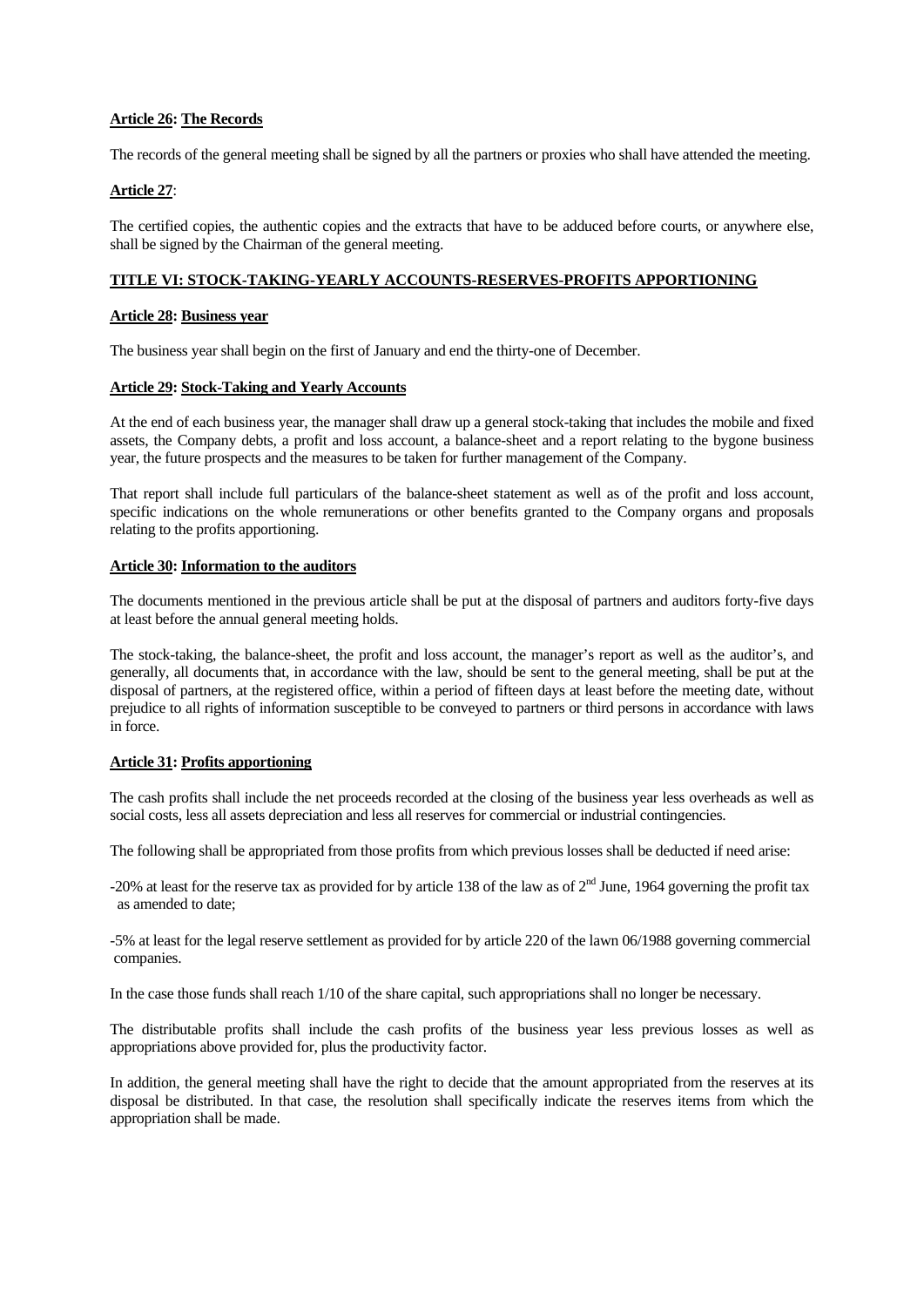The annual general meeting shall have the right to appropriate from the distributable profits, on the manager's proposal, any amounts it shall think appropriate to fix, so as they can be carried forward the following business year or placed to one or several extraordinary, general or special reserves fund.

That or those reserves funds can be placed wherever, by resolution of the general meeting, on the manager's proposal.

# **Article 32: Payment of Dividends**

The payment of dividends shall be carried out at times and places fixed by the manager who shall inform the partners of it.

The payment times shall not be put off for more than six months after the general meeting which will have approved the balance-sheet, except otherwise decided by the latter.

### **Article 33: Publication of accounts**

The manager shall file in the Registry of the High Court of KIGALI the balance-sheet as well as the profit and loss account, within a period of thirty days after their being approved by the general meeting, so as they can be published in the Gazette of the Republic of Rwanda.

### **TITLE VII: DISSOLUTION - LIQUIDATION**

#### **Article 34: Loss of the capital**

In the case of a loss of quarter of the capital, the manager shall convene an extraordinary general meeting and submit it measures likely to bring about the recovery of the Company.

In the case the loss of the capital shall reach the half of the capital, the manager shall convene the partners' general meeting so as they decide that the Company may be dissolved. The auditor shall convene the general meeting in the case the manager shall fail to do so.

The Company shall be dissolved by the resolution of the partners holding the half of the share capital which is required to take part to the vote.

The Company shall be dissolved on request of any third party, in the case the share capital shall not any longer reach the three quarters of the minimum capital, following losses, unless the share capital be filled to the due extent.

### **Article 35: Liquidation-Powers of the Liquidators**

In the case of the dissolution of the Company on whatever grounds, except in the case of the dissolution by the Court order, the general meeting shall appoint a liquidator or liquidators, at whatever time, determine their powers and fix their emoluments.

To that end, the general meeting shall enjoy the most wide rights. The manager's mandate shall end upon appointment of the liquidators.

Thus the liquidation of the Company shall be deemed applicable. The liquidators shall be authorized to contribute all the rights and assets of the dissolved Company to another existing company or to be formed, against money or shares, the shares of the former company being exchangeable against the shares of the company beneficiary of the contribution.

# **Article 36: Distribution of the share capital**

The cash assets shall be distributed in money or shares among all shares, after wiping out all debts as well as charges of the Company and the liquidation fees including the liquidators' remuneration.

In the case the shares shall not be paid in an equal proportion, the liquidators shall take into account such a situation and restore equality, before any distribution be made, by putting all shares at an absolute equal level by means of making call for further funds taxable to the shares that were not fully paid or by means of reimbursements in favour of shares that were paid in higher proportion.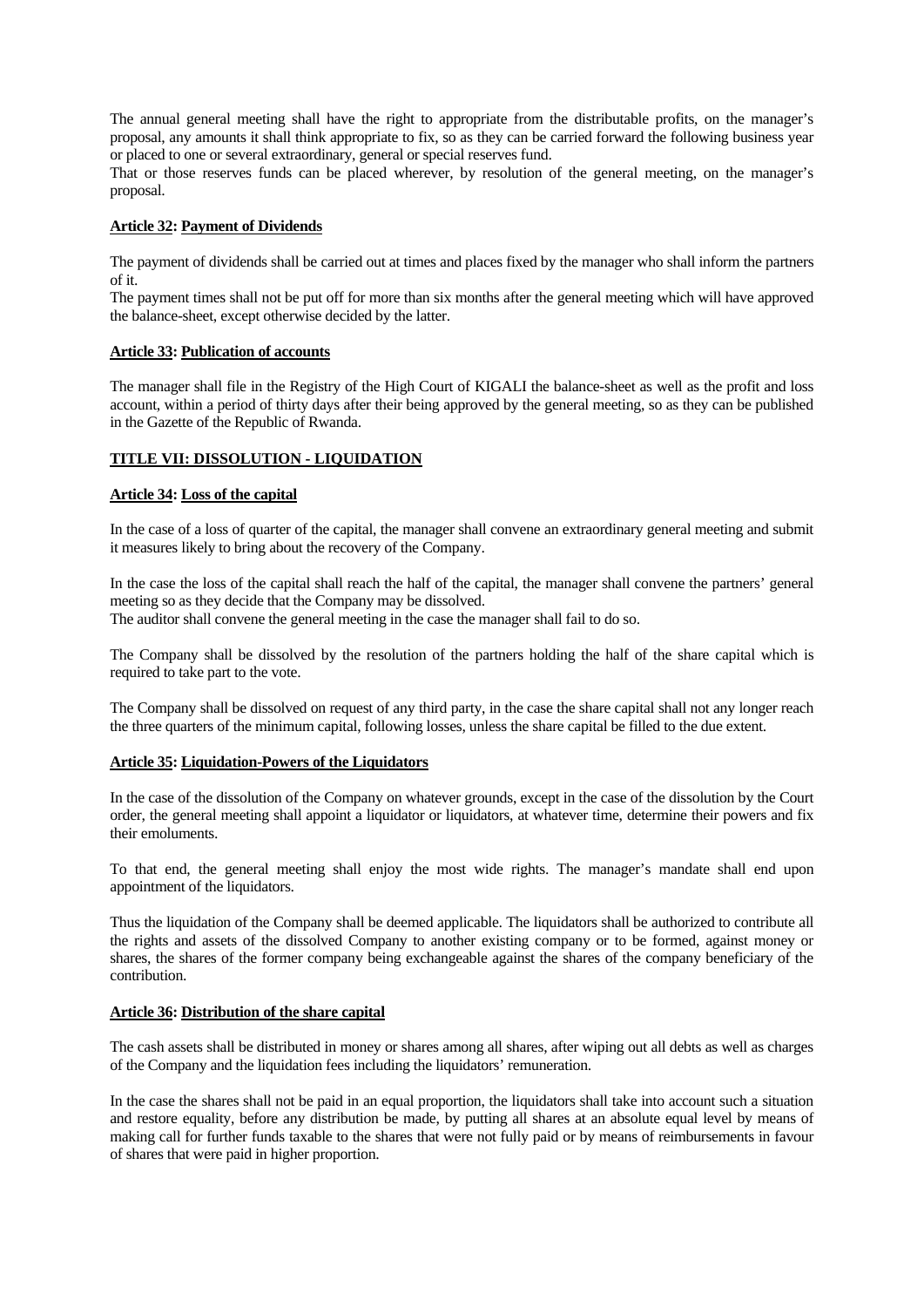### **TITLE VIII: GENERAL RULES**

### **Article 37: Election of the domicile**

In view of getting the hereby articles of Association implemented, each manager partner, auditor or liquidator who might not have a domicile in Rwanda, shall be supposed to elect domicile at the registered office where all information, writs of summons and notifications shall be duly sent to him.

However, a copy shall be forwarded, by a registered letter and against a receipt of acknowledgement, to the address given to the Company by the non-resident partner. A notification might be faxed to him, if need be, on the number the latter gave.

### **Article 38: Applicable laws**

The partners shall comply with laws in force in Rwanda, for all that is not provided for by the hereby articles of Association.

Subsequently, the provisions of those laws from which the hereby articles of Association do not licitly depart are supposed to be there unto written down whereas the clauses that would contrast with the imperative provisions of those laws are supposed not to be written.

#### **Article 39: Competent Jurisdiction**

Disputes that are generally not up too much and which shall arise from the interpretation or implementation of the hereby articles of Association, shall fall within the sole competence of the Urban Kigali Courts, at the first instance.

#### **TITLE IX: TRANSITIONAL RULES**

#### **Article 40: Appointment of the Auditor**

The partners shall hold an extraordinary general meeting, immediately after signing the hereby articles of Association, in order to appoint an auditor, fix his remuneration and transact all questions relating to the interests of the Company.

#### **Article 41: Fees of incorporation**

The rough amount of fees, expenses, remunerations or charges, under whatever form, that are bearable by the Company or taxable to it following its incorporation amount approximately to Three Hundred Thousand Rwandan Francs.

Done at KIGALI,  $11<sup>th</sup>$  May 2000

### **THE ASSOCIATED MEMBERS**

1. **Mr John Bosco BIZIMANA** 2. **Mr Patrick MAZIMHAKA**  $(s\acute{e})$  (se)  $(s\acute{e})$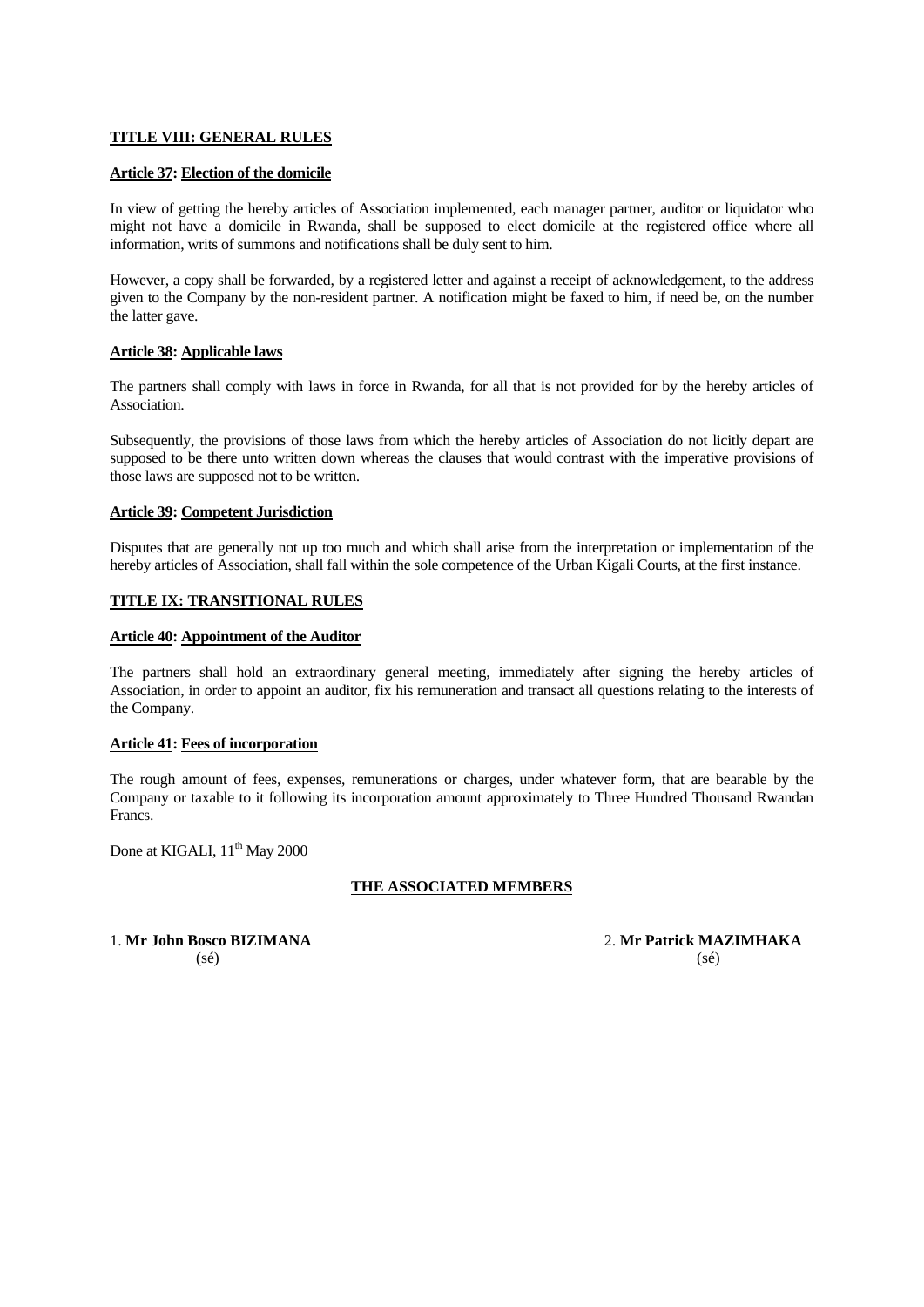#### **AUTHENTIC DEED, THE NUMBER WHICH IS NINETEEN THOUSAND SIX HUNDRED AND FIFTY SEVEN VOLUME CCCLXXXVIII**

The Year Two Thousand, the eleventh day of May month, We, MUTABAZI Etienne, the Rwanda State Notary, being and living in KIGALI, certify that the deed, the clauses of which are here before reproduced were presented to Us by:

Mr John Bosco BIZIMANA Mr Patrick MAZIMHAKA

Were present Mr Amiel NSENGIMANA living in KIGALI and Lawyer HAGUMA Jean living in KIGALI as witnesses to the deed and who fulfilled the legal requirements.

Having read to the associated members and witnesses the content of the deed, the associated members have declared before Us and in the presence of the aforesaid witnesses that the deed as it is written down include well their will.

In witness whereof, the hereby deed was signed by the associated members and Us. Authenticated and imprinted of the Seal of the Kigali Notary Office.

### **THE ASSOCIATED MEMBERS**

1. Mr John Bosco BIZIMANA 2. Mr Patrick MAZIMHAKA  $(s\acute{e})$  (sé)

#### **THE WITNESSES**

1. Amiel NSENGIMANA 2. HAGUMA Jean  $(s\acute{e})$  (sé)

**The Notary** MUTABAZI Etienne  $(s\acute{e})$ 

#### **Derived rights:**

The deed fees: One Thousand Eight Hundred Rwandan Francs.

Registered by Us, MUTABAZI Etienne, the Rwanda State Notary being and living in KIGALI, under number Nineteen thousand six hundred and fifty seven, Volume CCCLXXXVIII the price of which amounts to One Thousand Eight Hundred Rwandan Francs derived under receipt n° 0173588/D as of eleventh of may Two thousand and issued by the Public Accountant of KIGALI.

> **The Notary MUTABAZI Etienne**  (sé)

The drawing up fees: FOR AUTHENTIC DRAWING UP THE PRICE OF WHICH AMOUNTS TO NINE THOUSAND EIGHT HUNDRED RWANDAN FRANCS' DERIVED FOR AN AUTHENTIC DRAWING UP UNDER THE SAME RECEIPT.

KIGALI, THE ELEVENTH OF MAY TWO THOUSAND

**The Notary MUTABAZI Etienne**  (sé)